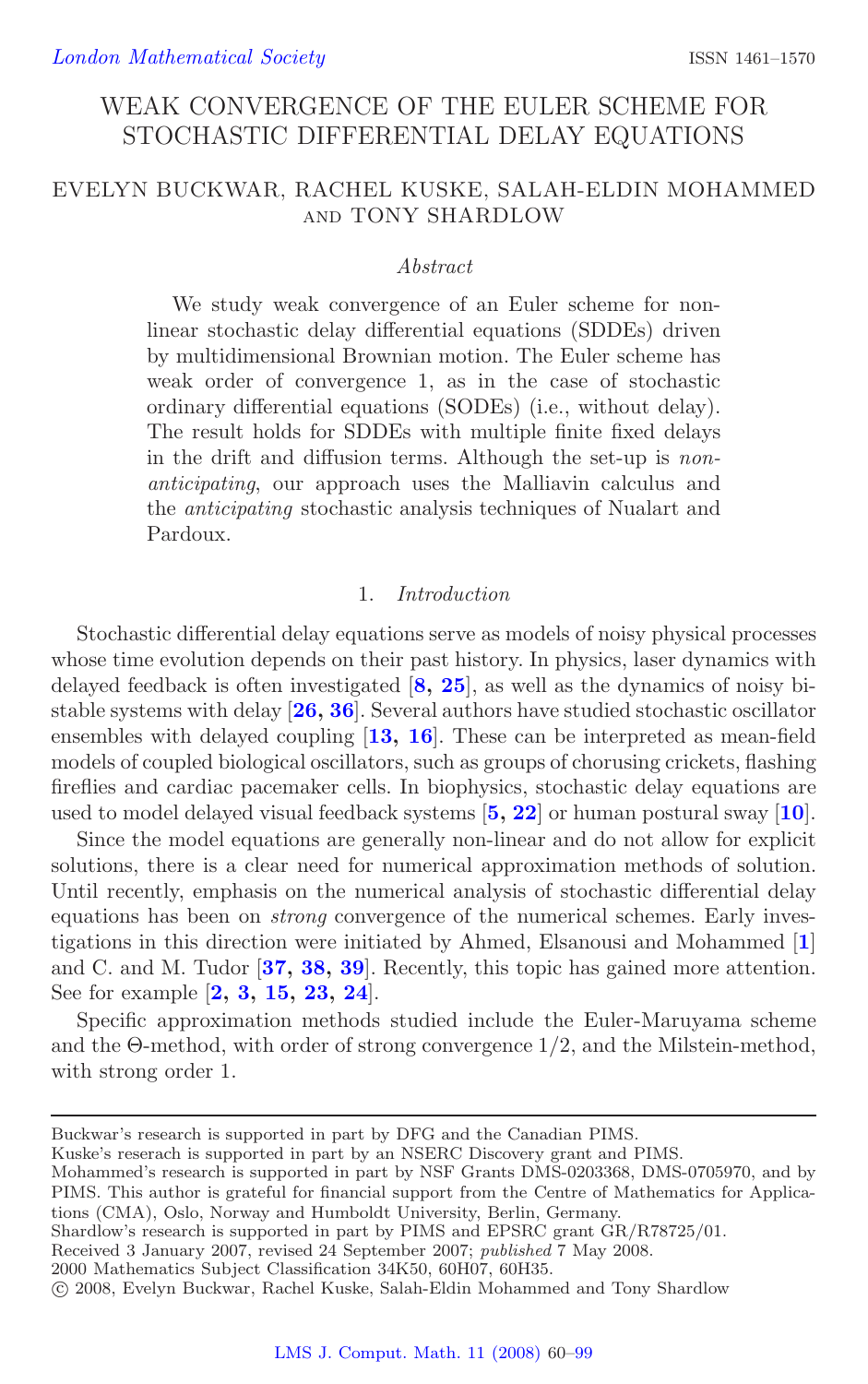<span id="page-1-1"></span>The main motivation for considering weak approximations is the computation of the expectation of functionals of solutions of stochastic differential equations. This problem arises, for example, in the fair pricing of options in mathematical finance. Weak approximations are also used in the computation of Lyapunov exponents of systems described by stochastic functional differential equations, as has been suggested by Milstein and Tretyakov in [**[27](#page-38-8)**]. Lyapunov exponents for stochastic functional differential equations were studied by Mohammed and Scheutzow [**[31,](#page-38-9) [32](#page-38-10)**].

Weak approximations for SODE's (without memory) are well-developed. To mention only a few references we quote Bally and Talay [**[7](#page-37-6)**], Kloeden and Platen [**[17](#page-37-7)**], Milstein and Tretyakov [**[28](#page-38-11)**] and Kohatsu-Higa [**[19](#page-37-8)**].

The earliest reference on weak approximation of numerical methods for stochastic differential equations with delay is [**[21](#page-37-9)**]. This paper however provides no rigorous justification of their statements and time has shown that such justification is very technically demanding. The first rigorous analysis was recently given by E. Buckwar and T. Shardlow in [**[6](#page-36-4)**]. The result in [**[6](#page-36-4)**] establishes weak convergence of order 1 for the Euler scheme applied to semi-linear SFDEs of the form:

<span id="page-1-0"></span>
$$
x(t) = \begin{cases} v + \int_{\sigma}^{t} \int_{-\tau}^{0} x(u+s) \, d\mu(s) \, du + \int_{\sigma}^{t} f(x(u)) \, du + \int_{\sigma}^{t} g(x(u)) \, dW(u), \quad t \ge \sigma, \\ \eta(t-\sigma), \qquad \text{a.e. } t \in [\sigma-\tau,\sigma). \end{cases}
$$
\n(1.1)

In the above SFDE, the memory term is *linear*, driven by a smooth measure  $\mu$ , and there is *no delay* in the diffusion coefficient. The initial function  $\eta$  is assumed to be Lipschitz. The coefficients  $f, g : \mathbf{R}^d \to \mathbf{R}^d$  satisfy appropriate regularity and linear growth conditions. The driving noise  $W(t)$ ,  $t \geqslant 0$ , is standard Brownian motion on a filtered probability space  $(\Omega, \mathcal{F}, (\mathcal{F}_t)_{t \geq 0}, P)$ . The approach in [[6](#page-36-4)] is based on embedding the SFDE [\(1.1\)](#page-1-0) in an infinite-dimensional non-delay stochastic evolution equation in the Hilbert space  $M_2 := \mathbb{R}^d \times L^2([-\tau,0],\mathbb{R}^d)$ . The weak numerical approximation is then performed at the level of the induced stochastic evolution equation in the Hilbert space  $M_2$ .

Recent results on weak convergence of the Euler scheme for a class of SFDE's were obtained independently by E. Clément, A. Kohatsu-Higa and D. Lamberton [**[9](#page-37-10)**]. The results in [**[9](#page-37-10)**] deal with SFDE's with drift and diffusion terms of the form

$$
b\left(\int_{-r}^{0} x(u+s) d\nu(s)\right)
$$
 and  $\sigma\left(\int_{-r}^{0} x(u+s) d\nu(s)\right)$ 

with  $\nu$  a finite measure on  $[-r, 0]$  and  $b, \sigma : \mathbf{R} \to \mathbf{R}$  sufficiently smooth real-valued functions. The techniques used in [C.K-H.L] are based on duality arguments and provide convergence with respect to bounded measurable test functions under sufficient non-degeneracy of the diffusion coefficient. The methods used in this article are based on an Itô formula for tame (and quasitame) functionals of segments of the solution process of the SFDE (Theorem 2.1, Corollary 1, Lemma 4.2). *Due to the presence of the delay*, the application of the tame Itô formula yields *anticipating* (Skorohod) integrals, and hence necessitates the use of anticipating calculus techniques. This is somewhat surprising in view of the fact that the coefficients of the SDDE are non-anticipating  $(cf. [K-H]$ , where the set-up is intrinsically anticipating).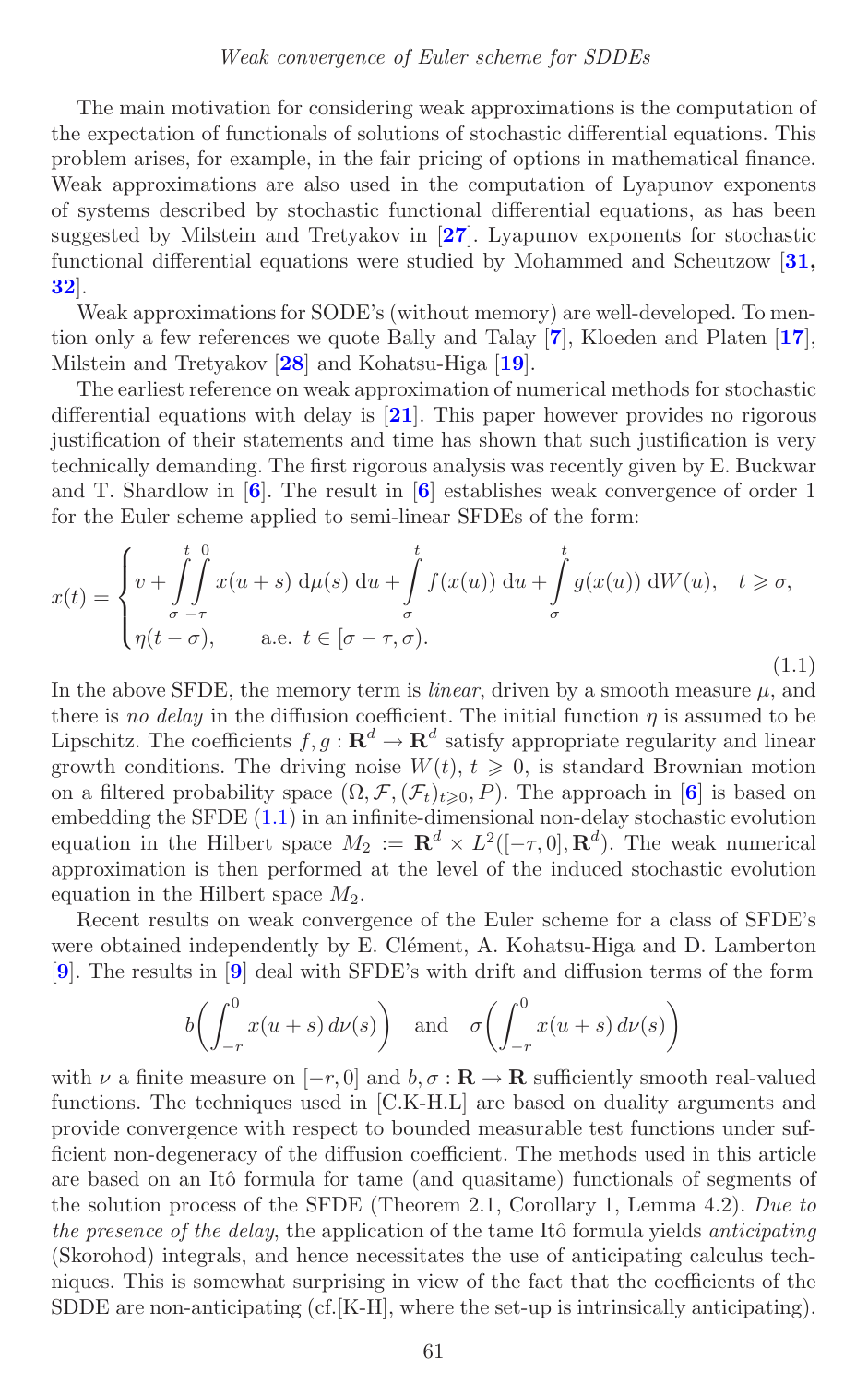<span id="page-2-1"></span>Furthermore, the availability of the tame Itô formula offers the potential for developing higher-order weak convergence schemes for stochastic systems with memory. However, such higher methods are not treated in this article (cf. [**[15](#page-37-5)**]).

In the present article, we prove weak convergence of order 1 of the Euler scheme for *fully non-linear* stochastic delay equations in  $\mathbb{R}^d$ , with multiple discrete (and continuous) delays and multidimensional Brownian noise. However, and for simplicity of exposition, we will focus on one-dimensional SDDEs with two delays and driven by a single Wiener process  $W$ . The appropriate extensions of our analysis to higher dimensions are straightforward. They are indicated in Section 4 of this article.

In order to describe the main result of the paper, we introduce some notation which will be used throughout the article.

Let  $C([-τ, 0], **R**)$  denote the Banach space of continuous paths  $\eta : [-τ, 0] \to \mathbf{R}$ , given the supremum norm

$$
\|\eta\|_C := \sup_{-\tau \leq s \leq 0} |\eta(s)|.
$$

The symbol  $H^{1,\infty}([- \tau, 0], \mathbf{R})$  denotes the Banach space of all continuous paths  $\eta : [-\tau, 0] \to \mathbf{R}$ , which are a.e. differentiable on  $[-\tau, 0]$  and such that

<span id="page-2-0"></span>essup<sub>$$
s \in [-\tau, 0]
$$</sub>  $|\eta'(s)| < \infty$ .

The space  $H^{1,\infty}([- \tau, 0], \mathbf{R})$  is furnished with the  $H^{1,\infty}$ -norm

$$
\|\eta\|_{1,\infty} := \sup_{-\tau \leq s \leq 0} |\eta(s)| + \operatorname{essup}_{-\tau \leq s \leq 0} |\eta'(s)|.
$$

The corresponding Banach spaces  $C([-\tau, 0], \mathbb{R}^d)$  and  $H^{1,\infty}([-\tau, 0], \mathbb{R}^d)$  of  $\mathbb{R}^d$ valued mappings are defined analogously.

Consider the one-dimensional SDDE for  $\sigma \leq t \leq T$ 

$$
x(t) = \eta(0) + \int_{\sigma}^{t} f(x(u - \tau_1), x(u)) \, du + \int_{\sigma}^{t} g(x(u - \tau_2), x(u)) \, dW(u), \qquad (1.2)
$$

with initial condition

 $\eta(t-\sigma)$   $\sigma-\tau \leqslant t < \sigma$ ,  $\tau := \tau_1 \vee \tau_2$ ,

where  $T > 0$  is fixed, the *initial instant*  $\sigma \in [0, T]$ , the coefficients  $f, g : \mathbb{R}^2 \to \mathbb{R}$ satisfy suitable regularity and linear growth hypotheses, and the *initial path*  $\eta \in$  $H^{1,\infty}([-\tau,0],\mathbf{R}).$ 

Let  $\pi := \{-\tau = t_{-M} < t_{-M+1} < \cdots < t_{-1} < t_0 = 0 < t_1 < t_2 \cdots < t_{N-1} < t_1$  $t_N = T$ } be a partition of  $[-\tau, T]$ , with mesh denoted by  $|\pi| := \max\{(t_i - t_{i-1})\}$ :  $-M+1 \leqslant i \leqslant N$ . Let  $\sigma \in [0, T]$ , and for any  $u \in [\sigma, T]$ , define  $[u] := t_{i-1} \vee \sigma$ whenever  $u \in [t_{i-1}, t_i] \cap [\sigma, T]$ . For each initial path  $\eta \in H^{1,\infty}([-\tau,0], \mathbf{R})$ , define its *piecewise-linear approximation*  $\eta^{\pi} \in H^{1,\infty}([-\tau,0],\mathbf{R})$  by

$$
\eta^{\pi}(s) := \left(\frac{t_i - s}{t_i - t_{i-1}}\right) \eta(t_{i-1}) + \left(\frac{s - t_{i-1}}{t_i - t_{i-1}}\right) \eta(t_i)
$$

for  $s \in [t_{i-1}, t_i)$ ,  $-M + 1 \leq i \leq 0$ , and  $\eta^{\pi}(0) := \eta(0)$ . Define the continuous *Euler approximations*  $y : [\sigma - \tau, T] \times \Omega \to \mathbf{R}$  of the solution  $x : [\sigma - \tau, T] \times \Omega \to \mathbf{R}$  of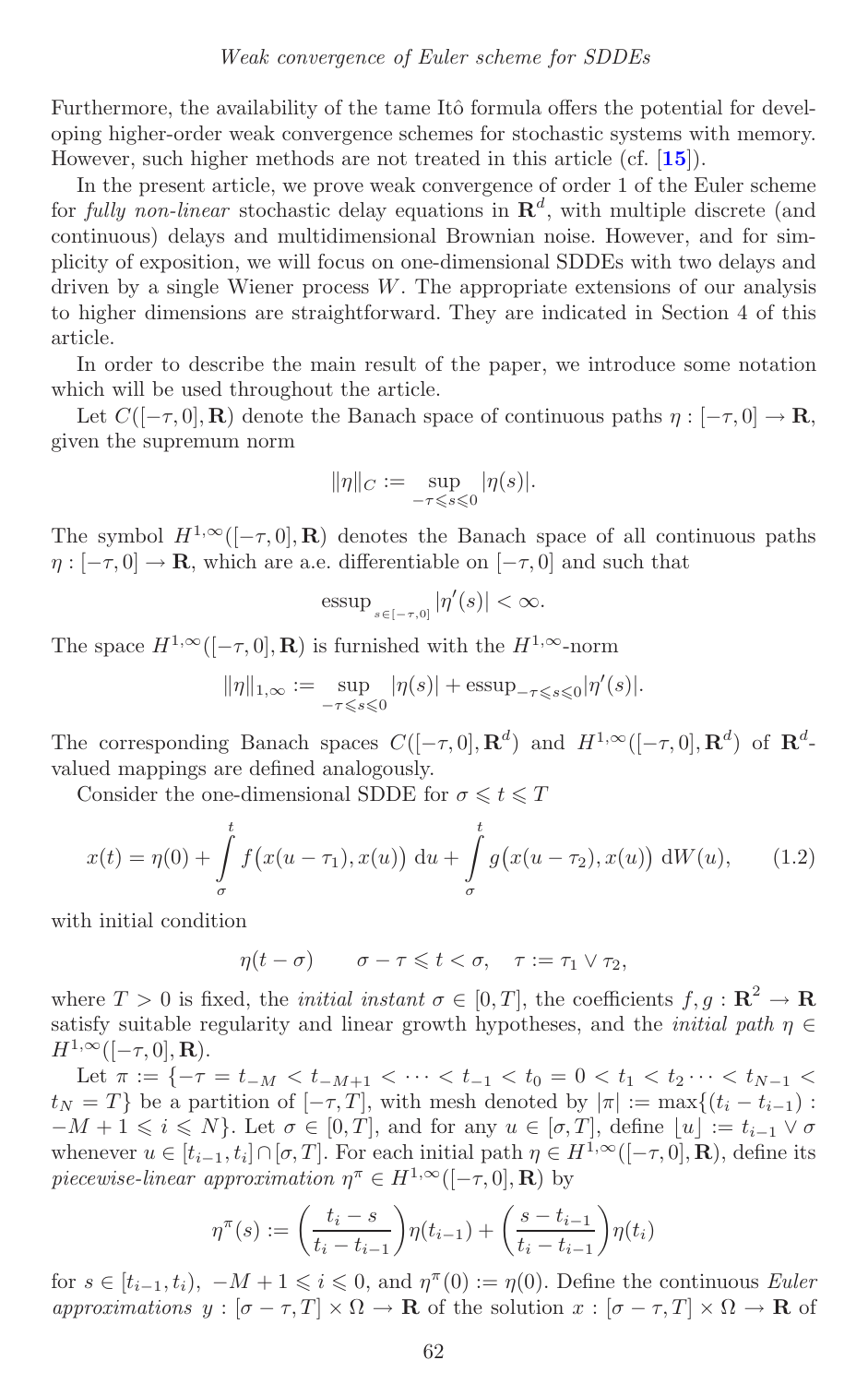<span id="page-3-2"></span>[\(1.2\)](#page-2-0) to be solutions of the SDDEs:

<span id="page-3-0"></span>
$$
y(t) = \begin{cases} \eta(0) + \int_{\sigma}^{t} f\big(y\big(\lfloor u \rfloor - \tau_1\big), y\big(\lfloor u \rfloor\big)\big) \, \mathrm{d}u \\ + \int_{\sigma}^{t} g\big(y\big(\lfloor u \rfloor - \tau_2\big), y\big(\lfloor u \rfloor\big)\big) \, \mathrm{d}W(u), \quad \sigma \leq t \leq T, \\ \eta(t - \sigma), \qquad \sigma - \tau \leq t < \sigma, \quad \tau := \tau_1 \vee \tau_2. \end{cases} \tag{1.3}
$$

Denote solutions of [\(1.2\)](#page-2-0) and [\(1.3\)](#page-3-0) by  $x(t; \sigma, \eta)$  and  $y(t; \sigma, \eta)$ ,  $\sigma - \tau \leq t \leq T$ .

The main objective of this article is to show that, for a sufficiently regular test function  $\phi : \mathbf{R} \to \mathbf{R}$ , the following estimate holds:

<span id="page-3-1"></span>
$$
|E\phi(x(t;\sigma,\eta)) - E\phi(y(t;\sigma,\eta^{\pi}))| \le K(1 + \|\eta\|_{1,\infty}^q) |\pi|
$$
\n(1.4)

for all  $t \in [\sigma, T]$ ,  $\sigma \in [0, T]$  and all  $\eta \in H^{1,\infty}([-\tau, 0], \mathbf{R})$ . In  $(1.4), ||\cdot||_{1,\infty}$  $(1.4), ||\cdot||_{1,\infty}$  is the  $H^{1,\infty}$ -norm of the initial path  $\eta$ , q is a positive integer, and K is a positive constant, independent of the partition  $\pi$ , the initial instant  $\sigma$  and the initial path  $\eta$ .

To establish the estimate (1.4), we employ the Malliavin calculus and anticipating stochastic analysis techniques developed by Nualart and Pardoux [**[33](#page-38-12)**]. More specifically, we are able to handle SDDEs with non-linear drift and diffusion coefficients. We further allow for multi-dimensional noise and several finite delays in both drift and diffusion terms, as well as *quasitame* dependence on the history in all the coefficients.

As will be apparent in the sequel, the impetus for appealing to anticipating stochastic analysis is provided by the *tame Itˆo formula* developed in [**[15](#page-37-5)**]. Malliavin calculus has recently become an important tool in the investigation of numerical methods for stochastic differential equations. See for example Bally and Talay [**[7](#page-37-6)**], Kohatsu-Higa [[19,](#page-37-8) [20](#page-37-11)] and Fournié, Lasry, Lebuchoux and Lions [[11,](#page-37-12) [12](#page-37-13)]. Our approach is however different from these works as indicated at the end of this section.

We now give a brief outline of the proof of the estimate (1.4). We do this in several steps:

*Step 1* For simplicity, take  $\sigma = 0$ ,  $t = t_n \in \pi \cap [0, T]$ ,  $1 \leq n \leq N$ . By exploiting the discrete delay structure of (1.3), it follows that the Euler approximation  $y(t_n; t_i, \eta)$ is a (Fréchet)  $C^1$  tame functional in  $\eta \in C([-\tau, 0], \mathbf{R})$ . Using a telescoping argument along the partition points  $t_i$ , Fréchet differentiability of the Euler approximation  $y(t_n;t_i,\eta)$  in  $\eta$ , the Markov property for  $x_t$  and  $y_t$  together with the Mean Value Theorem, we write

$$
E\phi\big(x(t_n; 0, \eta)\big) - E\phi\big(y(t_n; 0, \eta)\big)
$$
  
= 
$$
\sum_{i=1}^n E\int_0^1 D(\phi \circ y)(t_n; t_i, \lambda x_{t_i} + (1 - \lambda)y_{t_i}) \cdot [x_{t_i} - y_{t_i}] d\lambda
$$

where  $x_{t_i} := x_{t_i}(\cdot; t_{i-1}, x_{t_{i-1}}(\cdot; 0, \eta))$  and  $y_{t_i} := y_{t_i}(\cdot; t_{i-1}, x_{t_{i-1}}(\cdot; 0, \eta)).$ 

*Step 2* The main task is to show that each of the terms in the above sum is  $O((t_i-t_{i-1})^2)$ . This is realized through use of the *tame Itô formula*. The application of the latter formula to the differences  $x_t_i-y_t$ <sub>i</sub> generates multiple Skorohod integrals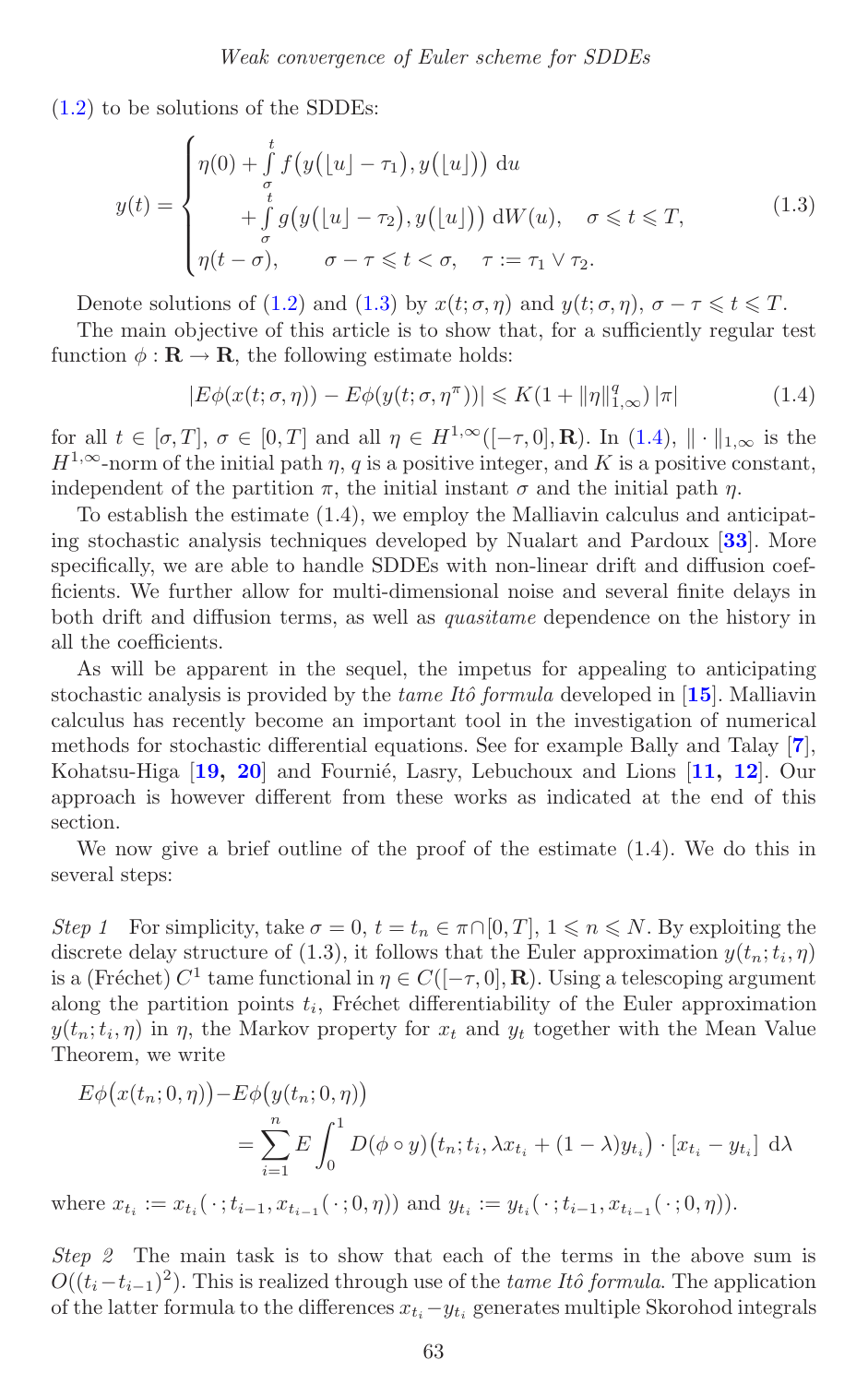<span id="page-4-0"></span>of the form

$$
J_1^i := \int_{t_{i-1}-t_i}^0 Y(ds) \int_{t_{i-1}}^{t_i+s} \int_{t_{i-1}}^u \Sigma_1(v) dv dW(u),
$$
  
\n
$$
J_2^i := \int_{t_{i-1}-t_i}^0 Y(ds) \int_{t_{i-1}}^{t_i+s} \int_{t_{i-1}}^u \Sigma_2(v) dW(v-\tau_2) dW(u),
$$
  
\n
$$
J_3^i := \int_{t_{i-1}-t_i}^0 Y(ds) \int_{t_{i-1}}^{t_i+s} \int_{t_{i-1}}^u \Sigma_3(v) dW(v-\tau_1) du.
$$

In the above expressions,  $Y(ds)$  is a random discrete measure on  $[-\tau,0]$  induced by Fréchet derivatives of the tame functionals  $C([-\tau, 0], \mathbf{R}) \ni \eta \mapsto y(t_n; t_i, \eta) \in \mathbf{R}$ . Thus  $Y(ds)$  has Malliavin smooth random atoms. The processes  $\Sigma_i$ ,  $j = 1, 2, 3$ , are Malliavin smooth and possibly anticipate the lagged Brownian motions  $W(-\tau_i)$ ,  $i = 1, 2.$ 

*Step 3* To estimate the expectation of the terms containing Skorohod integrals in Step 2, we use the definition of the Skorohod integral as the adjoint of the weak differentiation operator, coupled with estimates on higher-order moments of the Malliavin derivatives of the  $\Sigma_i$ 's,  $j = 1, 2, 3$ . These higher order moment estimates are obtained using the corresponding higher moments of the Euler approximations y and their linearizations. This is a somewhat delicate computation which turns on the crucial fact that the Euler approximations  $y(t_n; t_i, \eta)$  are tame in  $\eta$ . It yields

$$
|EJ_j^i| = O((t_i - t_{i-1})^2), \quad j = 1, 2, 3.
$$

Summing over  $i = 1, \ldots, n$ , we get a positive constant K and a positive integer q such that the estimate

$$
|E\phi(x(t;\sigma,\eta)) - E\phi(y(t;\sigma,\eta))| \le K(1 + \|\eta\|_{1,\infty}^q) |\pi|
$$
\n(1.5)

holds for all  $t \in [\sigma, T]$ ,  $\sigma \in [0, T]$  and all  $\eta \in H^{1,\infty}([-\tau, 0], \mathbf{R})$ .

*Step 4* To complete the proof of the estimate (1.4), we need to replace  $\eta$  in the Euler approximation  $y(t; \sigma, \eta)$  in (1.5) by its piecewise-linear approximation  $\eta^{\pi}$ . To do so, we use the triangle inequality

$$
|E\phi(x(t;\sigma,\eta)) - E\phi(y(t;\sigma,\eta^{\pi}))| \le |E\phi(x(t;\sigma,\eta)) - E\phi(x(t;\sigma,\eta^{\pi}))| + |E\phi(x(t;\sigma,\eta^{\pi})) - E\phi(y(t;\sigma,\eta^{\pi}))|
$$
(1.6)

together with

$$
|E\phi(x(t;\sigma,\eta)) - E\phi(x(t;\sigma,\eta^{\pi}))| \leq K \|\eta - \eta^{\pi}\|_{C}
$$
\n(1.7)

and the elementary estimate

$$
\|\eta - \eta^{\pi}\|_{C} \leqslant 2\|\eta'\|_{\infty}|\pi|.\tag{1.8}
$$

See  $([29], p. 41)$  $([29], p. 41)$  $([29], p. 41)$  for the estimate  $(1.7)$ . The required estimate  $(1.4)$  now follows from  $(1.5)-(1.8)$ .

The above outline highlights the following unique features of the analysis in this article: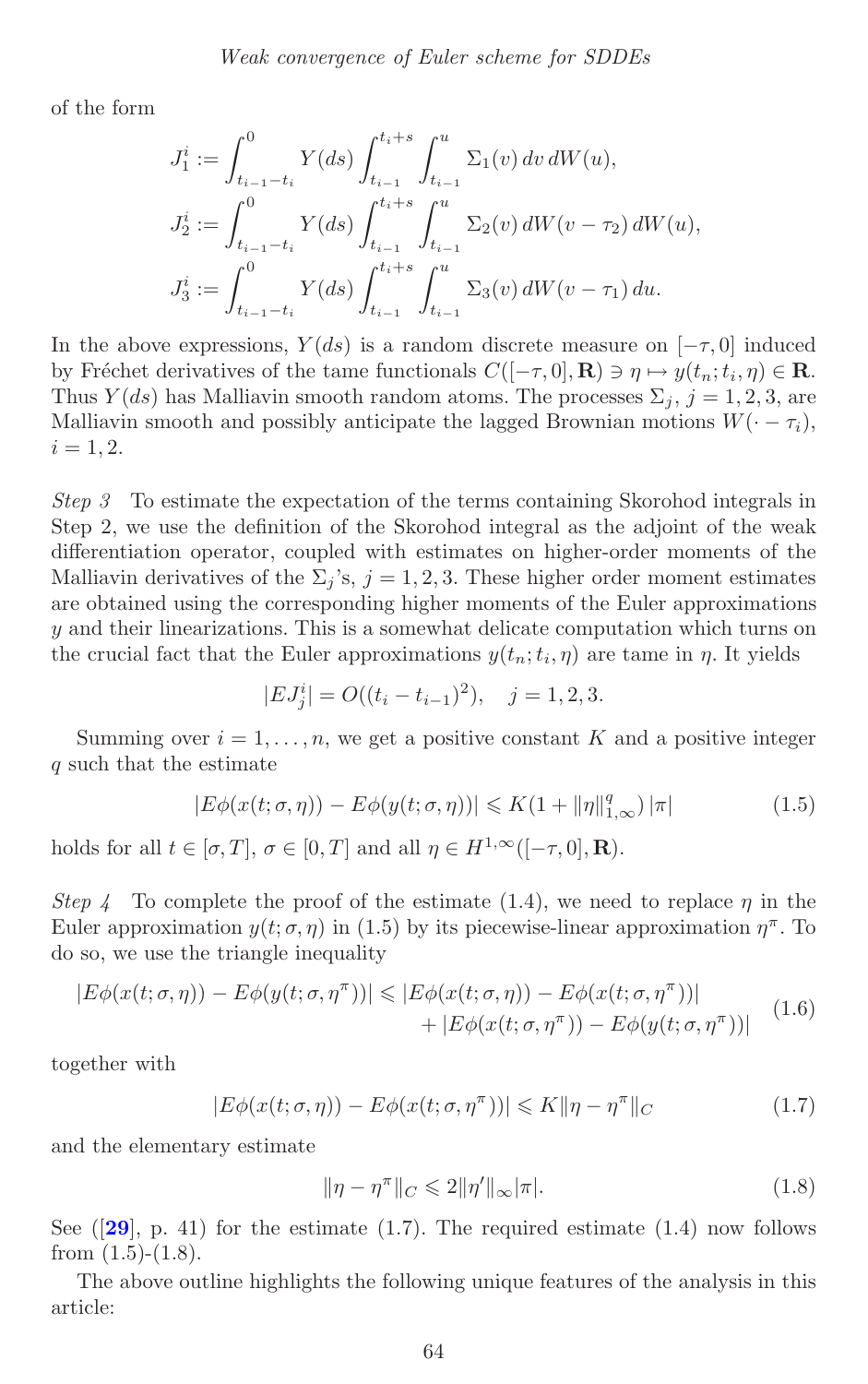- <span id="page-5-1"></span>• Although the original SDDE is *non-anticipating*, the tame Itô formula gives rise to *anticipating* terms containing Malliavin derivatives of the solution of the SDDE [**[15](#page-37-5)**].
- The formulation and the implementation of the Euler scheme do not require the use of (or familiarity with) the Malliavin calculus.
- By contrast with the non-delay case (SODEs), SDDEs do not correspond to diffusions on Euclidean space. Thus techniques from deterministic PDEs do not apply.
- The use of anticipating calculus methods seems unavoidable in deriving first order weak convergence for the Euler scheme.

We conclude the introduction by giving an outline of the paper. In Section [2](#page-5-0) we state the tame Itô formula used in Step 2 above. The main estimate  $(1.4)$  is proved in Section [3](#page-9-0) in the one-dimensional case (Theorem 3.1). A multidimensional version of Theorem 3.1 with multiple discrete and quasitame delays is stated in Section 4 (Theorem 4.1). Section [5](#page-34-0) provides numerical examples to illustrate our results.

### 2. *The tame Itˆo formula*

<span id="page-5-0"></span>Our proof of weak convergence of the Euler scheme depends crucially on an Itô formula for a certain class of functionals on  $C([-\tau, 0], \mathbb{R}^d)$  called *tame functionals*. These tame functionals act on segments of sample-continuous random processes  $[-\tau, \infty] \times \Omega \to \mathbf{R}^d$ . We will refer to this formula as the *tame Itô formula*. Details of the proof of this formula are given in [**[15](#page-37-5)**]. In the present context, we will only state the formula in one space dimension  $(d = 1)$ , although the formula holds true in any Euclidean space for  $\mathbb{R}^d$ -valued processes driven by multi-dimensional Brownian motion.

First, we need some notation.

Suppose that  $W(t)$ ,  $t \geq 0$ , is one-dimensional standard Brownian motion on a filtered probability space  $(\Omega, \mathcal{F}, (\mathcal{F}_t)_{t\geqslant0}, P)$ . For simplicity of notation, set  $W(t) := 0$ if  $-\tau \leq t \leq 0$ . Denote by  $\mathcal D$  the Malliavin differentiation operator associated with W.

*Throughout the article, we will reserve the notation* D *for the Malliavin differentiation operator, and* D *for the Fréchet differentiation operator.* 

For any  $p > 1$  and any integer  $k > 0$ , let  $\mathbb{L}^{k,p}$  stand for the space  $L^p([0, T], \mathbb{D}^{k,p})$ where  $\mathbb{D}^{k,p}$  is the closure of all real valued random variables Z having all weak derivatives  $\mathcal{D}^j Z \in L^p(\Omega, H^{\otimes j})$  for  $1 \leqslant j \leqslant k$ , furnished with the norm

$$
||Z||_{k,p}:=(E|Z|^p)^{1/p}+\bigg(\sum_{j=1}^k E\|{\mathcal D}^jZ\|_{H^{\otimes j}}^p\bigg)^{1/p}.
$$

In the above equation, H denotes the Hilbert space  $L^2([0,T],\mathbf{R})$ . The spaces  $\mathbb{L}_{loc}^{k,p}$ ,  $p > 4$ , are defined to be the set of all processes X such that there is an increasing sequence of F-measurable sets  $A_n, n \geq 1$ , and processes  $X_n \in \mathbb{L}^{k,p}, n \geq 1$ , such that  $X = X_n$  a.s. on  $A_n$  for each  $n \geq 1$ , and  $\bigcup_{n=1}^{\infty} A_n = \Omega$ . By virtue of its local nature, the Malliavin differentiation operator  $D$  extends unambiguously to the spaces  $\mathbb{L}_{loc}^{k,p}$ ,  $p > 4$ . For further properties of weak derivatives and the spaces  $\mathbb{L}^{k,p}$ , the reader may refer to ([**[34](#page-38-14)**, pp. 61, 151, 161] and [**[35](#page-38-15)**].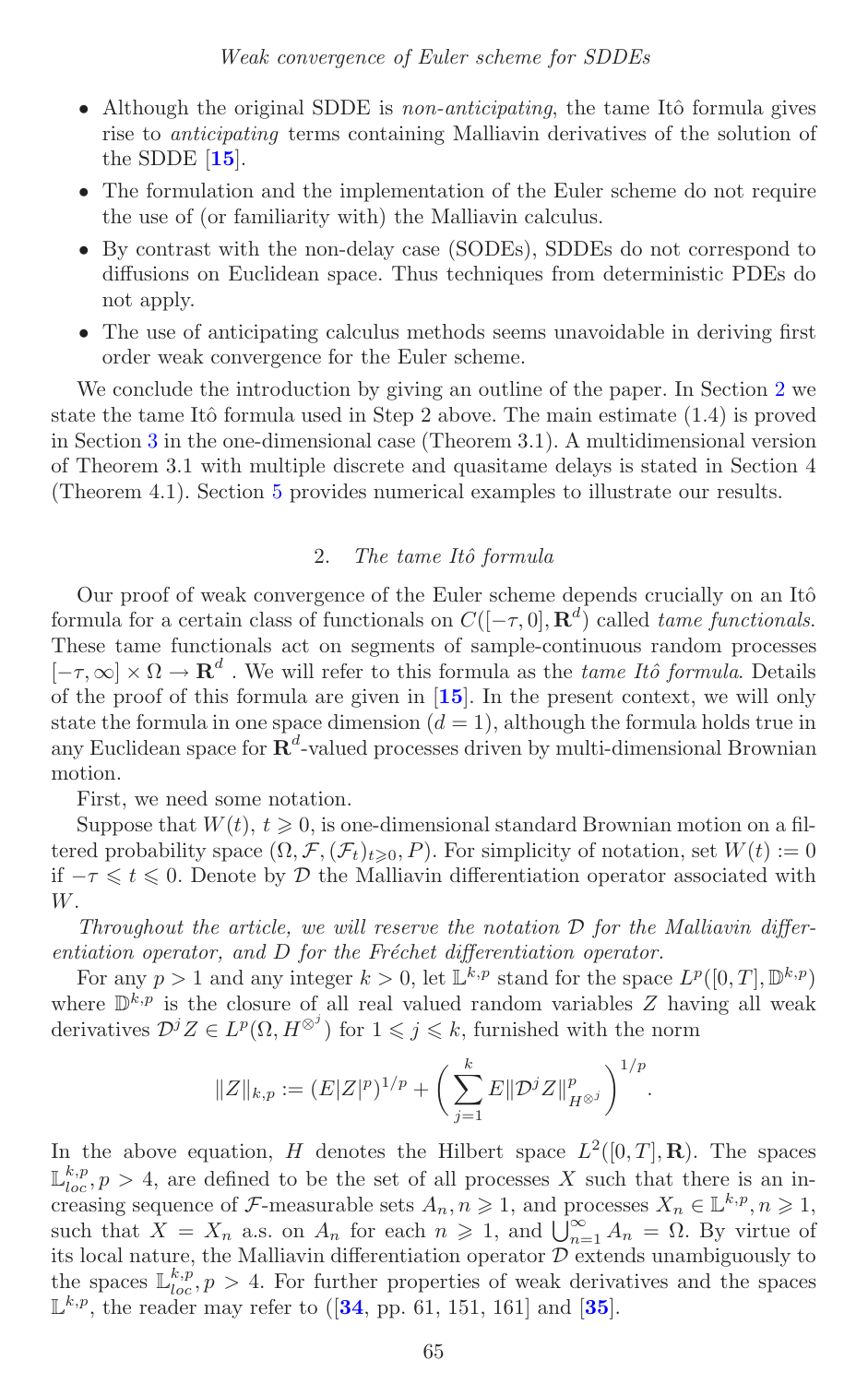Define the *tame projection*  $\Pi: C([-\tau,0], \mathbf{R}) \to \mathbf{R}^k$  associated with  $s_1, \dots, s_k \in$  $[-\tau, 0]$  by

$$
\Pi(\eta) := (\eta(s_1), \cdots, \eta(s_k)) \tag{2.1}
$$

for all  $\eta \in C([-\tau,0],\mathbf{R}^d)$ .

Denote by  $C^{1,2}([0,T] \times \mathbf{R}^k, \mathbf{R})$  the space of all functions  $\phi : [0,T] \times \mathbf{R}^k \to \mathbf{R}$ which are of class  $C^1$  in the time variable  $[0, T]$  and of class  $C^2$  in the space variables  $\mathbf{R}^k$ .

A functional  $\Psi : [0, T] \times C([-T, 0], \mathbf{R}) \to \mathbf{R}$  is called *tame*, if there exists a function  $\phi \in C^{1,2}([0,T] \times \mathbb{R}^k, \mathbb{R})$  and a tame projection  $\Pi$  such that

$$
\Psi(t,\eta) = \phi(t,\Pi(\eta))
$$

for all  $t \in [0, T]$  and  $\eta \in C([-\tau, 0], \mathbf{R})$ .

Consider a pathwise-continuous (not necessarily adapted) **R**-valued process X :  $[-\tau, \infty) \times \Omega \to \mathbf{R}$  given by

<span id="page-6-0"></span>
$$
X(t) = \begin{cases} \eta(0) + \int_0^t u(s) \, dW(s) + \int_0^t v(s) \, ds, & t > 0, \\ \eta(t), & -\tau \leq t \leq 0, \end{cases}
$$
 (2.2)

where  $\eta$  belongs to  $C([-\tau, 0], \mathbf{R})$  and is of bounded variation,  $u \in \mathbb{L}^{2,p}_{loc}, p > 4$ , and  $v \in \mathbb{L}_{loc}^{1,4}$ . The stochastic integral in [\(2.2\)](#page-6-0) is understood in the Skorohod sense. Note that the processes  $u$  and  $v$  may not be adapted to the Brownian filtration  $(\mathcal{F}_t)_{t\geqslant 0}$ . For convenience, whenever  $t \in [-\tau, 0)$ , we set  $u(t) := 0$ , and  $v(t) := \eta'(t)$ , where  $\eta'$  is the (classical) derivative of  $\eta$ . Associate with X its *segment process*  $X_t \in C([-\tau,0],\mathbf{R}), t \in [0,T],$  defined by

$$
X_t(s) := X(t+s), \qquad s \in [-\tau, 0], \quad t \in [0, T]. \tag{2.3}
$$

We are now ready to state the *tame Itô formula*. It describes how the segment process  $X_t \in C([- \tau, 0], \mathbf{R})$  transforms under tame functionals  $\Psi : [0, T] \times$  $C([-\tau,0],\mathbf{R}) \to \mathbf{R}$ .

<span id="page-6-1"></span>THEOREM 2.1. *Assume that* X *is a sample-continuous process defined by*  $(2.2)$ , where  $\eta : [-\tau, 0] \to \mathbf{R}$  is of bounded variation,  $u \in \mathbb{L}^{2,4}_{loc}$ , and  $v \in \mathbb{L}^{1,4}_{loc}$ . Suppose  $\phi \in C^{1,2}([0,T] \times \mathbb{R}^k, \mathbb{R})$ , and let  $\Pi$  be the tame projection (2.1). Then for all  $t \in [0, T]$  *we have a.s.* 

$$
\phi(t, \Pi(X_t)) - \phi(0, \Pi(X_0))
$$
\n
$$
= \int_0^t \frac{\partial \phi}{\partial s}(s, \Pi(X_s)) ds
$$
\n
$$
+ \sum_{i=1}^k \int_0^t \frac{\partial \phi}{\partial x_i}(s, \Pi(X_s)) dX(s + s_i)
$$
\n
$$
+ \frac{1}{2} \sum_{i,j=1}^k \int_0^t \frac{\partial^2 \phi}{\partial x_i \partial x_j}(s, \Pi(X_s)) u(s + s_i) \nabla_{s_i, s_j}^+ X(s) ds
$$
\n(2.4)

*where*

$$
\nabla_{s_i,s_j}^+ X(s) := \mathcal{D}_{s+s_i}^+ X(s+s_j) + \mathcal{D}_{s+s_i}^- X(s+s_j)
$$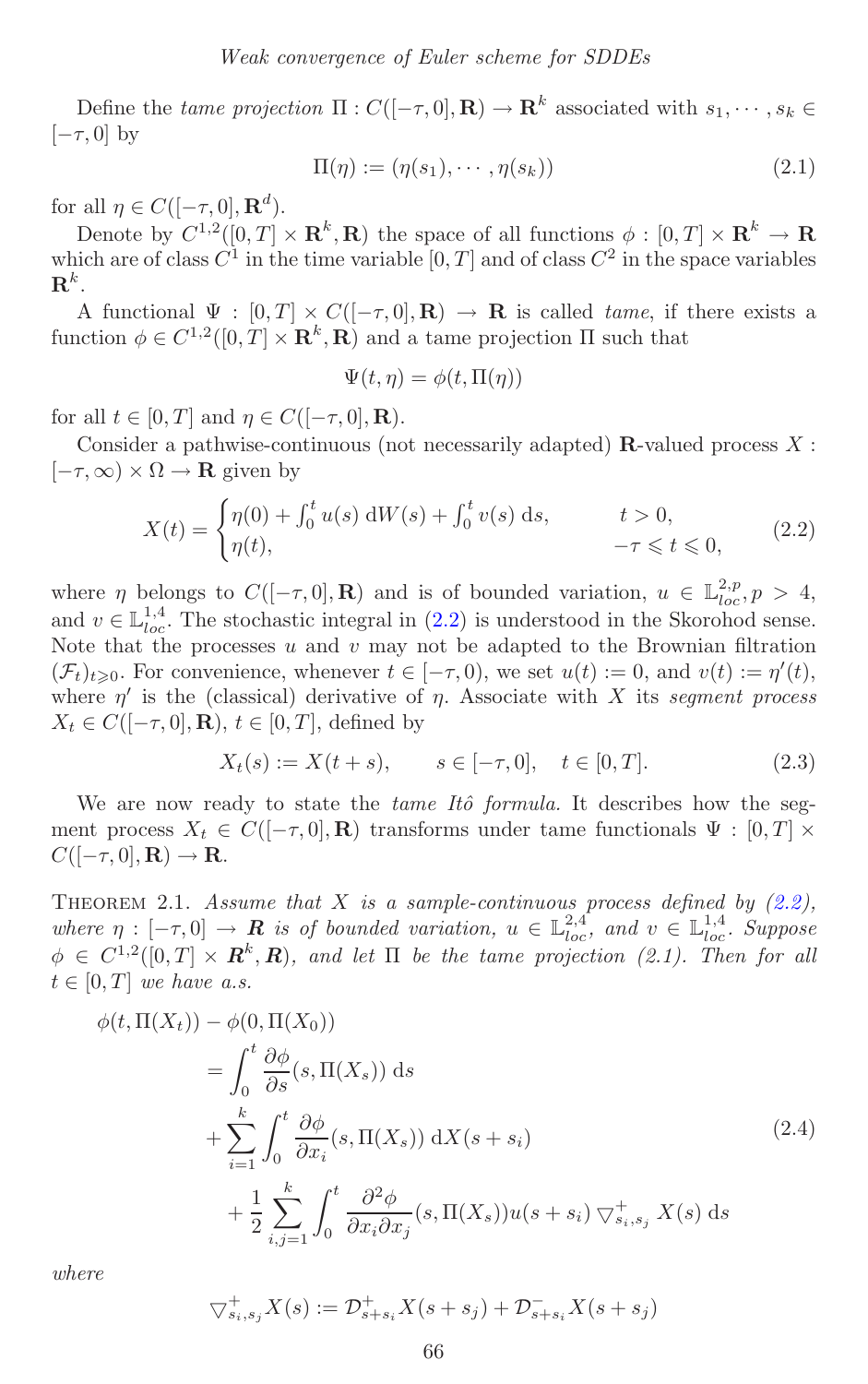<span id="page-7-2"></span>*and*

$$
\mathcal{D}_{s+s_i}^+ X(s+s_j) := \lim_{\epsilon \to 0+} \mathcal{D}_{s+s_i} X(s+s_j + \epsilon),
$$
  

$$
\mathcal{D}_{s+s_i}^- X(s+s_j) := \lim_{\epsilon \to 0+} \mathcal{D}_{s+s_i} X(s+s_j - \epsilon).
$$

*Proof.* See Hu, Mohammed and Yan [**[15](#page-37-5)**], Theorem 2.3.

*Remark* 2.2. Note the misprint in formula (2.7) of [[15](#page-37-5)], where the factor  $\mathcal{D}_{s+s_i}X(s+)$  $(s_j)$  must be replaced by  $\bigtriangledown^+_{s_i,s_j}X(s)$ .

<span id="page-7-0"></span> $\Box$ 

The following corollary is an important special case of Theorem 2.1. In the proof of Theorem 3.1, it plays a crucial role in estimating the difference, across partition points, between the segments of the solution  $x$  of our SDDE (1.2) and its Euler approximation y.

COROLLARY 1. Let  $\psi : \mathbb{R}^2 \to \mathbb{R}$  be of class  $C^2$ , and suppose x solves the SDDE

$$
x(t) = \begin{cases} \eta(0) + \int_0^t f(x(u - \tau_1), x(u)) \, du + \int_0^t g(x(u - \tau_2), x(u)) \, dW(u), \ t > 0 \\ \eta(t) & -\tau < t < 0, \quad \tau := \tau_1 \vee \tau_2, \end{cases} \tag{2.5}
$$

*where the coefficients*  $f, g : \mathbb{R}^2 \to \mathbb{R}$  *are of class*  $C_b^2$ *, and*  $\eta \in C([-\tau, 0], \mathbb{R})$  *is of bounded variation. Suppose*  $\delta > 0$ *. Then a.s.* 

<span id="page-7-1"></span>
$$
d\psi\big(x(t-\delta),x(t)\big)
$$
\n
$$
= \frac{\partial\psi}{\partial x_1}(x(t-\delta),x(t))1_{[0,\delta)}(t) d\eta(t-\delta)
$$
\n
$$
+ \frac{\partial\psi}{\partial x_1}(x(t-\delta),x(t))1_{[\delta,\infty)}(t) \left[ f\big(x(t-\tau_1-\delta),x(t-\delta)\big) dt + g\big(x(t-\tau_2-\delta),x(t-\delta)\big) dW(t-\delta) \right]
$$
\n
$$
+ \frac{\partial\psi}{\partial x_2}(x(t-\delta),x(t)) \left[ f\big(x(t-\tau_1),x(t)\big) dt + g\big(x(t-\tau_2),x(t)\big) dW(t) \right]
$$
\n
$$
+ \frac{\partial^2\psi}{\partial x_1 \partial x_2}(x(t-\delta),x(t))g\big(x(t-\tau_2-\delta),x(t-\delta)\big)1_{[\delta,\infty)}(t)\mathcal{D}_{t-\delta}x(t) dt + \frac{1}{2}\frac{\partial^2\psi}{\partial x_1^2}(x(t-\delta),x(t))g\big(x(t-\tau_2-\delta),x(t-\delta)\big)^2 1_{[\delta,\infty)}(t) dt + \frac{1}{2}\frac{\partial^2\psi}{\partial x_2^2}(x(t-\delta),x(t))g\big(x(t-\tau_2),x(t)\big)^2 dt,
$$
\n(2.6)

*for all*  $t > 0$ *.* 

*Proof.* Suppose  $t > \delta$ . Apply Theorem [2.1](#page-6-1) with  $\psi := \psi(x_1, x_2), X = x, \Pi(\eta) :=$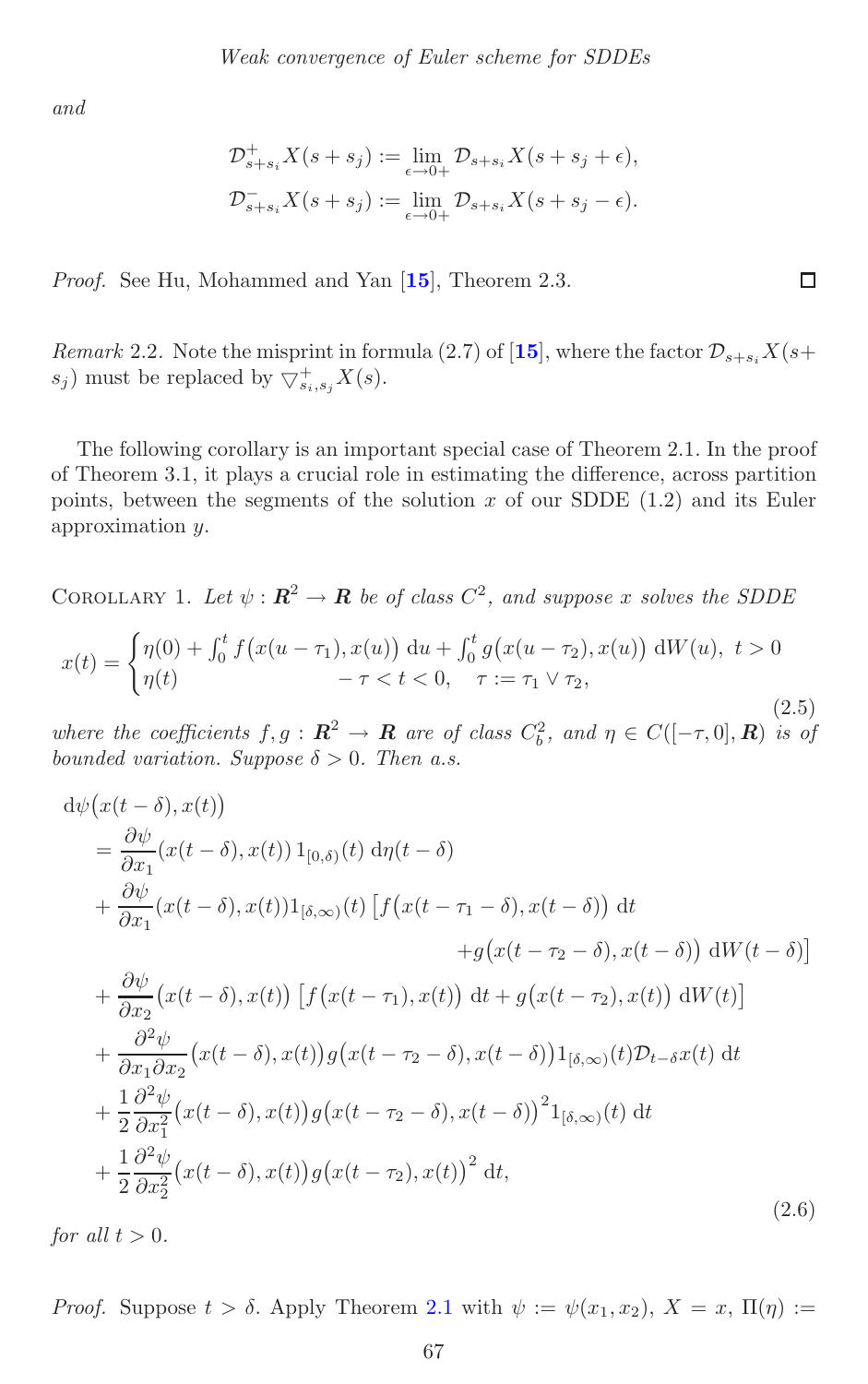$(\eta(-\delta), \eta(0)), \eta \in C([-\tau, 0], \mathbf{R})$ , where x solves the SDDE [\(2.5\)](#page-7-0). This gives

$$
d\psi(x(t-\delta), x(t)) = \frac{\partial \psi}{\partial x_1} (x(t-\delta), x(t)) dx(t-\delta) + \frac{\partial \psi}{\partial x_2} (x(t-\delta), x(t)) dx(t)
$$
  
+ 
$$
\frac{1}{2} \frac{\partial^2 \psi}{\partial x_1 \partial x_2} (x(t-\delta), x(t)) g(x(t-\delta-\tau_2), x(t-\delta)) 2\mathcal{D}_{t-\delta} x(t) dt
$$
  
+ 
$$
\frac{1}{2} \frac{\partial^2 \psi}{\partial x_2 \partial x_1} (x(t-\delta), x(t)) g(x(t-\tau_2), x(t)) 2 \underbrace{\mathcal{D}_t x(t-\delta)}_{0} dt
$$
  
+ 
$$
\frac{1}{2} \frac{\partial^2 \psi}{\partial x_1^2} (x(t-\delta), x(t)) g(x(t-\delta-\tau_2), x(t-\delta)) \mathcal{D}_{t-\delta}^+ x(t-\delta) dt
$$
  
+ 
$$
\frac{1}{2} \frac{\partial^2 \psi}{\partial x_2^2} (x(t-\delta), x(t)) g(x(t-\tau_2), x(t)) \mathcal{D}_{t}^+ x(t) dt,
$$

since  $\mathcal{D}_t^- x(t) = 0$ .

Now,

$$
\mathcal{D}_t^+ x(t) = g\big(x(t - \tau_2), x(t)\big)
$$

and

$$
\mathcal{D}_{t-\delta}^+ x(t-\delta) = g\big(x(t-\delta - \tau_2), x(t-\delta)\big).
$$

Hence

$$
d\psi(x(t-\delta),x(t)) = \frac{\partial\psi}{\partial x_1}(x(t-\delta),x(t)) \left[ f(x(t-\tau_1-\delta),x(t-\delta)) \, dt \right. \n+ g(x(t-\delta-\tau_2),x(t-\delta)) \, dW(t-\delta) \right] \n+ \frac{\partial\psi}{\partial x_2}(x(t-\delta),x(t)) \left[ f(x(t-\tau_1),x(t)) \, dt + g(x(t-\tau_2),x(t)) \, dW(t) \right] \n+ \frac{\partial^2\psi}{\partial x_1 \partial x_2}(x(t-\delta),x(t)) g(x(t-\delta-\tau_2),x(t-\delta)) \mathcal{D}_{t-\delta}x(t) dt \n+ \frac{1}{2} \frac{\partial^2\psi}{\partial x_1^2}(x(t-\delta),x(t)) g(x(t-\delta-\tau_2),x(t-\delta))^2 dt \n+ \frac{1}{2} \frac{\partial^2\psi}{\partial x_2^2}(x(t-\delta),x(t)) g(x(t-\tau_2),x(t))^2 dt.
$$

This proves statement [\(2.6\)](#page-7-1) of the corollary when  $t > \delta$ .

If  $0 < t < \delta$ , then  $x(t - \delta) = \eta(t - \delta)$  is of bounded variation; so [\(2.6\)](#page-7-1) follows directly from the classical Itô formula. This completes the proof of the corollary.  $\Box$ 

*Remark* 2.3*.* Note that the second term in the right hand side of [\(2.6\)](#page-7-1) contains the  $(F)_{t\geqslant0}$ -adapted factor  $\frac{\partial \psi}{\partial x_1}(x(t-\delta),x(t))$  which anticipates the lagged Brownian motion  $W(t-\delta)$ . Although the process  $[0,\infty) \ni t \mapsto (x(t-\delta),x(t)) \in \mathbb{R}^2$  is  $(\mathcal{F})_{t \geq 0}$ adapted, it is not a semimartingale with respect to any natural filtration. Therefore, it is not possible to infer  $(2.6)$  from the classical Itô formula for semi-martingales.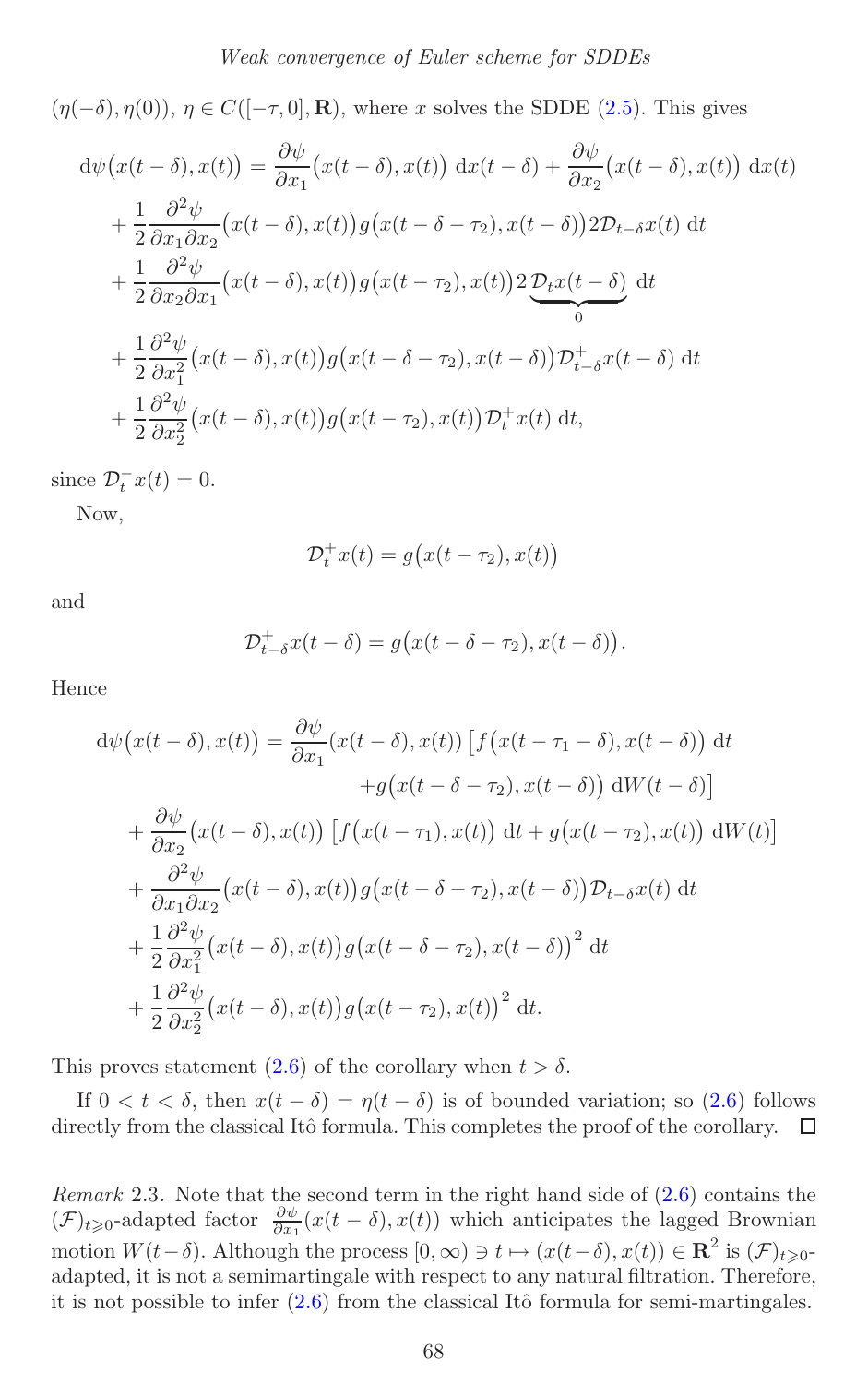#### 3. *The Euler scheme*

<span id="page-9-1"></span><span id="page-9-0"></span>In this section, we will establish weak convergence of order 1 of the Euler scheme for the non-linear SDDE

$$
x(t) = \begin{cases} \eta(0) + \int_{\sigma}^{t} f(x(u-\tau_1), x(u)) \, \mathrm{d}u + \int_{\sigma}^{t} g(x(u-\tau_2), x(u)) \, \mathrm{d}W(u), \ t > \sigma, \\ \eta(t-\sigma) \qquad \sigma - \tau < t < \sigma, \quad \tau := \tau_1 \vee \tau_2, \end{cases}
$$
\n
$$
(3.1)
$$

where the initial path  $\eta \in H^{1,\infty}([-\tau,0], \mathbf{R})$ ,  $\sigma \geqslant 0$ , and the coefficients  $f, g: \mathbf{R}^2 \to$ **R** are of class  $C_b^3$ ; viz. f and g have all partial derivatives up to order 3 globally bounded on  $R^2$ . The space of all such functions is often denoted by  $C_b^3(\mathbf{R}^2, \mathbf{R})$ . Similarly  $C_b^2(\mathbf{R}^2, \mathbf{R})$  denotes all functions  $\mathbf{R}^2 \to \mathbf{R}$  with first and second-order partial derivatives globally bounded. As before,  $W(t)$ ,  $t \geq 0$ , is one-dimensional standard Brownian motion on a filtered probability space  $(\Omega, \mathcal{F}, (\mathcal{F}_t)_{t\geqslant0}, P)$ . Set  $W(t) := 0$  if  $-\tau \leqslant t \leqslant 0$ .

Recall the partition  $\pi := \{t_{-M} < t_{-M+1} < \cdots < t_{-1} < t_0 = 0 < t_1 < t_2 \cdots <$  $t_{N-1} < t_N = T$  of  $[-\tau, T]$ , with mesh denoted by  $|\pi|$ , introduced in Section 1. The Euler approximations  $y := y(\cdot; \sigma, \eta) : [\sigma - \tau, T] \times \Omega \to \mathbf{R}$  of the solution  $x(\cdot; \sigma, \eta)$  of [\(3.1\)](#page-9-1) satisfy the SDDEs

<span id="page-9-2"></span>
$$
y(t) = \begin{cases} \eta(0) + \int_{\sigma}^{t} f\big(y\big(\lfloor u \rfloor - \tau_1\big), y\big(\lfloor u \rfloor\big)\big) \, \mathrm{d}u \\ + \int_{\sigma}^{t} g\big(y\big(\lfloor u \rfloor - \tau_2\big), y\big(\lfloor u \rfloor\big)\big) \, \mathrm{d}W(u), \quad t \geqslant \sigma, \\ \eta(t - \sigma), \qquad \sigma - \tau < t < \sigma, \quad \tau := \tau_1 \vee \tau_2. \end{cases} \tag{3.2}
$$

The following is the main result of this article. It establishes weak convergence of order 1 of the Euler scheme  $(3.2)$  to the solution of the SDDE  $(3.1)$ . Note that we assume test functions  $\phi \in C_b^3$  (derivatives up to order three exist and are bounded and continuous).

<span id="page-9-3"></span>THEOREM 3.1. Let  $\pi$  be a partition of  $[-\tau, T]$  with mesh  $|\pi|$ , and  $\phi : \mathbf{R} \to \mathbf{R}$ be of class  $C_b^3$ . In the SDDE  $(3.1)$ , assume that the coefficients f, g are  $C_b^3$ . Let  $x(\cdot;\sigma,\eta)$  be the unique solution of [\(3.1\)](#page-9-1) with initial path  $\eta \in H^{1,\infty}([-\tau,0],\mathbb{R})$ . Let  $\eta^{\pi} \in H^{1,\infty}([-\tau,0],\mathbb{R})$  be the piecewise-linear approximation of  $\eta$  along the *partition*  $\pi$ *. Denote by*  $y(\cdot;\sigma,\eta)$  *the Euler approximation to*  $x(\cdot;\sigma,\eta)$  *associated with the partition*  $\pi$  *and defined by [\(3.2\)](#page-9-2). Then there is a positive constant* K *and a positive integer* q *such that*

$$
|E\phi(x(t;\sigma,\eta)) - E\phi(y(t;\sigma,\eta^{\pi}))| \le K(1 + \|\eta\|_{1,\infty}^q) |\pi|
$$
\n(3.3)

*for all*  $t \in [\sigma - \tau, T], \sigma \in [0, T],$  *and all*  $\eta \in H^{1,\infty}([-\tau, 0], \mathbb{R})$ . The constant K may *depend on* T, q and the test function  $\phi$ , but is independent of  $\pi$ ,  $\eta$ ,  $t \in [\sigma, T]$  and  $\sigma \in [0, T]$ .

For simplicity of presentation, we will only discuss the case of single delays  $\tau_1$ ,  $\tau_2$  in the drift and diffusion coefficients as in [\(3.1\)](#page-9-1). It should be noted that the conclusion of Theorem [3.1](#page-9-3) still holds if we allow for multi-dimensional noise and *several* delays in the drift and diffusion coefficients of the SDDE. The extension of Theorem [3.1](#page-9-3) to this case is given in in Section [4](#page-32-0) of this article.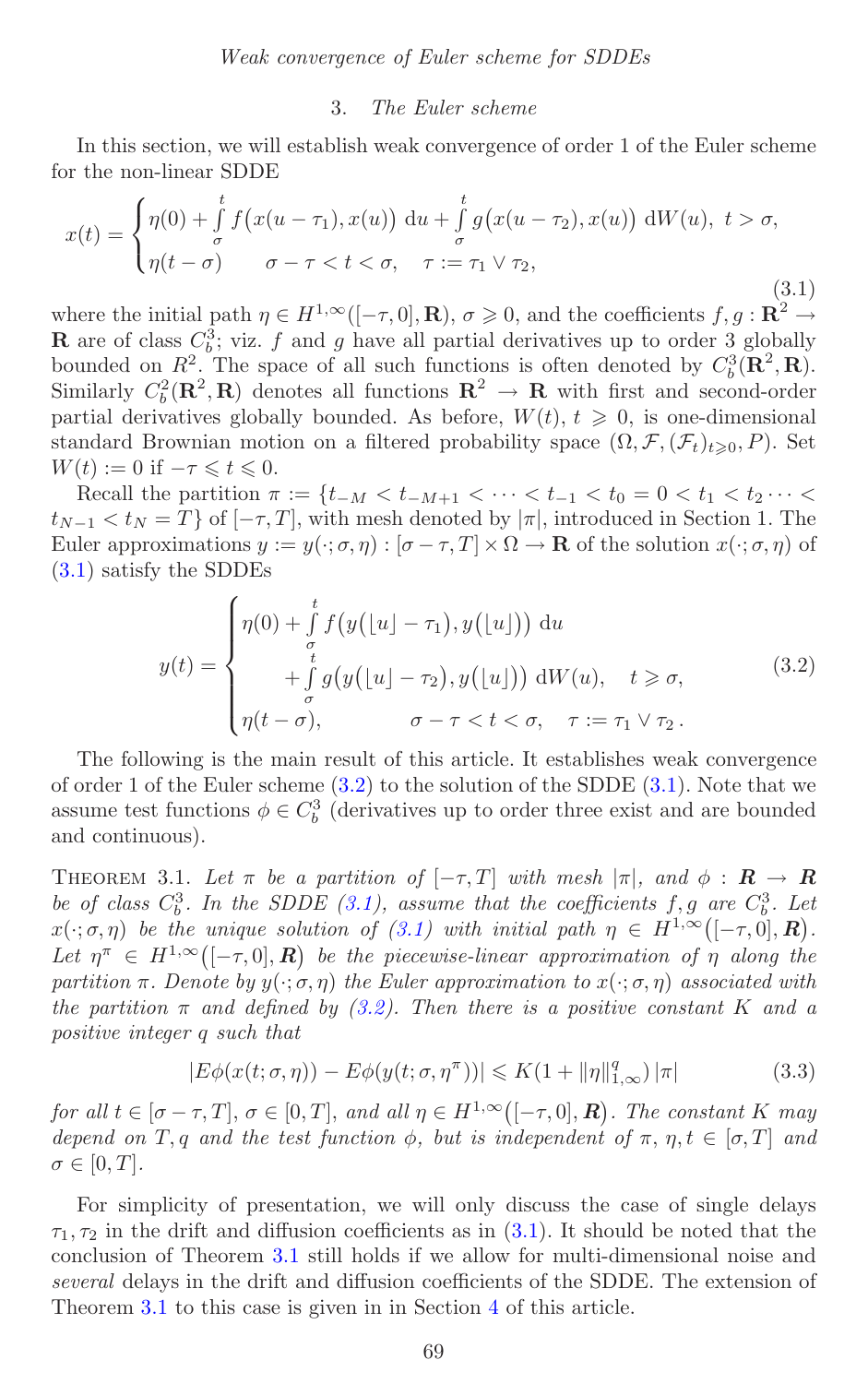<span id="page-10-0"></span>The proof of Theorem [3.1](#page-9-3) requires the following sequence of lemmas. In these lemmas and for the rest of the section, we will refer to the solutions of (3.1) and  $(3.2)$  by  $x(\cdot; \sigma, \eta)$  and  $y(\cdot; \sigma, \eta)$ , respectively.

The first lemma establishes the tame character of the Euler approximation  $y(t; \sigma, \eta)$  and its Fréchet derivative  $Dy(t; \sigma, \eta)$  in the initial path  $\eta$ . This fact dictates that the telescoping argument in the proof of Theorem 3.1 is with respect to the Euler approximation  $y$  and *not* the solution x of the SDDE  $(3.1)$ . This issue is especially important in view of the well-known fact that the solution  $x(t; \sigma, \eta)$  of  $(3.1)$  is *almost surely extremely erratic* in the initial path  $\eta$  ([**[29](#page-38-13)**], Chapter V, pp. 144-148).

LEMMA 3.2. *Fix a partition point*  $t_i \in \pi$  *for some*  $i \in \{0, 1, \dots, N\}$ *. Then for a.a.*  $\omega \in \Omega$ , the function

$$
[t_i, T] \times C\big([-\tau, 0], \mathbf{R}\big) \to \mathbf{R}, (t, \eta) \mapsto y(t, \omega; t_i, \eta)
$$

*is a tame function. That is, there exists a deterministic function*  $F: \mathbb{R}^+ \times \mathbb{R}^{k+1} \times$  $\mathbf{R}^h \times \mathbf{R}^l \to \mathbf{R}$  *which is piece-wise continuous in the first variable (the time variable)* and of class  $C_b^2$  in all other variables (space variables), and there exist fixed numbers  $t_1, t_2,..., t_k \leq t, s_1, s_2,..., s_h \leq t, \mu_1, \mu_2,..., \mu_l \in [-\tau, 0]$  such that a.s.

$$
y(t; t_i, \eta) = F(t, W(t), W(t_1), W(t_2), \dots, W(t_k), s_1, s_2, \dots, s_h, \eta(\mu_1), \dots, \eta(\mu_l))
$$

*for all*  $\eta \in C\left( [-\tau,0], \mathbf{R} \right)$  and all  $t \in [t_i,T]$ . In particular, for a.a.  $\omega \in \Omega$  and each  $t \in [t_i, T]$ , the map

$$
C\big([-\tau,0],\boldsymbol{R}\big)\ni\eta\mapsto y(t,\omega;t_i,\eta)\in\boldsymbol{R}
$$

*is*  $C^1$  *(in the Fréchet sense), and* 

$$
Dy(t,\omega;t_i,\eta)(\xi) = \sum_{m=1}^{l} \partial_m F(t,W(t,\omega),W(t_1,\omega),\ldots,W(t_k,\omega),s_1,\ldots,s_h,\eta(\mu_1),
$$

$$
\cdots,\eta(\mu_m),\ldots,\eta(\mu_l))\xi(\mu_m) \tag{3.4}
$$

*for all*  $\eta \in C([-\tau, 0], \mathbf{R})$  *and for every bounded measurable function*  $\xi : [-\tau, 0] \to \mathbf{R}$ *. In the above formula,* ∂mF *denotes the partial derivative of* F *with respect to the variable*  $\eta(\mu_m)$ .

*Proof.* The second and last assertions of the lemma are direct consequences of the first. So we will only prove the first assertion. The latter assertion is proved using forward steps along the partition points  $\{0 = t_0, t_1, t_2, t_3, \cdots, t_N = T\}$ , and finite induction. More specifically, and with no loss of generality, suppose  $i = 0$  and let  $t \in [0, T]$ . Consider the following cases.

*Case*  $0 \leq t \leq t_1$ :

$$
y(t; 0, \eta) = \eta(0) + f(\eta(-\tau_1), \eta(0))t + g(\eta(-\tau_2), \eta(0))W(t)
$$
  
=  $F_1(t, W(t), \eta(0), \eta(-\tau_1), \eta(-\tau_2))$ .

This is clearly a tame function of  $\eta$ , satisfying the regularity properties stated in the lemma.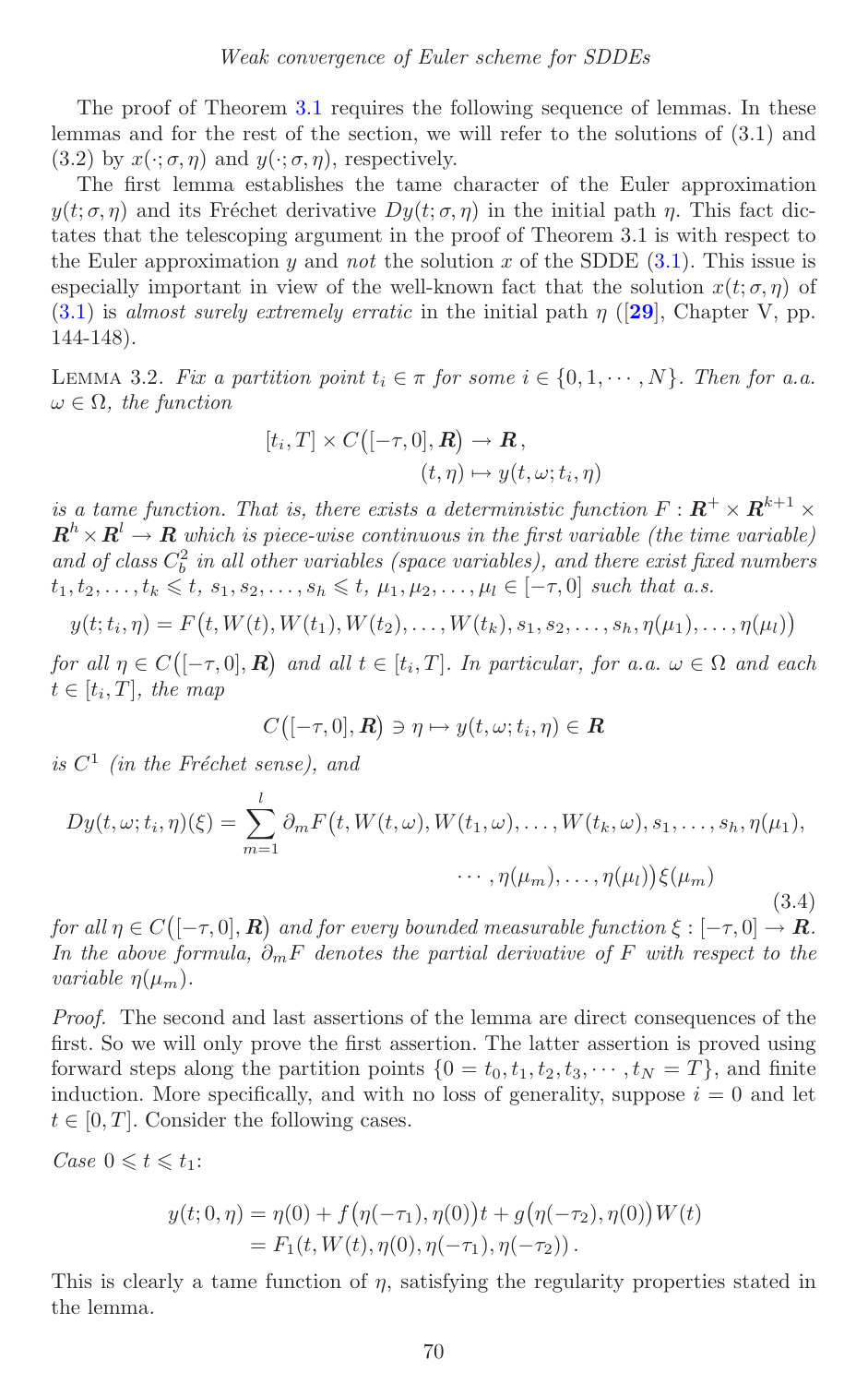<span id="page-11-0"></span>*Case*  $t_1 < t \leq t_2$ :

$$
y(t; 0, \eta) = y(t_1) + f(y(t_1 - \tau_1), y(t_1))(t - t_1) + g(y(t_1 - \tau_2), y(t_1)) [W(t) - W(t_1)].
$$

This is a tame function of  $\eta$  because  $y(t_1; 0, \eta)$ ,  $y(t_1 - \tau_1; 0, \eta)$  and  $y(t_1 - \tau_2; 0, \eta)$ are all tame functions of  $\eta$ , and the composition of tame functions with real-valued functions is again tame. Indeed, suppose without loss of generality that  $\tau_1 \leq \tau_2$  and let  $t_1 - \tau_1 < 0$ . Then

$$
y(t; 0, \eta) = \eta(0) + f(\eta(-\tau_1), \eta(0))t_1 + g(\eta(-\tau_2), \eta(0))W(t_1)
$$
  
+ 
$$
f(\eta(t_1 - \tau_1), \eta(0) + f(\eta(-\tau_1), \eta(0))t_1 + g(\eta(-\tau_2), \eta(0))W(t_1))(t - t_1)
$$
  
+ 
$$
g(\eta(t_1 - \tau_2), \eta(0) + f(\eta(-\tau_1), \eta(0))t_1 + g(\eta(-\tau_2), \eta(0))W(t_1))[W(t) - W(t_1)]
$$
  
= 
$$
F_2(t, W(t), W(t_1), t_1, \eta(0), \eta(t_1 - \tau_1), \eta(t_1 - \tau_2), \eta(-\tau_1), \eta(-\tau_2)).
$$

It is easy to see that  $F_2$  is tame and fulfills the regularity requirements of the lemma. The other cases  $\tau_1 \leq t_1 < \tau_2$ , and  $\tau_1 \leq \tau_2 \leq t_1$  can be treated similarly.

*Case*  $t_2 < t \leq t_3$ :

$$
y(t;0,\eta) = y(t_2) + f(y(t_2 - \tau_1), y(t_2))(t - t_2) + g(y(t_2 - \tau_2), y(t_2)) [W(t) - W(t_2)]
$$
  
=  $F_3(t, W(t), W(t_1), W(t_2), W(t_2 - \tau_1), W(t_2 - \tau_2), t_1, t_2, \eta(0), \eta(-\tau_1),$   

$$
\eta(-\tau_2), \eta(t_1 - \tau_1), \eta(t_1 - \tau_2)),
$$

with  $F_3$  tame in  $\eta$ , as required.

*Case*  $t_k < t \leq t_{k+1}$ :

By induction, there are fixed numbers  $s_1, s_2, \ldots, s_k < t_k$ , and  $\mu_1, \mu_2, \ldots, \mu_l \in [-\tau, 0]$ such that

$$
y(t;0,\eta)=F_{k+1}\big(t,W(t),W(s_i),t_j,1\leqslant j\leqslant k,1\leqslant i\leqslant k,W(t),\eta(\mu_m),1\leqslant m\leqslant l\big)\,.
$$

This is a tame function of  $\eta$ , continuous in the time variable t and of class  $C_b^2$  in all space variables.

To complete the proof of the lemma, take

$$
F(t,\cdot,\cdot,\cdot,\cdot):=\sum_{i=1}^{N-1}1_{[t_i,t_{i+1})}(t)F_{i+1}(\cdot,\cdot,\cdot,\cdot),
$$

for  $t \in [0, T]$ . It is easy to check that F satisfies all the requirements of the lemma. □

*Warning* 1*.* The lemma is *false* if the Euler approximation y is replaced by the exact solution x of the SDDE [\(3.1\)](#page-9-1). In fact, for a.a.  $\omega \in \Omega$ , every measurable version  $x(t, \omega; 0, \eta)$  of the solution to (3.1) is locally unbounded in  $\eta$  ([[29](#page-38-13)], pp. 144-147). As will be apparent later in the proof of Theorem 3.1, this fact will force the telescoping argument to be centered about the Euler approximation  $y$  rather than the solution x. On the other hand, the following statement is true: Let  $\phi : \mathbf{R} \to \mathbf{R}$ be  $C_b^{\infty}$ ,  $h, g : \mathbf{R}^2 \to \mathbf{R}$  be  $C_b^{\infty}$ . Then the map

$$
L^2(\Omega, C([-\tau, 0], \mathbf{R}); \mathcal{F}_\sigma) \ni \psi \stackrel{F}{\mapsto} E\phi(x(t; \sigma, \psi)) \in \mathbf{R}
$$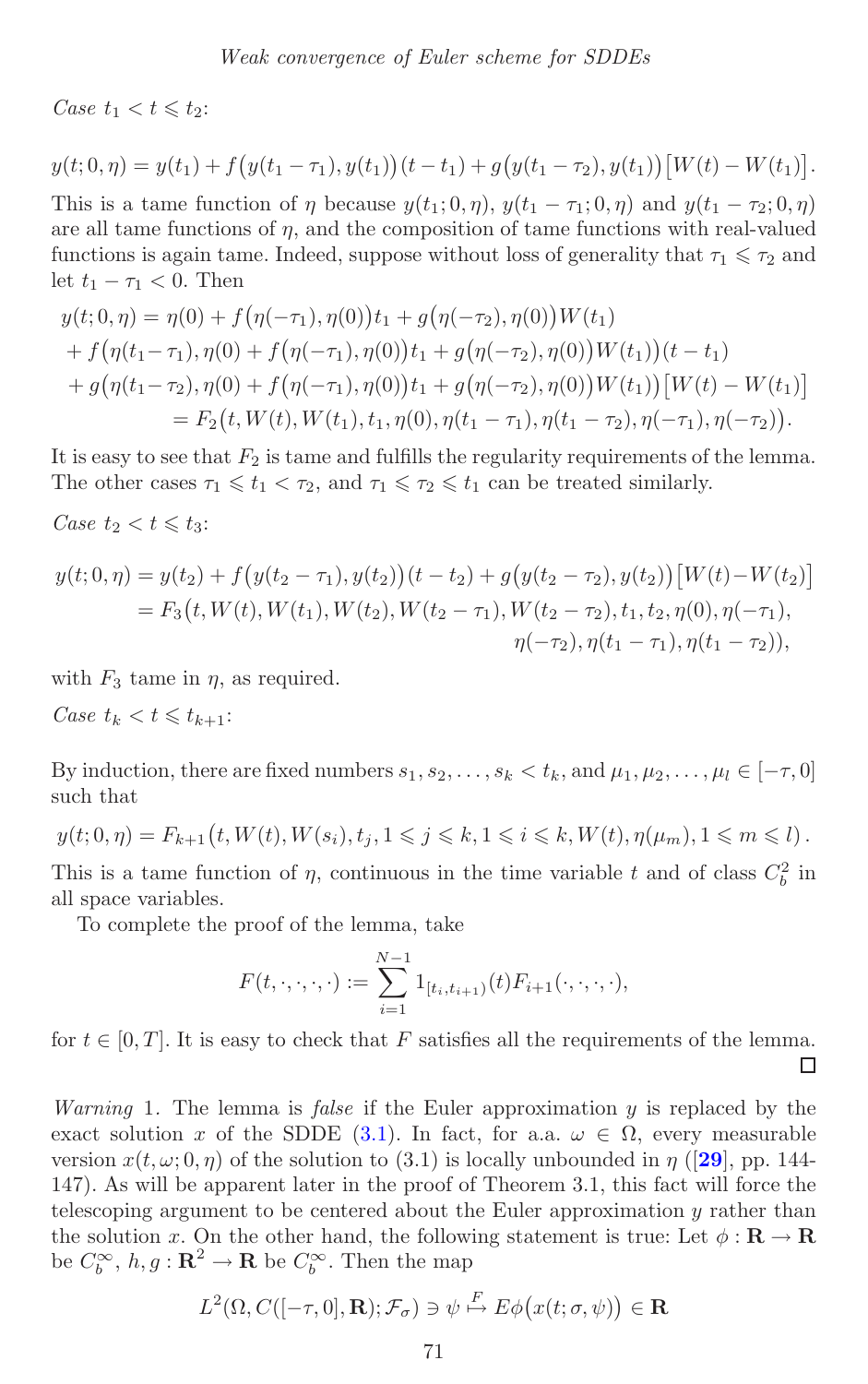<span id="page-12-2"></span>is globally Lipschitz and (Fréchet)  $C<sup>1</sup>$ , with Fréchet derivative

$$
DF(\psi)(\eta) = E\{D\phi(x(t;\sigma,\psi))Dx(t;\sigma,\psi)(\eta)\}\
$$

for all  $\psi, \eta \in L^2(\Omega, C([-\tau, 0], \mathbf{R}); \mathcal{F}_\sigma)$ . To see this, note that the Lipschitz and C<sup>1</sup> properties of the map  $L^2(\Omega, C([- \tau, 0], \mathbf{R}); \mathcal{F}_\sigma) \ni \psi \mapsto x(t; \sigma, \psi) \in L^2(\Omega, \mathbf{R})$ follow by arguments similar to the proofs of Theorems 3.1, 3.2 in ([**[29](#page-38-13)**], pp. 41-45). Compose the above map with the  $C_b^{\infty}$  function  $\phi : \mathbf{R} \to \mathbf{R}$  to establish the above assertion. Details are omitted.

<span id="page-12-1"></span>The following lemma is key to the proof of Theorem [3.1.](#page-9-3) It involves the application of the tame Itô formula in Corollary 1, Section 2. See Step 2, Section 1.

LEMMA 3.3. *Assume that*  $f, g$  *are*  $C_b^2$ *. Fix*  $\eta \in C([-\tau, 0], \mathbb{R})$ *, of bounded variation. For each*  $1 \leq i \leq N$ *, define the process*  $\Lambda^i : [-\tau, 0] \times \Omega \to \mathbb{R}$  *by* 

$$
\Lambda^{i} := x_{t_{i}}( \cdot ; t_{i-1}, x_{t_{i-1}}( \cdot ; 0, \eta)) - y_{t_{i}}( \cdot ; t_{i-1}, x_{t_{i-1}}( \cdot ; 0, \eta)) ,
$$

*viz.*

$$
\Lambda^{i}(s) := x(t_{i} + s; t_{i-1}, x_{t_{i-1}}(\cdot; 0, \eta)) - y(t_{i} + s; t_{i-1}, x_{t_{i-1}}(\cdot; 0, \eta)), \qquad s \in [-\tau, 0].
$$

<span id="page-12-0"></span>*For brevity of notation, set*  $x(u) := x(u; 0, \eta)$  *and*  $y(u) := y(u; 0, \eta)$  *for*  $u \in [-\tau, T]$ *. Then*

$$
\Lambda^{i}(s) = \int_{t_{i-1}}^{(t_{i}+s)\vee t_{i-1}} \left[ f(x(u-\tau_{1}), x(u)) - f(x([u]-\tau_{1}), x([u]) \right] du \n+ \int_{t_{i-1}}^{(t_{i}+s)\vee t_{i-1}} \left[ g(x(u-\tau_{2}), x(u)) - g(x([u]-\tau_{2}), x([u])) \right] dW(u) \quad (3.5) \n:= \sum_{j=1}^{10} \Lambda^{i}_{j}(s), \qquad s \in [-\tau, 0],
$$

*where*

<sup>t</sup>*i*−<sup>1</sup>

 $\lfloor u \rfloor$ 

 $\partial x_2$ 

$$
\Lambda_{1}^{i}(s) := \int_{t_{i-1}}^{(t_{i}+s)\vee t_{i-1}} \int_{[u]}^{u} \frac{\partial f}{\partial x_{1}}(x(v-\tau_{1}),x(v))f(x(v-2\tau_{1}),x(v-\tau_{1})) \times
$$
  
\n
$$
\times 1_{[\tau_{1},\infty)}(v) dv du
$$
  
\n
$$
+ \int_{t_{i-1}}^{(t_{i}+s)\vee t_{i-1}} \int_{[u]}^{u} \frac{\partial f}{\partial x_{1}}(x(v-\tau_{1}),x(v))g(x(v-\tau_{1}-\tau_{2}),x(v-\tau_{1})) \times
$$
  
\n
$$
\times 1_{[\tau_{1},\infty)}(v) dW(v-\tau_{1}) du
$$
  
\n
$$
+ \int_{t_{i-1}}^{(t_{i}+s)\vee t_{i-1}} \int_{[u]}^{u} \frac{\partial f}{\partial x_{1}}(x(v-\tau_{1}),x(v))1_{[0,\tau_{1})}(v) d\eta(v-\tau_{1}) du
$$
  
\n
$$
\Lambda_{2}^{i}(s) := \int_{t_{i-1}}^{(t_{i}+s)\vee t_{i-1}} \int_{[u]}^{u} \frac{\partial f}{\partial x_{2}}(x(v-\tau_{1}),x(v))f(x(v-\tau_{1}),x(v)) dv du
$$
  
\n
$$
+ \int_{t_{i-1}}^{(t_{i}+s)\vee t_{i-1}} \int_{u}^{u} \frac{\partial f}{\partial x_{2}}(x(v-\tau_{1}),x(v))g(x(v-\tau_{2}),x(v)) dW(v) du
$$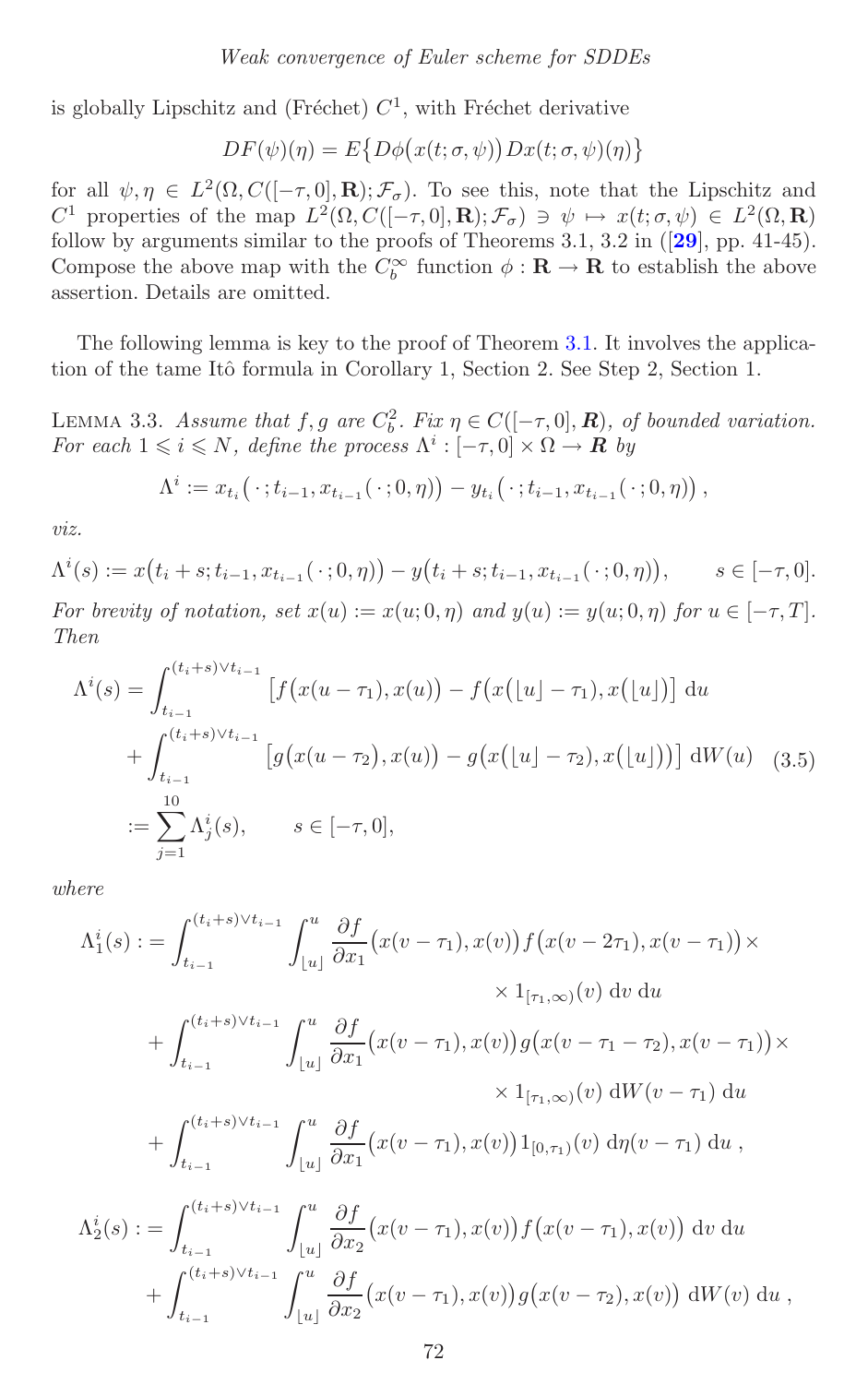*Weak convergence of Euler scheme for SDDEs*

$$
\Lambda_3^i(s) := \int_{t_{i-1}}^{(t_i+s)\vee t_{i-1}} \int_{[u]}^u \frac{\partial^2 f}{\partial x_1 \partial x_2} (x(v - \tau_1), x(v)) g(x(v - \tau_1 - \tau_2), x(v - \tau_1)) \times \times 1_{[\tau_1,\infty)}(v) \mathcal{D}_{v-\tau_1} x(v) dv du,
$$

$$
\Lambda_4^i(s) := \frac{1}{2} \int_{t_{i-1}}^{(t_i+s)\vee t_{i-1}} \int_{[u]}^u \frac{\partial^2 f}{\partial x_1^2} (x(v-\tau_1), x(v)) g(x(v-\tau_1-\tau_2), x(v-\tau_1))^2 \times \times 1_{[\tau_1,\infty)}(v) dv du,
$$

$$
\Lambda_5^i(s) := \frac{1}{2} \int_{t_{i-1}}^{(t_i+s)\vee t_{i-1}} \int_{\lfloor u \rfloor}^u \frac{\partial^2 f}{\partial x_2^2} (x(v - \tau_1), x(v)) g(x(v - \tau_2), x(v))^2 \, dv \, du,
$$
  

$$
\Lambda_6^i(s) := \int_{t_{i-1}}^{(t_i+s)\vee t_{i-1}} \int_{\lfloor u \rfloor}^u \frac{\partial g}{\partial x_1} (x(v - \tau_2), x(v)) f(x(v - \tau_1 - \tau_2), x(v - \tau_2)) \times 1_{\lfloor \tau_2, \infty \rfloor}(v) \, dv \, dW(u)
$$

+
$$
\int_{t_{i-1}}^{(t_i+s)\vee t_{i-1}} \int_{[u]}^{u} \frac{\partial g}{\partial x_1} (x(v-\tau_2), x(v)) 1_{[0,\tau_2)}(v) d\eta(v-\tau_2) dW(u) ,
$$
  

$$
\Lambda_7^i(s) := \int_{t_{i-1}}^{(t_i+s)\vee t_{i-1}} \int_{[u]}^{u} \frac{\partial g}{\partial x_1} (x(v-\tau_2), x(v)) g(x(v-2\tau_2), x(v-\tau_2)) \times
$$
  

$$
\times 1_{[\tau_2,\infty)}(v) dW(v-\tau_2) dW(u) ,
$$

$$
\Lambda_8^i(s) := \int_{t_{i-1}}^{(t_i+s)\vee t_{i-1}} \int_{\lfloor u \rfloor}^u \frac{\partial^2 g}{\partial x_1 \partial x_2} (x(v - \tau_2), x(v)) g(x(v - 2\tau_2), x(v - \tau_2)) \times \times 1_{[\tau_2, \infty)}(v) \mathcal{D}_{v-\tau_1} x(v) dv dW(u)
$$

$$
\Lambda_9^i(s) := \frac{1}{2} \int_{t_{i-1}}^{(t_i+s)\vee t_{i-1}} \int_{\lfloor u \rfloor \vee \tau_1}^u \frac{\partial^2 g}{\partial x_1^2} (x(v-\tau_2), x(v)) g(x(v-2\tau_2), x(v-\tau_2))^2 \times \times 1_{[\tau_2,\infty)}(v) dv dW(u),
$$

$$
\Lambda_{10}^{i}(s) := \frac{1}{2} \int_{t_{i-1}}^{(t_i+s)\vee t_{i-1}} \int_{\lfloor u \rfloor}^{u} \frac{\partial^2 g}{\partial x_2^2} (x(v - \tau_2), x(v)) g(x(v - \tau_2), x(v))^2 \, dv \, dW(u)
$$

*for all*  $s \in [-\tau, 0]$  *and*  $1 \leq i \leq N$ *.* 

*Proof.* Fix  $1 \leq i \leq N$ .

Recall that  $x(u) := x(u, 0, \eta)$  and  $y(u) := y(u, 0, \eta)$ ,  $-\tau \leq u \leq T$ . Suppose  $t_{i-1} \leq u \leq t_i$ . Then  $[u] = t_{i-1}$  and  $[u] - \tau_1 = t_{i-1} - \tau_1 \leq t_{i-1}$ . Hence

$$
y([u]; t_{i-1}, x_{t_{i-1}}(\cdot; 0, \eta)) = y(t_{i-1}; t_{i-1}, x_{t_{i-1}}(\cdot; 0, \eta)) = x_{t_{i-1}}(0; 0, \eta)
$$
  
=  $x(t_{i-1}; 0, \eta) = x([u])$ 

and

$$
y([u] - \tau_1; t_{i-1}, x_{t_{i-1}}(\cdot; 0, \eta)) = y(t_{i-1} - \tau_1; t_{i-1}, x_{t_{i-1}}(\cdot; 0, \eta))
$$
  
=  $x_{t_{i-1}}(-\tau_1; 0, \eta) = x([u] - \tau_1).$ 

Furthermore, if  $t_{i-1} \leqslant u < t_i$ , then by the Markov property for the solution segment  $x_t$ , it follows that

$$
x(u; t_{i-1}, x_{t_{i-1}}(\cdot; 0, \eta)) = x(u; 0, \eta) = x(u).
$$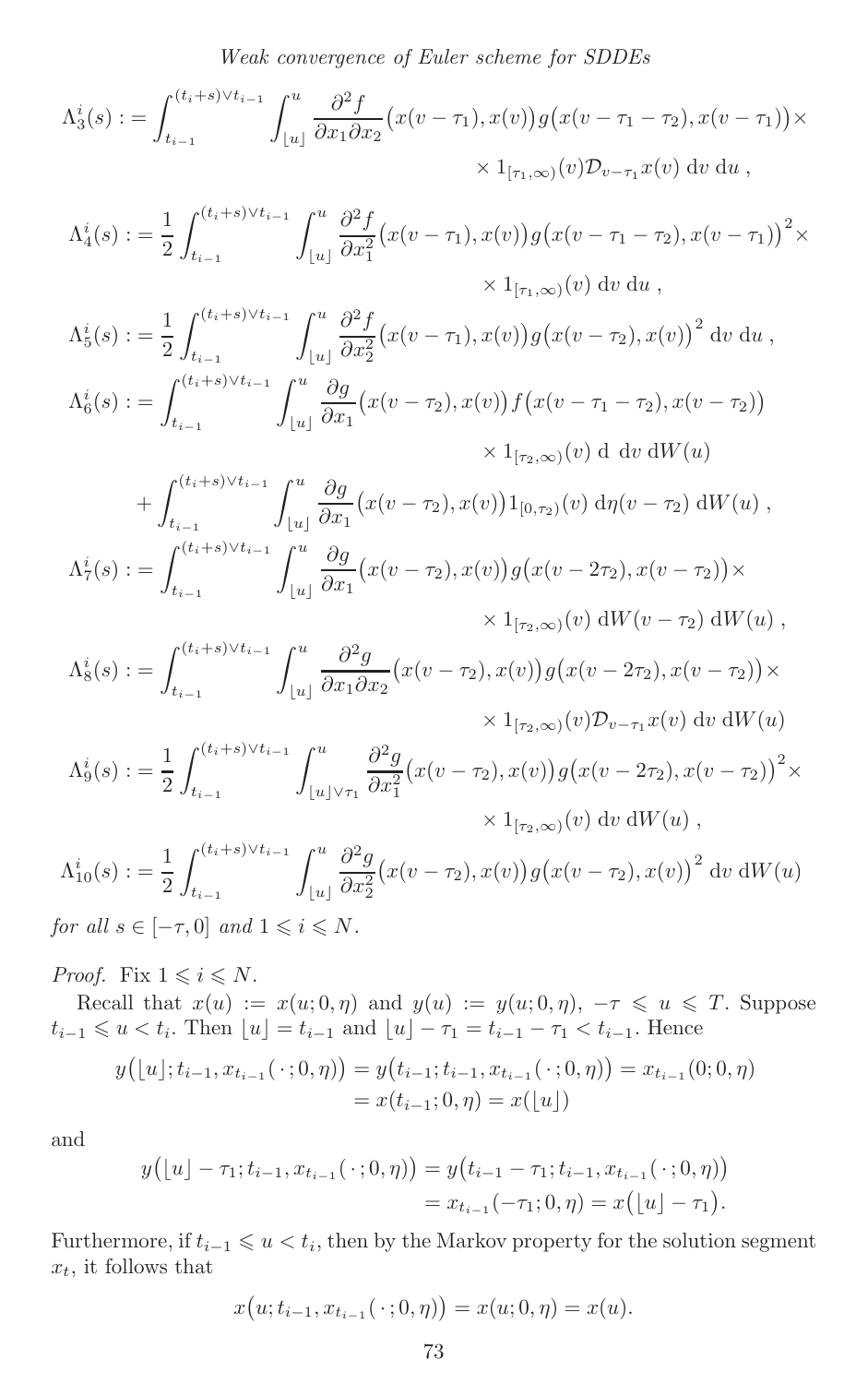In addition, suppose that  $u - \tau_1 > t_{i-1}$ . Then we may replace u by  $u - \tau_1$  in the above identity to obtain

$$
x(u - \tau_1; t_{i-1}, x_{t_{i-1}}(\cdot; 0, \eta)) = x(u - \tau_1; 0, \eta) = x(u - \tau_1).
$$

On the other hand if  $u - \tau_1 \leq t_{i-1}$ , then

$$
x(u - \tau_1; t_{i-1}, x_{t_{i-1}}(\cdot; 0, \eta)) = x_{t_{i-1}}(u - \tau_1 - t_{i-1}; 0, \eta)
$$
  
=  $x(u - \tau_1; 0, \eta)$   
=  $x(u - \tau_1).$ 

Now suppose  $s \in [-\tau, 0]$  and consider

$$
\Lambda^{i}(s) := x(t_{i} + s; t_{i-1}, x_{t_{i-1}}(\cdot; 0, \eta)) - y(t_{i} + s; t_{i-1}, x_{t_{i-1}}(\cdot; 0, \eta))
$$

in the following two cases:  $0 \leqslant t_{i-1} \leqslant t_i + s$ 

$$
\Lambda^{i}(s) = \int_{t_{i-1}}^{t_{i+1}} f(x(u-\tau_{1}), x(u)) \, du + \int_{t_{i-1}}^{t_{i+1}} g(x(u-\tau_{2}), x(u)) \, dW(u)
$$
  

$$
- \int_{t_{i-1}}^{t_{i+1}} f(x(\lfloor u \rfloor - \tau_{1}), x(\lfloor u \rfloor)) \, du - \int_{t_{i-1}}^{t_{i+1}} g(x(\lfloor u \rfloor - \tau_{2}), x(\lfloor u \rfloor)) \, dW(u)
$$
  

$$
= \int_{t_{i-1}}^{t_{i+1}} [f(x(u-\tau_{1}), x(u)) - f(x(\lfloor u \rfloor - \tau_{1}), x(\lfloor u \rfloor))] \, du
$$
  

$$
+ \int_{t_{i-1}}^{t_{i+1}} [g(x(u-\tau_{2}), x(u)) - g(x(\lfloor u \rfloor - \tau_{2}), x(\lfloor u \rfloor))] \, dW(u).
$$

 $t_i - \tau \leqslant t_i + s < t_{i-1} < t_i$ :

<span id="page-14-0"></span>
$$
\Lambda^{i}(s) = x_{t_{i-1}}(t_i + s - t_{i-1}; 0, \eta) - x_{t_{i-1}}(t_i + s - t_{i-1}; 0, \eta) = 0.
$$

Putting the above two cases together, gives

$$
\Lambda^{i}(s) = \int_{t_{i-1}}^{(t_{i}+s)\vee t_{i-1}} \left[ f(x(u-\tau_{1}),x(u)) - f(x(\lfloor u \rfloor - \tau_{1}),x(\lfloor u \rfloor)) \right] du
$$
\n
$$
+ \int_{t_{i-1}}^{(t_{i}+s)\vee t_{i-1}} \left[ g(x(u-\tau_{2}),x(u)) - g(x(\lfloor u \rfloor - \tau_{2}),x(\lfloor u \rfloor)) \right] dW(u), \tag{3.6}
$$

a.s. for all  $s \in [-\tau, 0]$ .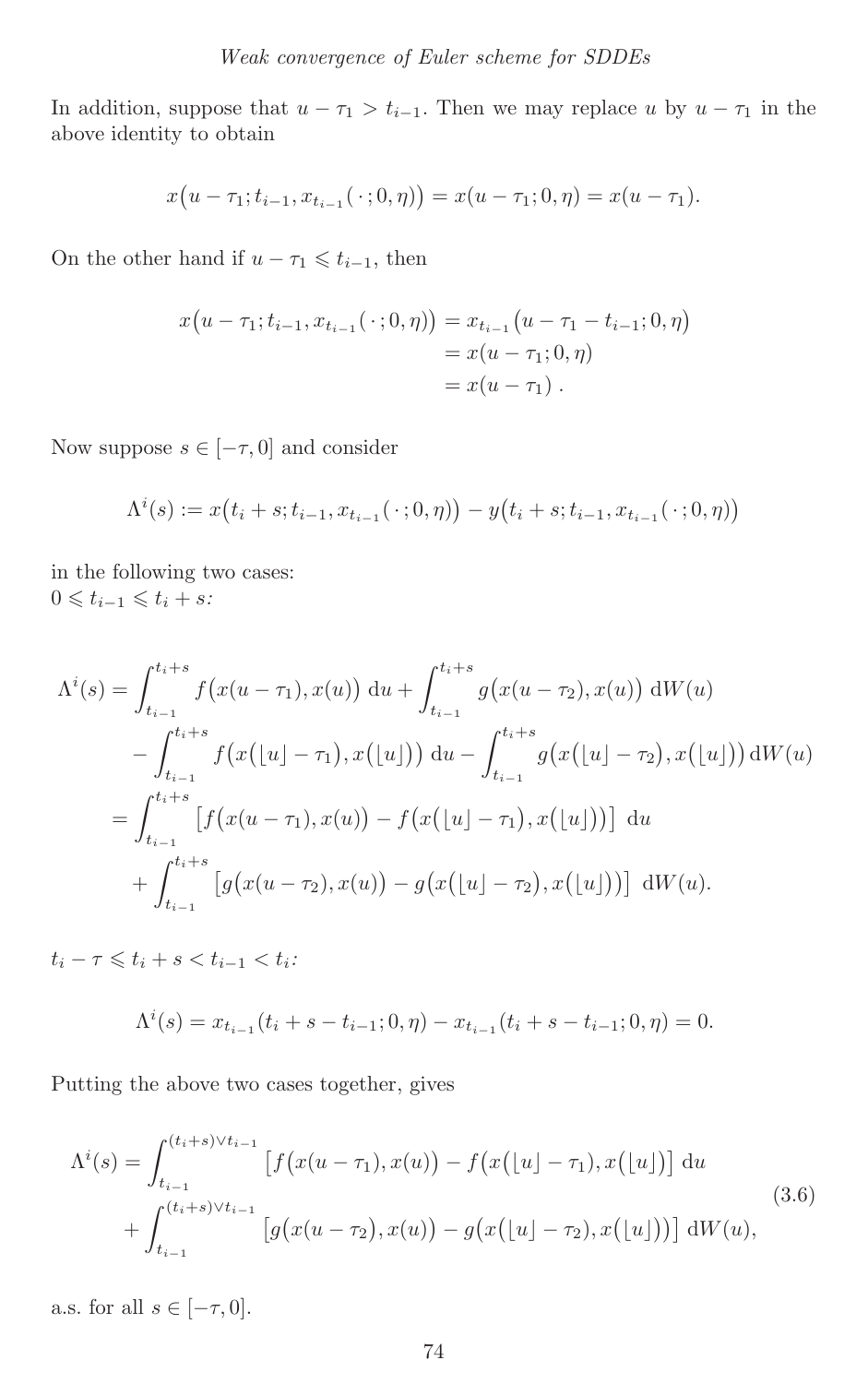<span id="page-15-0"></span>Since f is in  $C_b^2$ , we may now apply the tame Itô formula  $(2.6)$  (with  $\psi = f$ ,  $\delta = \tau_1$ ) to obtain:

$$
f(x(u - \tau_1), x(u)) - f(x([u] - \tau_1), x([u]))
$$
  
\n
$$
= \int_{[u]}^{u} \frac{\partial f}{\partial x_1} (x(v - \tau_1), x(v)) 1_{[\tau_1, \infty)}(v) [f(x(v - 2\tau_1), x(v - \tau_1)) dv
$$
  
\n
$$
+ g(x(v - \tau_1 - \tau_2), x(v - \tau_1)) dW(v - \tau_1)]
$$
  
\n
$$
+ \int_{[u]}^{u} \frac{\partial f}{\partial x_1} (x(v - \tau_1), x(v)) 1_{[0, \tau_1)}(v) d\eta (v - \tau_1)
$$
  
\n
$$
+ \int_{[u]}^{u} \frac{\partial f}{\partial x_2} (x(v - \tau_1), x(v)) [f(x(v - \tau_1), x(v)) dv
$$
  
\n
$$
+ g(x(v - \tau_2), x(v)) dW(v)]
$$
  
\n
$$
+ \int_{[u]}^{u} \frac{\partial^2 f}{\partial x_1 \partial x_2} (x(v - \tau_1), x(v)) g(x(v - \tau_1 - \tau_2), x(v - \tau_1)) \times
$$
  
\n
$$
\times 1_{[\tau_1, \infty)}(v) D_{v - \tau_1} x(v) dv
$$
  
\n
$$
+ \frac{1}{2} \int_{[u]}^{u} \frac{\partial^2 f}{\partial x_1^2} (x(v - \tau_1), x(v)) g(x(v - \tau_1 - \tau_2), x(v - \tau_1))^2 1_{[\tau_1, \infty)}(v) dv
$$
  
\n
$$
+ \frac{1}{2} \int_{[u]}^{u} \frac{\partial^2 f}{\partial x_2^2} (x(v - \tau_1), x(v)) g(x(v - \tau_2), x(v))^2 dv.
$$
  
\n(3.7)

<span id="page-15-1"></span>Similarly, from [\(2.6\)](#page-7-1) (with  $\psi = g, \delta = \tau_2$ ), it follows that

$$
g(x(u-\tau_2), x(u)) - g(x([u]-\tau_2), x([u]))
$$
  
\n
$$
= \int_{[u]}^{u} \frac{\partial g}{\partial x_1} (x(v-\tau_2), x(v)) 1_{[\tau_2, \infty)}(v) [f(x(v-\tau_1 - \tau_2), x(v-\tau_2))] dv
$$
  
\n
$$
+ g(x(v-2\tau_2), x(v-\tau_2)) dW(v-\tau_2)]
$$
  
\n
$$
+ \int_{[u]}^{u} \frac{\partial g}{\partial x_1} (x(v-\tau_2), x(v)) 1_{[0,\tau_2)}(v) d\eta (v-\tau_2)
$$
  
\n
$$
+ \int_{[u]}^{u} \frac{\partial g}{\partial x_2} (x(v-\tau_2), x(v)) [f(x(v-\tau_1), x(v))] dv
$$
  
\n
$$
+ g(x(v-\tau_2), x(v)) dW(v)]
$$
  
\n
$$
+ \int_{[u]}^{u} \frac{\partial^2 g}{\partial x_1 \partial x_2} (x(v-\tau_2), x(v)) g(x(v-2\tau_2), x(v-\tau_2)) \times
$$
  
\n
$$
\times 1_{[\tau_2, \infty)}(v) \mathcal{D}_{v-\tau_1} x(v) dv
$$
  
\n
$$
+ \frac{1}{2} \int_{[u]}^{u} \frac{\partial^2 g}{\partial x_1^2} (x(v-\tau_2), x(v)) g(x(v-2\tau_2), x(v-\tau_2))^2 1_{[\tau_2, \infty)}(v) dv
$$
  
\n
$$
+ \frac{1}{2} \int_{[u]}^{u} \frac{\partial^2 g}{\partial x_1^2} (x(v-\tau_2), x(v)) g(x(v-\tau_2), x(v))^2 dv.
$$
  
\n(3.8)

<span id="page-15-2"></span>Now substitute from  $(3.7)$  and  $(3.8)$  into  $(3.6)$  to obtain the last assertion  $(3.5)$  $\Box$ of the lemma.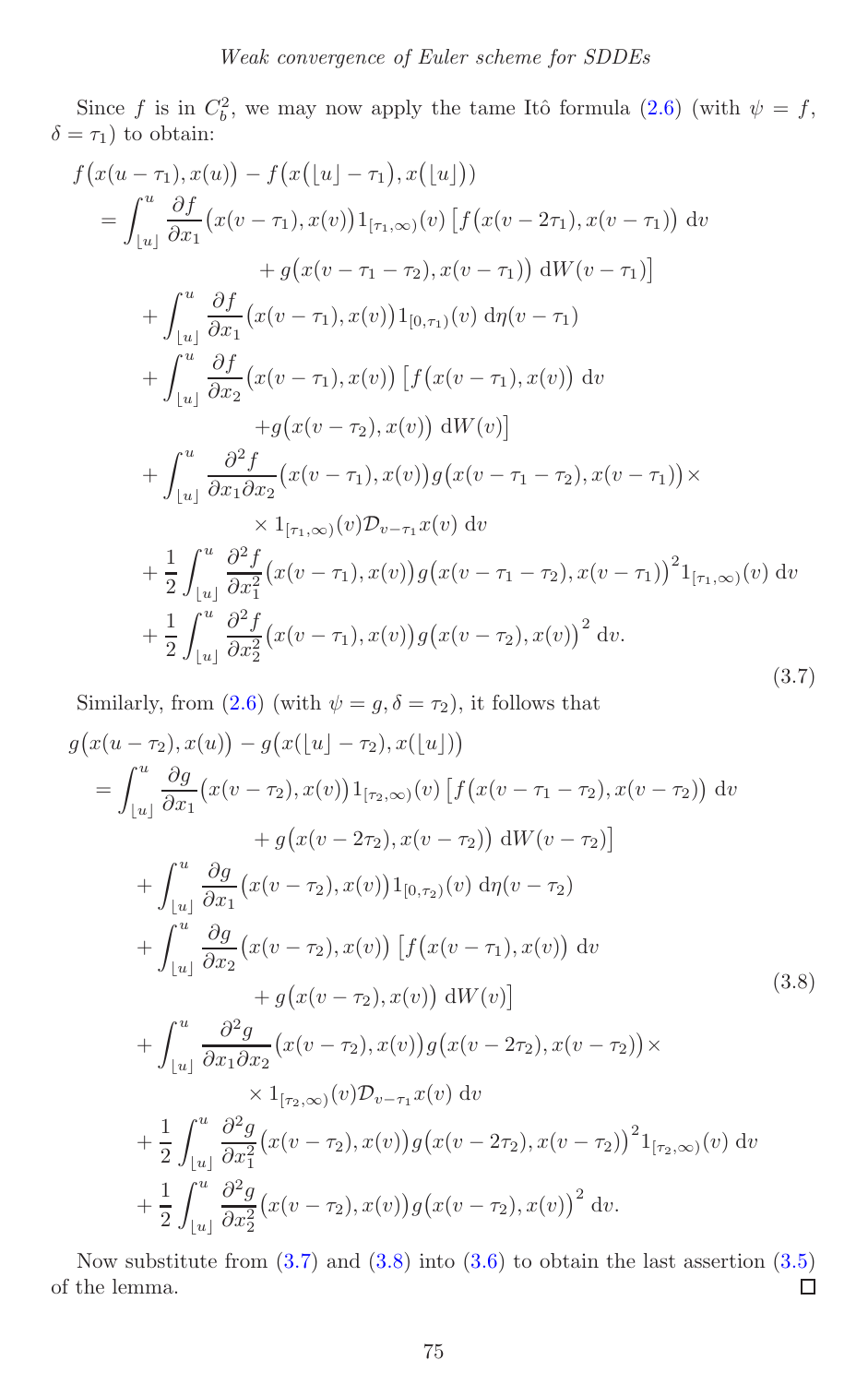<span id="page-16-2"></span>LEMMA 3.4. *Suppose*  $f, g \in C_b^2$ . *Then for any*  $p \geq 1$  *there is a positive constant* K *such that*

$$
\sup_{0 \leq \sigma \leq T} \sup_{\sigma - \tau \leq u, t \leq T} E|\mathcal{D}_u y(t; \sigma, \eta)|^{2p} < K \left( 1 + E\|\eta\|_{C}^{2p} + \sup_{\sigma - \tau \leq s \leq \sigma} E\|\mathcal{D}_s \eta\|_{\infty}^{2p} \right) \tag{3.9}
$$

$$
\sup_{\xi \in L^{\infty}([-{\tau},0],R)} \sup_{0 \leq \sigma \leq T} \sup_{\sigma - \tau \leq u,t \leq T} E|\mathcal{D}_u D y(t;\sigma,\eta)(\xi)|^{2p}
$$
  

$$
< K \left(1 + E\|\eta\|_{C}^{4p} + \sup_{\sigma - \tau \leq s \leq \sigma} E\|\mathcal{D}_s \eta\|_{\infty}^{4p}\right)^{1/2}
$$
(3.10)

*and*

$$
\sup_{0 \leq \sigma \leq T} \sup_{\sigma - \tau \leq u, t \leq T} E|\mathcal{D}_u x(t; \sigma, \eta)|^{2p} < K \left( 1 + E \|\eta\|_{C}^{2p} + \sup_{\sigma - \tau \leq s \leq \sigma} E \|\mathcal{D}_s \eta\|_{\infty}^{2p} \right) \tag{3.11}
$$

*for all*  $\eta \in L^{4p}(\Omega, C([-\tau, 0], \mathbf{R}); \mathcal{F}_{\sigma})$  which are Malliavin smooth and such that  $\sup_{\sigma-\tau\leq s\leqslant\sigma} E\|\mathcal{D}_s\eta\|_{\infty}^{4p} < \infty$ . The constant K is independent of  $t \in [\sigma-\tau, T], \sigma \in [0, T]$ and  $\eta$ , but may depend on  $p, f, g$  and  $T$ .

*Proof.* We first establish the estimate (3.9). Let  $\eta \in L^{2p}(\Omega, C([-\tau, 0], \mathbf{R}); \mathcal{F}_{\sigma})$  be Malliavin smooth and such that  $\sup_{\sigma-\tau\leq s\leq \sigma}$  $E\|\mathcal{D}_s\eta\|_{\infty}^{2p} < \infty$ . For brevity, denote by  $y(t) := y(t; \sigma, \eta), t \in [\sigma - \tau, T],$  the solution of (3.2) with initial process  $\eta$  at  $\sigma$ . Take Malliavin derivatives of the equation

<span id="page-16-1"></span>
$$
y(t) = \begin{cases} \eta(0) + \int_{\sigma}^{t} f\big(y\big(\lfloor v \rfloor - \tau_1\big), y\big(\lfloor v \rfloor\big)\big) \, \mathrm{d}v \\ \qquad + \int_{\sigma}^{t} g\big(y\big(\lfloor v \rfloor - \tau_2\big), y\big(\lfloor v \rfloor\big)\big) \, \mathrm{d}W(v), \quad t \geq \sigma \\ \eta(t - \sigma), \qquad \sigma - \tau < t < \sigma, \end{cases} \tag{3.12}
$$

to get

<span id="page-16-0"></span>
$$
\mathcal{D}_u y(t) = g(y(\lfloor u \rfloor - \tau_1), y(\lfloor u \rfloor)) + \int_u^t \frac{\partial f}{\partial x_1} (y(\lfloor v \rfloor - \tau_1), y(\lfloor v \rfloor)) \mathcal{D}_u y(\lfloor v \rfloor - \tau_1) dv \n+ \int_u^t \frac{\partial f}{\partial x_2} (y(\lfloor v \rfloor - \tau_1), y(\lfloor v \rfloor)) \mathcal{D}_u y(\lfloor v \rfloor) dv \n+ \int_u^t \frac{\partial g}{\partial x_1} (y(\lfloor v \rfloor - \tau_2), y(\lfloor v \rfloor)) \mathcal{D}_u y(\lfloor v \rfloor - \tau_2) dW(v) \n+ \int_u^t \frac{\partial g}{\partial x_2} (y(\lfloor v \rfloor - \tau_2), y(\lfloor v \rfloor)) \mathcal{D}_u y(\lfloor v \rfloor) dW(v)
$$
\n(3.13)

for  $t \geqslant u$ ; and  $\mathcal{D}_u y(t) = \mathcal{D}_u \eta(t - \sigma)$  for  $\sigma - \tau < t < u$  ([B.M]). The idea is to estimate the function

$$
\theta(t') := \sup_{u \leqslant t \leqslant t'} E \left| \mathcal{D}_u y(t) \right|^{2p}, \quad u \leqslant t' \leqslant T,
$$
\n(3.14)

for fixed  $u \in [\sigma - \tau, T]$ , using [\(3.13\)](#page-16-0) and Gronwall's lemma.

Since  $f, g$  have linear growth, it is easy to see from  $(3.12)$  and Gronwall's lemma, that

$$
\sup_{\sigma - \tau \leq t \leq T} E|y(t)|^{2p} \leq K(E|\eta||_{C}^{2p} + 1). \tag{3.15}
$$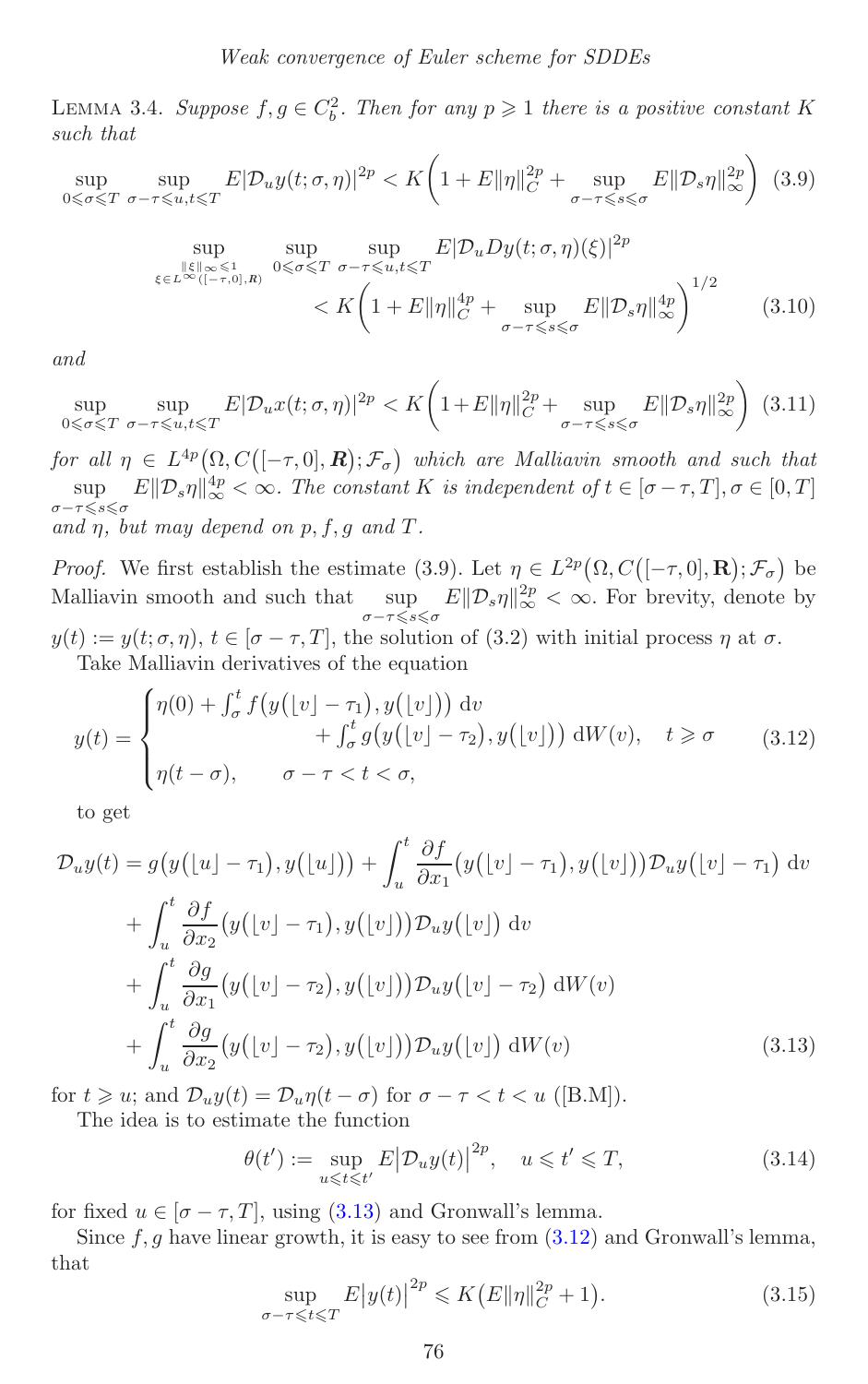Since  $g$  has linear growth, then

$$
\sup_{0 \le u \le T} E|g(y(\lfloor u \rfloor - \tau_1), y(\lfloor u \rfloor))|^{2p} \le K(E||\eta||_C^{2p} + 1). \tag{3.16}
$$

Fix  $u \geq \sigma - \tau$ . Take  $E|\cdot|^{2p}$  on both sides of [\(3.13\)](#page-16-0) (using the fact that  $f, g$  have bounded derivatives) to obtain

$$
E|\mathcal{D}_u y(t)|^{2p} \leq K\left(1+E\|\eta\|_{C}^{2p} + \sup_{\sigma-\tau\leq s\leq \sigma} E\|\mathcal{D}_s \eta\|_{\infty}^{2p}\right) + K\int_u^t E|\mathcal{D}_u y(\lfloor v \rfloor - \tau_1)|^{2p} dv
$$
  
+  $K\int_u^t E|\mathcal{D}_u y(\lfloor v \rfloor)|^{2p} dv + K\int_u^t E|\mathcal{D}_u y(\lfloor v \rfloor - \tau_2)|^{2p} dv$   
+  $K\int_u^t E|\mathcal{D}_u y(\lfloor v \rfloor)|^{2p} dv$ .

Hence

$$
\sup_{u \leqslant t \leqslant t'} E|D_u y(t)|^{2p} \leqslant K \bigg( 1 + E \| \eta \|_{C}^{2p} + \sup_{\sigma - \tau \leqslant s \leqslant \sigma} E \|D_s \eta \|_{\infty}^{2p} \bigg)
$$
  
+ K\_1 \int\_u^t \sup\_{u \leqslant v \leqslant v'} E|D\_u y(v)|^{2p} dv' + K\_2 \int\_u^t \sup\_{u \leqslant v \leqslant v'} E|D\_u y(v)|^{2p} dv'  
+ K\_3 \int\_u^t \sup\_{u \leqslant v \leqslant v'} E|D\_u y(v)|^{2p} dv' + K\_4 \int\_u^t' \sup\_{u \leqslant v \leqslant v'} E|D\_u y(v)|^{2p} dv' .

Thus

$$
\theta(t') \leqslant K\bigg(1+E\|\eta\|_{C}^{2p}+\sup_{\sigma-\tau\leqslant s\leqslant\sigma}E\|\mathcal{D}_s\eta\|_{\infty}^{2p}\bigg)+K\int_{u}^{t'}\theta(v')\;\mathrm{d}v',\quad u\leqslant t'\leqslant T.
$$

By Gronwall's lemma,

$$
\theta(t') \leqslant K\bigg(1+E\|\eta\|_{C}^{2p}+\sup_{\sigma-\tau\leqslant s\leqslant\sigma}E\|\mathcal{D}_s\eta\|_{\infty}^{2p}\bigg)\exp\{K(t'-u)\},\quad u\leqslant t'\leqslant T.
$$

This implies the first assertion [\(3.9\)](#page-16-2) of the lemma.

To prove the second assertion (3.10) of the lemma, first linearize [\(3.12\)](#page-16-1) (*pathwise*) with respect to any deterministic path  $\eta \in C([-\tau,0],\mathbf{R})$ . This gives a.s.:

<span id="page-17-0"></span>
$$
Dy(t; \sigma, \eta)(\xi) = \xi(0) + \int_{\sigma}^{t} \frac{\partial f}{\partial x_{1}} \big( y([v] - \tau_{1}), y([v]) \big) Dy([v] - \tau_{1}; \sigma, \eta)(\xi) dv
$$

$$
+ \int_{\sigma}^{t} \frac{\partial f}{\partial x_{2}} \big( y([v] - \tau_{1}), y([v]) \big) Dy([v]; \sigma, \eta)(\xi) dv
$$

$$
+ \int_{\sigma}^{t} \frac{\partial g}{\partial x_{1}} \big( y([v] - \tau_{2}), y([v]) \big) Dy([v] - \tau_{2}; \sigma, \eta)(\xi) dW(v)
$$

$$
+ \int_{\sigma}^{t} \frac{\partial g}{\partial x_{2}} \big( y([v] - \tau_{2}), y([v]) \big) Dy([v]; \sigma, \eta)(\xi) dW(v), \quad t > \sigma,
$$

$$
Dy(t; \sigma, \eta)(\xi) = \xi(t - \sigma), \qquad \sigma - \tau < t < \sigma,
$$
(3.17)

for all bounded measurable functions  $\xi : [-\tau, 0] \to \mathbf{R}$ . Secondly, replace the deterministic path  $\eta$  in the above integral equation by a Malliavin smooth random initial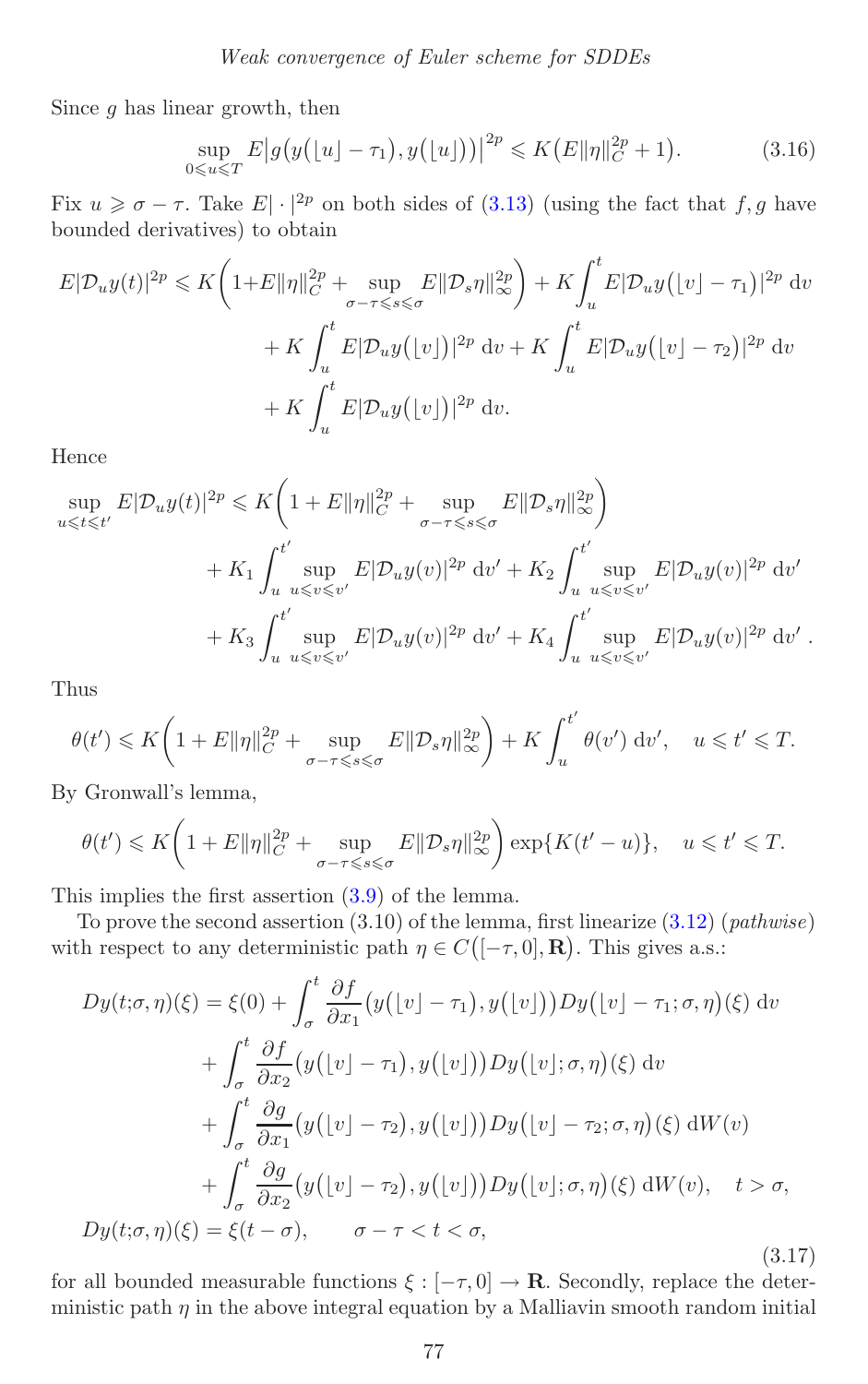<span id="page-18-0"></span>process (also denoted by)  $\eta \in L^{4p}(\Omega, C([-\tau, 0], \mathbf{R}); \mathcal{F}_{\sigma})$  satisfying the hypotheses of the lemma. Thirdly, take Malliavin derivatives  $\mathcal{D}_u$  of the resulting equation to get the following integral equation for  $\mathcal{D}_u D_y(t;\sigma,\eta)(\xi)$ :

$$
\mathcal{D}_{u}Dy(t;\sigma,\eta)(\xi) = \frac{\partial g}{\partial x_{1}}(y(\lfloor u \rfloor - \tau_{2}), y(\lfloor u \rfloor))Dy(\lfloor u \rfloor - \tau_{2}; \sigma, \eta)(\xi)
$$
\n
$$
+ \frac{\partial g}{\partial x_{2}}(y(\lfloor u \rfloor - \tau_{2}), y(\lfloor u \rfloor))Dy(\lfloor u \rfloor; \sigma, \eta)(\xi)
$$
\n
$$
+ \int_{u}^{t} \frac{\partial f}{\partial x_{1}}(y(\lfloor v \rfloor - \tau_{1}), y(\lfloor v \rfloor))D_{u}Dy(\lfloor v \rfloor - \tau_{1}; \sigma, \eta)(\xi) dv
$$
\n
$$
+ \int_{u}^{t} \frac{\partial f}{\partial x_{2}}(y(\lfloor v \rfloor - \tau_{1}), y(\lfloor v \rfloor))D_{u}Dy(\lfloor v \rfloor; \sigma, \eta)(\xi) dv
$$
\n
$$
+ \int_{u}^{t} \frac{\partial^{2} f}{\partial x_{1}^{2}}(y(\lfloor v \rfloor - \tau_{1}), y(\lfloor v \rfloor))D_{u}y(\lfloor v \rfloor - \tau_{1}; \sigma, \eta)Dy(\lfloor v \rfloor - \tau_{1}; \sigma, \eta)(\xi) dv
$$
\n
$$
+ \int_{u}^{t} \frac{\partial^{2} f}{\partial x_{1} \partial x_{2}}(y(\lfloor v \rfloor - \tau_{1}), y(\lfloor v \rfloor))D_{u}y(\lfloor v \rfloor; \sigma, \eta)Dy(\lfloor v \rfloor - \tau_{1}; \sigma, \eta)(\xi) dv
$$
\n
$$
+ \int_{u}^{t} \frac{\partial^{2} f}{\partial x_{2}^{2}}(y(\lfloor v \rfloor - \tau_{1}), y(\lfloor v \rfloor))D_{u}y(\lfloor v \rfloor; \sigma, \eta)Dy(\lfloor v \rfloor; \sigma, \eta)(\xi) dv
$$
\n
$$
+ \int_{u}^{t} \frac{\partial^{2} f}{\partial x_{1} \partial x_{2}}(y(\lfloor v \rfloor - \tau_{1}), y(\lfloor v \rfloor))D_{u}y(\lfloor v \rfloor - \tau_{1}; \sigma, \eta)Dy(\lfloor v \rfloor; \sigma, \eta)(\xi) dv
$$
\n
$$
+ \int_{u}^{t} \frac{\partial^{2} g
$$

for all bounded measurable functions  $\xi : [-\tau, 0] \to \mathbb{R}$ .

Since f and g have bounded first derivatives, it follows from  $(3.17)$  (with random  $\eta$ ) and Gronwall's lemma that there is a positive constant K such that

<span id="page-18-1"></span>
$$
\sup_{\substack{\|\xi\|_{\infty}\leqslant 1\\ \xi\in L^{\infty}([-{\tau},0],\mathbf{R})}} \sup_{\sigma-\tau\leqslant t\leqslant T} E|Dy(t;\sigma,\eta)(\xi)|^{2p} \leqslant K
$$
\n(3.19)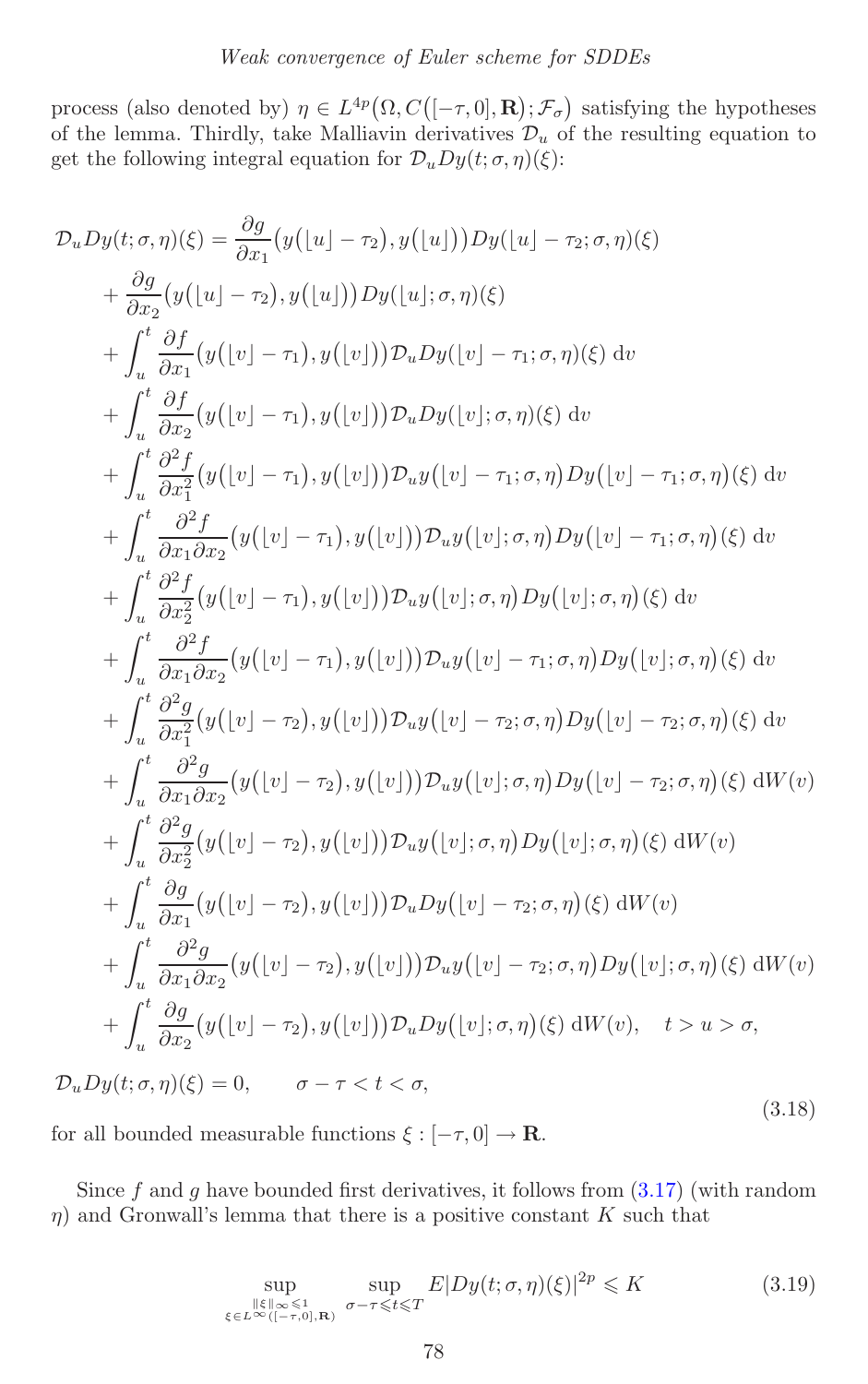for every  $p \geqslant 1$ . By the first assertion of this lemma, we have

<span id="page-19-0"></span>
$$
\sup_{0 \leq \sigma \leq T} \sup_{\sigma - \tau \leq u, t \leq T} E|D_u y(t; \sigma, \eta)|^{2p} \leq K \left(1 + E\|\eta\|_{C}^{2p} + \sup_{\sigma - \tau \leq s \leq \sigma} E\|\mathcal{D}_s \eta\|_{\infty}^{2p}\right) (3.20)
$$

for any  $p \geqslant 1$ , where  $K > 0$  is independent of  $\eta$ .

<span id="page-19-1"></span>Let  $t > u \geq \sigma$  and assume that  $\eta \in L^{4p}(\Omega, C([-\tau, 0], \mathbf{R}); \mathcal{F}_{\sigma})$ , is Malliavin smooth and satisfies the hypotheses of the lemma. Take  $E|\cdot|^{2p}$  on both sides of  $(3.18)$ . Using  $(3.19)$ ,  $(3.20)$  and the fact that f and g have bounded derivatives, this yields:

$$
E|\mathcal{D}_{u}Dy(t;\sigma,\eta)(\xi)|^{2p} \leq K_{1} \|\xi\|_{\infty}^{2p} + K_{2} \bigg(1 + E\|\eta\|_{C}^{4p} + \sup_{\sigma-\tau \leq s \leq \sigma} E\|\mathcal{D}_{s}\eta\|_{\infty}^{4p}\bigg)^{1/2} \cdot \|\xi\|_{\infty}^{2p} + K_{3} \int_{u}^{t} E|\mathcal{D}_{u}Dy(\lfloor v \rfloor - \tau_{1};\sigma,\eta)(\xi)|^{2p} dv \leq K_{4} \bigg(1 + E\|\eta\|_{C}^{4p} + \sup_{\sigma-\tau \leq s \leq \sigma} E\|\mathcal{D}_{s}\eta\|_{\infty}^{4p}\bigg)^{1/2} \cdot \|\xi\|_{\infty}^{2p} + K_{3} \int_{u}^{t} \sup_{u \leq t' \leq v} E|\mathcal{D}_{u}Dy(t';\sigma,\eta)(\xi)|^{2p} dv
$$
\n(3.21)

for  $t \geqslant u \geqslant \sigma$  and  $\xi \in L^{\infty}([-\tau,0],\mathbf{R})$ . Define

$$
\Phi(t') := \sup_{u \leq t \leq t'} E|\mathcal{D}_u D y(t; \sigma, \eta)(\xi)|^{2p}, \quad t' \geq u.
$$

Then [\(3.21\)](#page-19-1) says that

$$
\Phi(t') \leq K_4 \bigg( 1 + E \|\eta\|_{C}^{4p} + \sup_{\sigma - \tau \leq s \leq \sigma} E \|\mathcal{D}_s \eta\|_{\infty}^{4p} \bigg)^{1/2} \cdot \|\xi\|_{\infty}^{2p} + K_3 \int_u^{t'} \Phi(v) \, \mathrm{d}v, \quad t' \geq u.
$$

By Gronwall's lemma, it follows that

$$
\Phi(t') \leqslant K_4 \bigg( 1 + E \|\eta\|_{C}^{4p} + \sup_{\sigma-\tau \leqslant s \leqslant \sigma} E \|\mathcal{D}_s \eta\|_{\infty}^{4p} \bigg)^{1/2} \|\xi\|_{\infty}^{2p} \exp\{K_3(t'-u)\}, \quad t' \geqslant u.
$$

Thus

$$
\sup_{\sigma-\tau\leqslant u,t\leqslant T} E|\mathcal{D}_uDy(t;\sigma,\eta)(\xi)|^{2p} < K_5 \bigg(1+E\|\eta\|_{C}^{4p} + \sup_{\sigma-\tau\leqslant s\leqslant \sigma} E\|\mathcal{D}_s\eta\|_{\infty}^{4p}\bigg)^{1/2} \cdot \|\xi\|_{\infty}^{2p}
$$

for all Malliavin smooth  $\eta \in L^{4p}(\Omega, C([-\tau, 0], \mathbf{R}); \mathcal{F}_{\sigma})$  satisfying the hypotheses of the lemma, and all  $\xi \in L^{\infty}([-\tau,0],\mathbf{R})$ . This immediately implies the second assertion (3.10) of the lemma.

The last assertion (3.11) of the lemma follows by very similar argument to the proof of (3.9). Details are left to the reader. This completes the proof of the lemma.

 $\Box$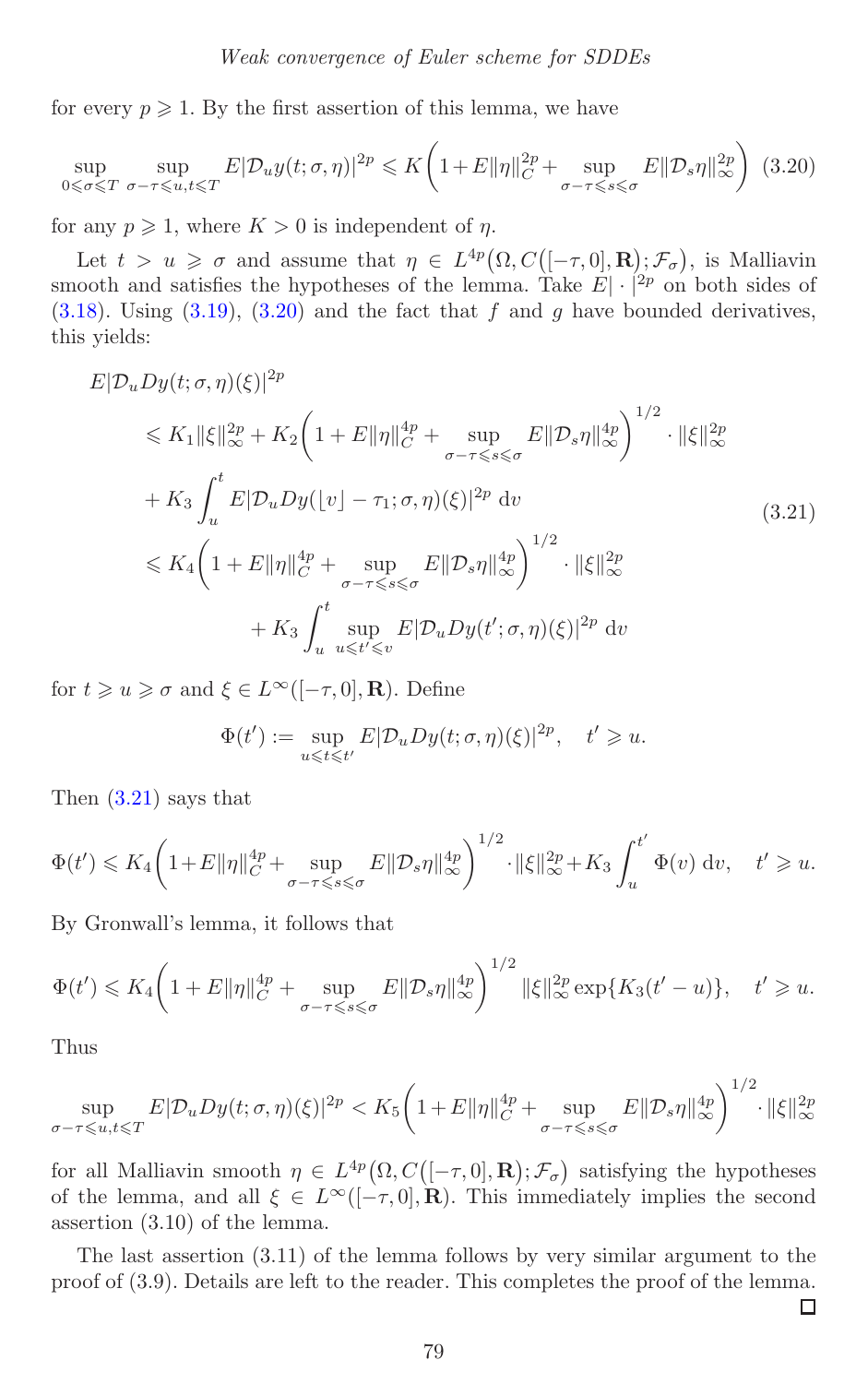<span id="page-20-2"></span>LEMMA 3.5. *Suppose*  $f, g \in C_b^3$ . *Then for any*  $p \geq 1$ ,

<span id="page-20-0"></span>
$$
\sup_{0 \leq \sigma \leq T} \sup_{\sigma-\tau \leq u,w,t \leq T} E|\mathcal{D}_{w}\mathcal{D}_{u}y(t;\sigma,\eta)|^{2p}
$$
\n
$$
\leq K \left(1 + E\|\eta\|_{C}^{4p} + \sup_{\sigma-\tau \leq s \leq \sigma} E\|\mathcal{D}_{s}\eta\|_{\infty}^{4p} + \sup_{\sigma-\tau \leq s_{1},s_{2} \leq \sigma} E\|\mathcal{D}_{s_{1}}\mathcal{D}_{s_{2}}\eta\|_{\infty}^{4p}\right)
$$
\n(3.22)

*and*

<span id="page-20-1"></span>
$$
\sup_{\xi \in L^{\infty}([-{\tau},0],R)} \sup_{0 \leq \sigma \leq T} \sup_{\sigma-\tau \leq u,w,t \leq T} E|\mathcal{D}_{w}\mathcal{D}_{u}D_{y}(t;\sigma,\eta)(\xi)|^{2p}
$$
\n
$$
\leq K \left(1 + E\|\eta\|_{C}^{8p} + \sup_{\sigma-\tau \leq s \leq \sigma} E\|\mathcal{D}_{s}\eta\|_{\infty}^{8p} + \sup_{\sigma-\tau \leq s_{1},s_{2} \leq \sigma} E\|\mathcal{D}_{s_{1}}\mathcal{D}_{s_{2}}\eta\|_{\infty}^{8p}\right) \tag{3.23}
$$

 $for all$   $\eta \in L^{8p}(\Omega, C([-\tau, 0], \mathbf{R}); \mathcal{F}_{\sigma})$  which are Malliavin smooth with the right hand *side of (3.23) finite. The positive constant* K *is independent of*  $t \in [\sigma - \tau, T], \sigma \in$  $[0, T]$ *, and*  $\eta$ *.* 

*Proof.* Assume that the random process  $\eta$  satisfies the hypotheses of the lemma. By Proposition 3.3 in [**[15](#page-37-5)**], it follows that the left hand side of [\(3.22\)](#page-20-0) is finite. To complete the proof of  $(3.22)$ , we take Malliavin derivatives  $\mathcal{D}_w$  on both sides of the integral equation [\(3.13\)](#page-16-0). This yields the following integral equation for  $\mathcal{D}_w \mathcal{D}_u y$ :

$$
\mathcal{D}_{w} \mathcal{D}_{u} y(t; \sigma, \eta) = \frac{\partial g}{\partial x_{1}} \left( y(\lfloor u \rfloor - \tau_{2}), y(\lfloor u \rfloor) \right) \mathcal{D}_{w} y(\lfloor u \rfloor - \tau_{2}; \sigma, \eta)
$$
\n
$$
+ \frac{\partial g}{\partial x_{2}} \left( y(\lfloor u \rfloor - \tau_{2}), y(\lfloor u \rfloor) \right) \mathcal{D}_{w} y(\lfloor u \rfloor; \sigma, \eta)
$$
\n
$$
+ \int_{u}^{t} \frac{\partial f}{\partial x_{1}} \left( y(\lfloor v \rfloor - \tau_{1}), y(\lfloor v \rfloor) \right) \mathcal{D}_{w} \mathcal{D}_{u} y(\lfloor v \rfloor - \tau_{1}; \sigma, \eta) dv
$$
\n
$$
+ \int_{u}^{t} \frac{\partial f}{\partial x_{2}} \left( y(\lfloor v \rfloor - \tau_{1}), y(\lfloor v \rfloor) \right) \mathcal{D}_{w} \mathcal{D}_{u} y(\lfloor v \rfloor; \sigma, \eta) dv
$$
\n
$$
+ \int_{u}^{t} \frac{\partial^{2} f}{\partial x_{1}^{2}} \left( y(\lfloor v \rfloor - \tau_{1}), y(\lfloor v \rfloor) \right) \mathcal{D}_{w} y(\lfloor v \rfloor - \tau_{1}; \sigma, \eta) \mathcal{D}_{u} y(\lfloor v \rfloor - \tau_{1}; \sigma, \eta) dv
$$
\n
$$
+ \int_{u}^{t} \frac{\partial^{2} f}{\partial x_{1} \partial x_{2}} \left( y(\lfloor v \rfloor - \tau_{1}), y(\lfloor v \rfloor) \right) \mathcal{D}_{w} y(\lfloor v \rfloor; \sigma, \eta) \mathcal{D}_{u} y(\lfloor v \rfloor - \tau_{1}; \sigma, \eta) dv
$$
\n
$$
+ \int_{u}^{t} \frac{\partial^{2} f}{\partial x_{2}^{2}} \left( y(\lfloor v \rfloor - \tau_{1}), y(\lfloor v \rfloor) \right) \mathcal{D}_{w} y(\lfloor v \rfloor; \sigma, \eta) \mathcal{D}_{u} y(\lfloor v \rfloor; \sigma, \eta) dv
$$
\n
$$
+ \int_{u}^{t} \frac{\partial^{2} f}{\partial x_{1} \partial x_{2}} \left( y(\lf
$$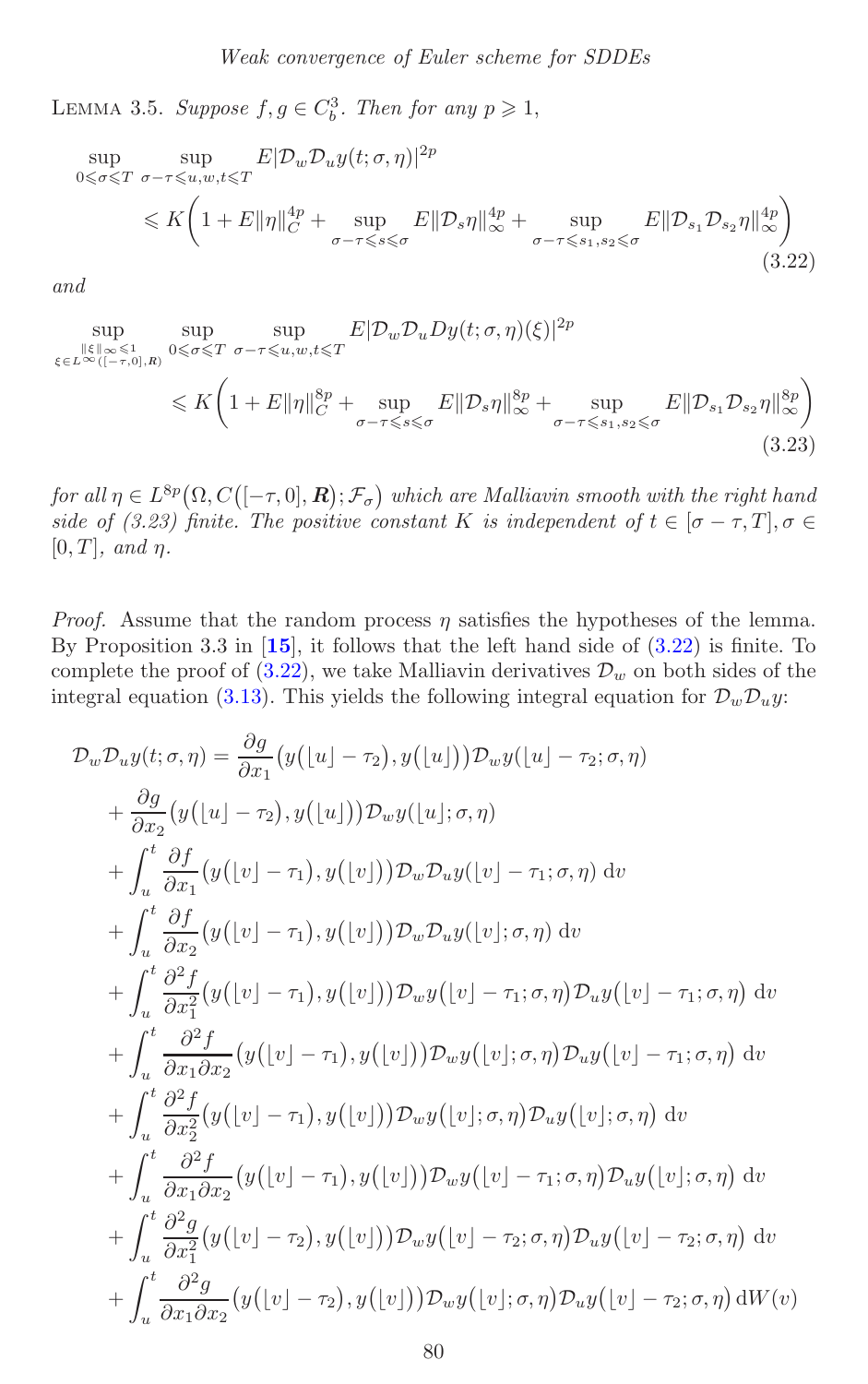<span id="page-21-1"></span><span id="page-21-0"></span>+ 
$$
\int_{u}^{t} \frac{\partial^{2} g}{\partial x_{2}^{2}} (y([v] - \tau_{2}), y([v])) \mathcal{D}_{w} y([v]; \sigma, \eta) \mathcal{D}_{u} y([v]; \sigma, \eta) dW(v)
$$
  
+  $\int_{u}^{t} \frac{\partial g}{\partial x_{1}} (y([v] - \tau_{2}), y([v])) \mathcal{D}_{w} \mathcal{D}_{u} y([v] - \tau_{2}; \sigma, \eta) dW(v)$   
+  $\int_{u}^{t} \frac{\partial^{2} g}{\partial x_{1} \partial x_{2}} (y([v] - \tau_{2}), y([v])) \mathcal{D}_{w} y([v] - \tau_{2}; \sigma, \eta) \mathcal{D}_{u} y([v]; \sigma, \eta) dW(v)$   
+  $\int_{u}^{t} \frac{\partial g}{\partial x_{2}} (y([v] - \tau_{2}), y([v])) \mathcal{D}_{w} \mathcal{D}_{u} y([v]; \sigma, \eta) dW(v), t > u > \sigma$   
 $\mathcal{D}_{w} \mathcal{D}_{u} y(t; \sigma, \eta) = 0, \sigma - \tau < t < \sigma.$ 

(3.24)

Observe that [\(3.24\)](#page-21-0) is a *linear* SDDE in  $\mathcal{D}_w \mathcal{D}_u y$ . So taking  $E \cdot |^{2p}$  on both sides of  $(3.24)$ , using the estimates  $(3.20)$ , the fact that  $f,g$  are  $C_b^2$  and Gronwall's lemma, a lengthy but straightforward argument yields [\(3.22\)](#page-20-0). Details are left to the reader. Note that the estimate [\(3.22\)](#page-20-0) requires that  $f, g$  be  $C_b^2$  (rather than the stronger requirement that  $f,g \in C_b^3$  which is needed for  $(3.23)$ .

The proof of  $(3.23)$  is similar to (but lengthier than) that of  $(3.22)$ : Start by taking Malliavin derivatives  $\mathcal{D}_w$  on both sides of [\(3.18\)](#page-18-0). This yields a linear integral equation for  $\mathcal{D}_w \mathcal{D}_u D_y$ . Using the fact that  $f, g \in C_b^3$ , the estimates [\(3.20\)](#page-19-0), [\(3.22\)](#page-20-0) and Gronwall's lemma in the latter integral equation, one obtains [\(3.23\)](#page-20-1).  $\Box$ 

*Proof of Theorem [3.1.](#page-9-3)*. Let  $t \in [\sigma, T]$  and  $\pi := \{t_{-M} < t_{-M+1} < \cdots < t_{-1} <$  $t_0 = 0 < t_1 < t_2 \cdots < t_{N-1} < t_N = T$  be a partition of  $[-\tau, T]$ . Without loss of generality assume that  $\sigma = 0$  and  $t = t_n \in \pi$  for some  $0 \leq n \leq N$ . Suppose  $\eta \in H^{1,\infty}\left( [-\tau,0],\mathbf{R}\right).$ 

Using the Markov property for the segments  $x_t$  and  $y_t$  ([[29](#page-38-13)], [[30](#page-38-16)]), we may rewrite

$$
E\phi(x(t_n; 0, \eta)) - E\phi(y(t_n; 0, \eta))
$$
  
\n
$$
= E\phi(y(t_n; t_n, x_{t_n}(\cdot; 0, \eta))) - E\phi(y(t_n; 0, \eta))
$$
  
\n
$$
= \sum_{i=1}^n \{ E\phi(y(t_n; t_i, x_{t_i}(\cdot; 0, \eta))) - E\phi(y(t_n; t_{i-1}, x_{t_{i-1}}(\cdot; 0, \eta))) \}
$$
  
\n
$$
= \sum_{i=1}^n \{ E\phi(y(t_n; t_i, x_{t_i}(\cdot; t_{i-1}, x_{t_{i-1}}(\cdot; 0, \eta))))
$$
  
\n
$$
-E\phi(y(t_n; t_i, y_{t_i}(\cdot; t_{i-1}, x_{t_{i-1}}(\cdot; 0, \eta)))) \}
$$
  
\n
$$
= \sum_{i=1}^n E \int_0^1 D(\phi \circ y)(t_n; t_i, \lambda x_{t_i}(\cdot; t_{i-1}, x_{t_{i-1}}(\cdot; 0, \eta)))
$$
  
\n
$$
+ (1 - \lambda) y_{t_i}(\cdot; t_{i-1}, x_{t_{i-1}}(\cdot; 0, \eta))) \, d\lambda
$$
  
\n
$$
\cdot [x_{t_i}(\cdot; t_{i-1}, x_{t_{i-1}}(\cdot; 0, \eta)) - y_{t_i}(\cdot; t_{i-1}, x_{t_{i-1}}(\cdot; 0, \eta))].
$$

Our main objective is to show that each of the terms in the above sum is  $O((t_i (t_{i-1})^2$ ). The rest of the computations in this proof are directed towards this purpose.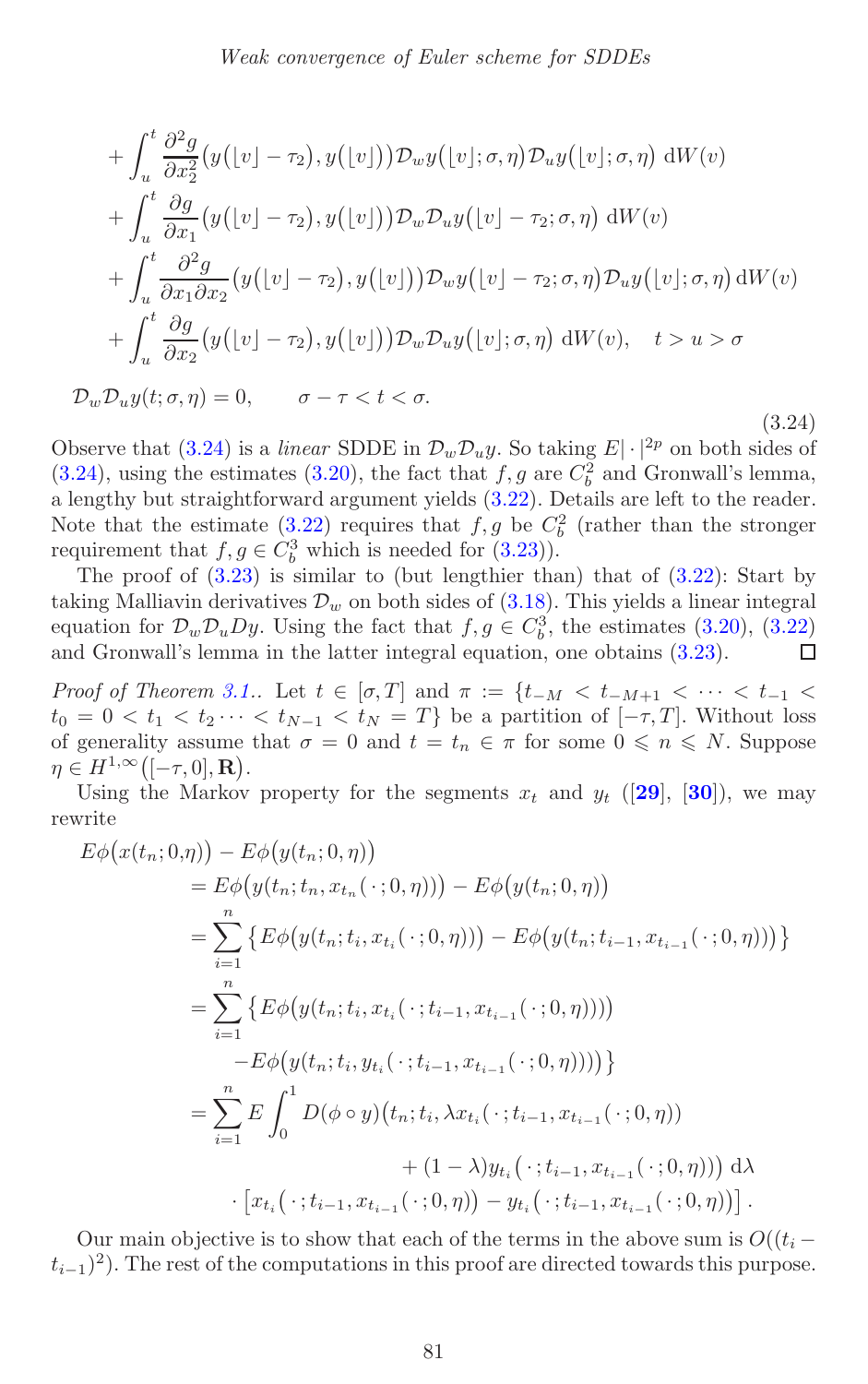In view of Lemma 3.2 and the chain rule for Fréchet derivatives, observe that each expression

$$
\{D(\phi \circ y)(t_n;t_i,\lambda x_{t_i}(\cdot;t_{i-1},x_{t_{i-1}}(\cdot;0,\eta)) + (1-\lambda)y_{t_i}(\cdot;t_{i-1},x_{t_{i-1}}(\cdot;0,\eta)))\}
$$

corresponds to a purely atomic random measure on  $[-\tau, 0]$ . We will denote each such measure simply by

$$
D(\phi \circ y)_i(\lambda, \mathrm{d} s)
$$

for each  $\lambda \in [0, 1]$ .

To further simplify the notation, we denote

$$
x_{t_i} := x_{t_i}(\cdot; t_{i-1}, x_{t_{i-1}}(\cdot; 0, \eta)), \quad y_{t_i} := y_{t_i}(\cdot; t_{i-1}, x_{t_{i-1}}(\cdot; 0, \eta)) \tag{3.25}
$$

for the rest of this proof.

Using  $(3.5)$  of Lemma  $(3.3)$ , where we have applied the tame Itô-formula, we obtain

$$
E\phi(x(t_n; 0, \eta)) - E\phi(y(t_n; 0, \eta)) = \sum_{i=1}^n \sum_{j=1}^{10} E \int_0^1 \int_{-\tau}^0 \{D(\phi \circ y)_i(\lambda, ds) \Lambda_j^i(s) d\lambda. \tag{3.26}
$$

<span id="page-22-0"></span>Thus, by Fubini's theorem, we obtain

$$
E\phi(x(t_n; 0, \eta)) - E\phi(y(t_n; 0, \eta)) = \sum_{j=1}^{10} \sum_{i=1}^{n} \int_0^1 \int_{-\tau}^0 E D(\phi \circ y)_i(\lambda, ds) \Lambda_j^i(s) d\lambda.
$$
\n(3.27)

We now show how to estimate each of the 10 terms

$$
\sum_{i=1}^{n} \int_{0}^{1} \int_{-\tau}^{0} E\{D(\phi \circ y)_{i}(\lambda, ds)\Lambda_{j}^{i}(s)\} d\lambda, \quad j = 1, 2, ..., 10,
$$

on the right hand side of [\(3.27\)](#page-22-0), for any fixed  $\lambda \in [0, 1]$ .

Let  $j = 10$  and fix any  $\lambda \in [0, 1]$ . Then by definition of the Skorohod integral (as adjoint of the Malliavin derivative), and using Lemma 3.2, we get

$$
I_{10}^{i} := \int_{-\tau}^{0} E\{D(\phi \circ y)_{i}(\lambda, ds)\Lambda_{10}^{i}(s)\}
$$
  
\n
$$
= \frac{1}{2} \int_{-\tau}^{0} E\left\{D(\phi \circ y)_{i}(\lambda, ds) \int_{t_{i-1}}^{(t_{i}+s)\vee t_{i-1}} \left(\int_{\lfloor u \rfloor}^{u} \frac{\partial^{2} g}{\partial x_{2}^{2}}(x(v - \tau_{2}), x(v))\right) \times g(x(v - \tau_{2}), x(v))^{2} dv\right\} dW(u)
$$
  
\n
$$
= \frac{1}{2} \sum_{m=1}^{l} \int_{t_{i-1}}^{(t_{i}+\mu_{m})\vee t_{i-1}} E\left\{D_{u}[D(\phi \circ y)_{i}(\lambda, 1_{\{\mu_{m}\}})] \int_{\lfloor u \rfloor}^{u} \frac{\partial^{2} g}{\partial x_{2}^{2}}(x(v - \tau_{2}), x(v)) \times g(x(v - \tau_{2}), x(v))^{2} dv\right\} du.
$$

In the above formula,  $1_{\{\mu_m\}}$  denotes the indicator function of  $\{\mu_m\}$  for  $1 \leq m \leq l$ , where the  $\mu_m$ 's are defined in Lemma 3.2.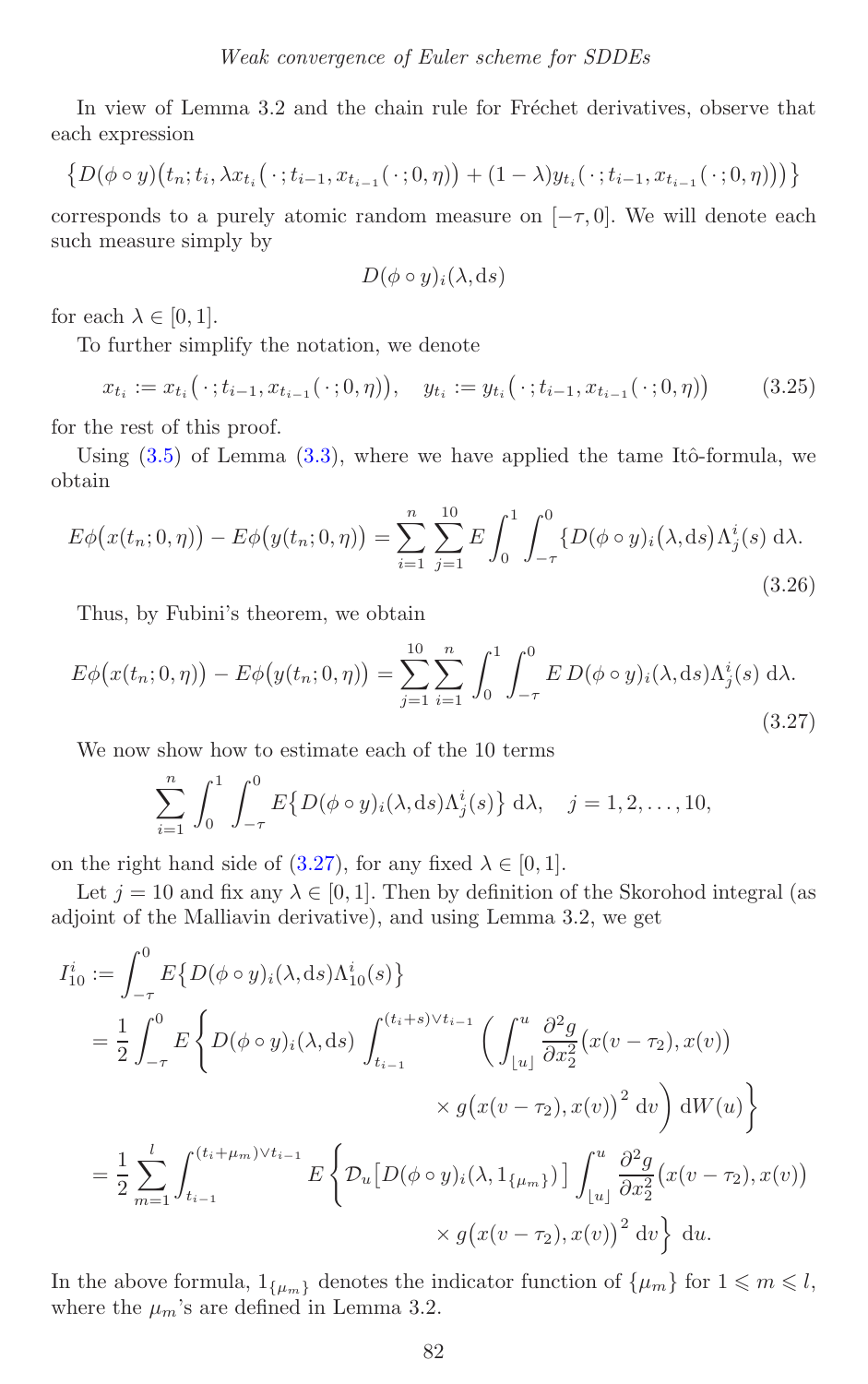<span id="page-23-0"></span>Since f and g are  $C_b^2$ , then  $\sup_{0 \le v \le T}$  $E|x(v)|^{2p} < \infty$  for all  $p > 0$ . Thus

$$
\sup_{0\leq v\leq T} E\left|\frac{\partial^2 g}{\partial x_2^2} (x(v-\tau_2), x(v)) g(x(v-\tau_2), x(v))^2\right|^2 < \infty.
$$

Recall the notation  $(3.25)$ . Then by the chain rule for Fréchet derivatives and the product rule for Malliavin derivatives, we obtain

$$
\mathcal{D}_{u}\big[D(\phi \circ y)_{i}(\lambda, \cdot)\big] \n= \mathcal{D}_{u}\big\{D\phi\big(y\big(t_{n}; t_{i}, \lambda x_{t_{i}} + (1 - \lambda)y_{t_{i}}\big)\big)Dy\big(t_{n}; t_{i}, \lambda x_{t_{i}} + (1 - \lambda)y_{t_{i}}\big)\big\} \n= \mathcal{D}_{u}\big\{D\phi\big(y\big(t_{n}; t_{i}, \lambda x_{t_{i}} + (1 - \lambda)y_{t_{i}}\big)\big)\big\}Dy\big(t_{n}; t_{i}, \lambda x_{t_{i}} + (1 - \lambda)y_{t_{i}}\big) \n+ D\phi\big(y\big(t_{n}; t_{i}, \lambda x_{t_{i}} + (1 - \lambda)y_{t_{i}}\big)\big) \cdot \mathcal{D}_{u}\big\{Dy\big(t_{n}; t_{i}, \lambda x_{t_{i}} + (1 - \lambda)y_{t_{i}}\big)\big\}.
$$

By the chain rule for Malliavin derivatives [**[34](#page-38-14)**],

$$
\mathcal{D}_{u}\big[D(\phi \circ y)_{i}(\lambda, \cdot)\big]
$$
\n
$$
= D^{2}\phi\big(y(t_{n}; t_{i}, \lambda x_{t_{i}} + (1 - \lambda)y_{t_{i}})\big) \cdot \mathcal{D}_{u}y(t_{n}; t_{i}, \lambda x_{t_{i}} + (1 - \lambda)y_{t_{i}})\big) \cdot D_{y}(t_{n}; t_{i}, \lambda x_{t_{i}} + (1 - \lambda)y_{t_{i}})\big(\cdot)
$$
\n
$$
+ D\phi\big(y(t_{n}; t_{i}, \lambda x_{t_{i}} + (1 - \lambda)y_{t_{i}})\cdot \mathcal{D}_{u}\big\{Dy(t_{n}; t_{i}, \lambda x_{t_{i}} + (1 - \lambda)y_{t_{i}})\big\}.
$$

(Note that  $Dy(t_n; t_i, \lambda x_{t_i} + (1 - \lambda)y_{t_i})$  stands for the Fréchet derivative  $Dy(\cdots) \in$  $C([-\tau,0],{\bf R})^*).$ 

Thus, using the above relation, Lemma 3.2 and its notation, we obtain

$$
I_{10}^{i} := \int_{-\tau}^{0} E D(\phi \circ y)_{i}(\lambda, ds) \Lambda_{10}^{i}(s)
$$
  
\n
$$
= \int_{-\tau}^{0} E D\phi(y(t_{n}; t_{i}, \lambda x_{t_{i}} + (1 - \lambda)y_{t_{i}}))
$$
  
\n
$$
Dy(t_{n}; t_{i}, \lambda x_{t_{i}} + (1 - \lambda)y_{t_{i}})(ds) \Lambda_{10}^{i}(s)
$$
  
\n
$$
= E D\phi(y(t_{n}; t_{i}, \lambda x_{t_{i}} + (1 - \lambda)y_{t_{i}}) \sum_{m=1}^{l} \partial_{m} F(t, W(t), W(t_{2}), \dots, W(t_{k}),
$$
  
\n
$$
s_{1}, \dots, s_{h}, \dots, \lambda x(t_{i} + \mu_{m}) + (1 - \lambda)y(t_{i} + \mu_{m}), \dots, \dots) \Lambda_{10}^{i}(\mu_{m})
$$
  
\n
$$
= \sum_{m=1}^{l} E D\phi(y(t_{n}; t_{i}, \lambda x_{t_{i}} + (1 - \lambda)y_{t_{i}}) \partial_{m} F(t, W(t), \dots, \lambda x(t_{i} + \mu_{m}) + (1 - \lambda)y(t_{i} + \mu_{m}), \dots) \Lambda_{10}^{i}(\mu_{m}).
$$

Recall that F and  $\mu_m$ ,  $m = 1, 2, \dots, l$ , in the above relation are defined as in Lemma 3.2.

By the definition of the Skorohod integral as adjoint of the Malliavin derivative,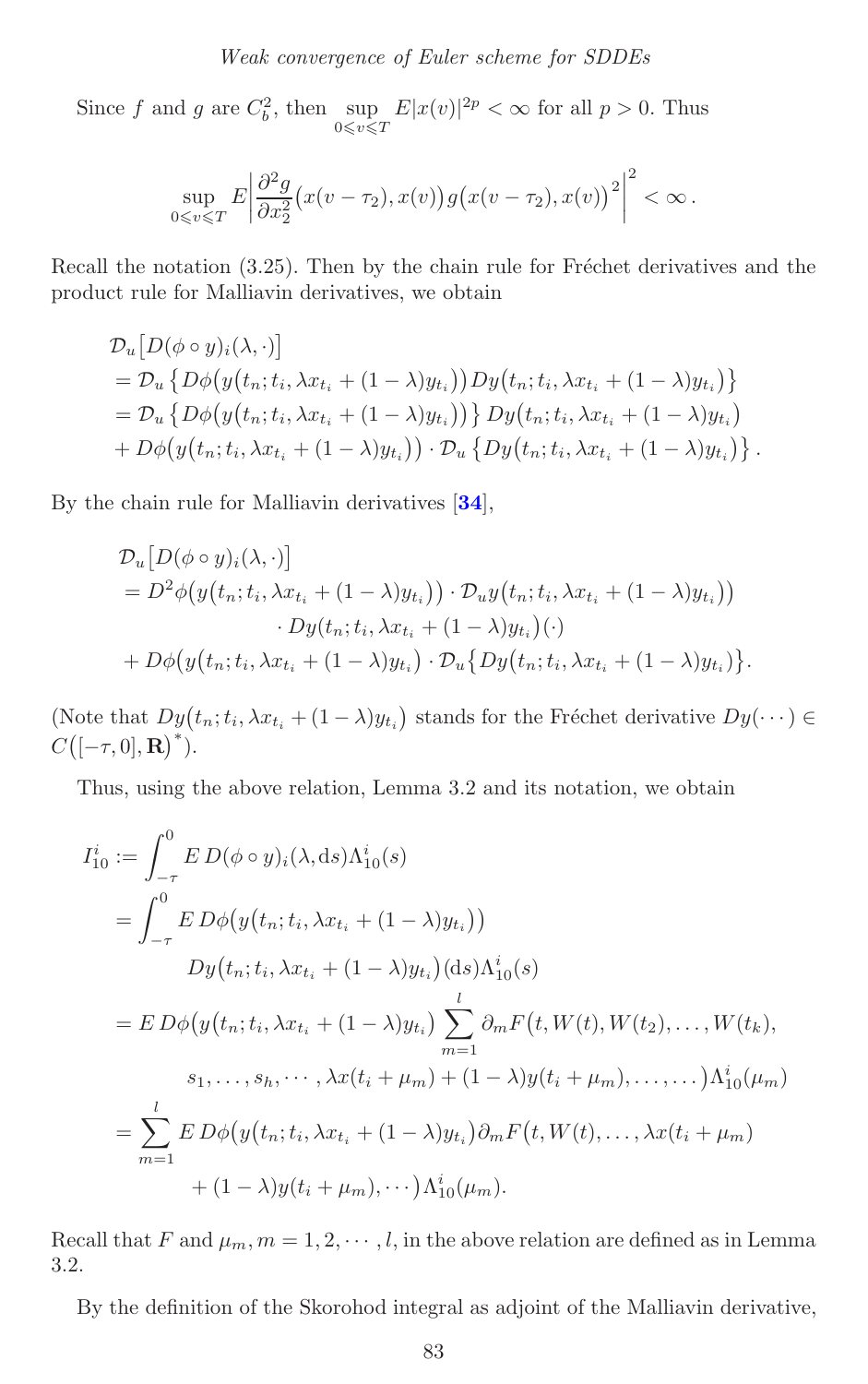we may write each summand in the above relation as

<span id="page-24-1"></span>
$$
E\{D\phi(y(t_n; t_i, \lambda x_{t_i} + (1 - \lambda)y_{t_i})\partial_m F(t, W(t), ..., \lambda x(t_i + \mu_m)) + (1 - \lambda)y(t_i + \mu_m); ...)\Lambda_{10}^i(\mu_m)\}
$$
  
=  $\frac{1}{2}E\{D\phi(y(t_n; t_i, \lambda x_{t_i} + (1 - \lambda)y_{t_i})\partial_m F(t, W(t), ..., \lambda x(t_i + \mu_m)) + (1 - \lambda)y(t_i + \mu_m); ...)\}$   
 $\times \int_{t_{i-1}}^{(t_i + \mu_m)\vee t_{i-1}} \int_{[u]}^{u} \frac{\partial^2 g}{\partial x_2^2}(x(v - \tau_2), x(v))g(x(v - \tau_2), x(v))^2 dv dW(u)\}$   
=  $R_{1,m} + R_{2,m}$  (3.28)

where

$$
R_{1,m} := \frac{1}{2} \int_{t_{i-1}}^{(t_i + \mu_m) \vee t_{i-1}} E\left\{ \mathcal{D}_u \, D\phi\big(y(t_n; t_i, \lambda x_{t_i} + (1 - \lambda)y_{t_i}\big)\big) \times \partial_m F\big(t, W(t), \dots, \lambda x(t_i + \mu_m) + (1 - \lambda)y(t_i + \mu_m); \dots\big) \times \int_{\lfloor u \rfloor}^{u} \frac{\partial^2 g}{\partial x_2^2} \big(x(v - \tau_2), x(v)\big) g\big(x(v - \tau_2), x(v)\big)^2 \, dv \right\} du
$$
\n(3.29)

<span id="page-24-0"></span>and

$$
R_{2,m} := \frac{1}{2} \int_{t_{i-1}}^{(t_i + \mu_m) \vee t_{i-1}} E\left\{ D\phi(y(t_n; t_i, \lambda x_{t_i} + (1 - \lambda)y_{t_i}) \times \mathcal{D}_u \partial_m F(t, W(t), \dots, \lambda x(t_i + \mu_m) + (1 - \lambda)y(t_i + \mu_m); \dots) \right\} \times \int_{\lfloor u \rfloor}^{u} \frac{\partial^2 g}{\partial x_2^2} (x(v - \tau_2), x(v)) g(x(v - \tau_2), x(v))^2 dv \right\} du.
$$
\n(3.30)

Using the chain rule for Malliavin derivatives, and Lemma 3.4, we obtain

$$
E|D_u D\phi(y(t_n; t_i, \lambda x_{t_i} + (1 - \lambda)y_{t_i})|^{2p}
$$
  
=  $E|D^2\phi(y(t_n; t_i, \lambda x_{t_i} + (1 - \lambda)y_{t_i}))D_uy(t_n; t_i, \lambda x_{t_i} + (1 - \lambda)y_{t_i})|^{2p}$   
 $\leq K_1 E|D_uy(t_n; t_i, \lambda x_{t_i} + (1 - \lambda)y_{t_i})|^{2p}$   
 $\leq K_2 \left(1 + E\|x_{t_i}\|_{C}^{2p} + E\|y_{t_i}\|_{C}^{2p} + \sum_{\sigma-\tau \leq s \leq \sigma} E\|\mathcal{D}_s y_{t_i}\|_{\infty}^{2p}\right).$ 

Since  $x$  and  $y$  both satisfy SDDEs with coefficients having linear growth, then

$$
E||x_{t_i}(\cdot; t_{i-1}, x_{t_{i-1}}(\cdot; 0, \eta))||_C^{2p} = E||x_{t_i}(\cdot, 0, \eta)||_C^{2p} \le K_3(1 + ||\eta||_C^{2p})
$$

and

 $E\|y_{t_i}(\cdot; t_{i-1}, x_{t_{i-1}}(\cdot; 0, \eta))\|_{C}^{2p} \leqslant K_4\left(1 + E\|x_{t_{i-1}}(\cdot, 0, \eta)\|_{C}^{2p}\right) \leqslant K_5(1 + \|\eta\|_{C}^{2p}).$ Similar estimates hold for  $\mathcal{D}_s x_{t_i}$  and  $\mathcal{D}_s y_{t_i}$ . Therefore,

$$
E|D_u D\phi(y(t_n; t_i, \lambda x_{t_i} + (1 - \lambda)y_{t_i}))|^{2p} \leq K_6(1 + ||\eta||_C^{2p})
$$
 (3.31)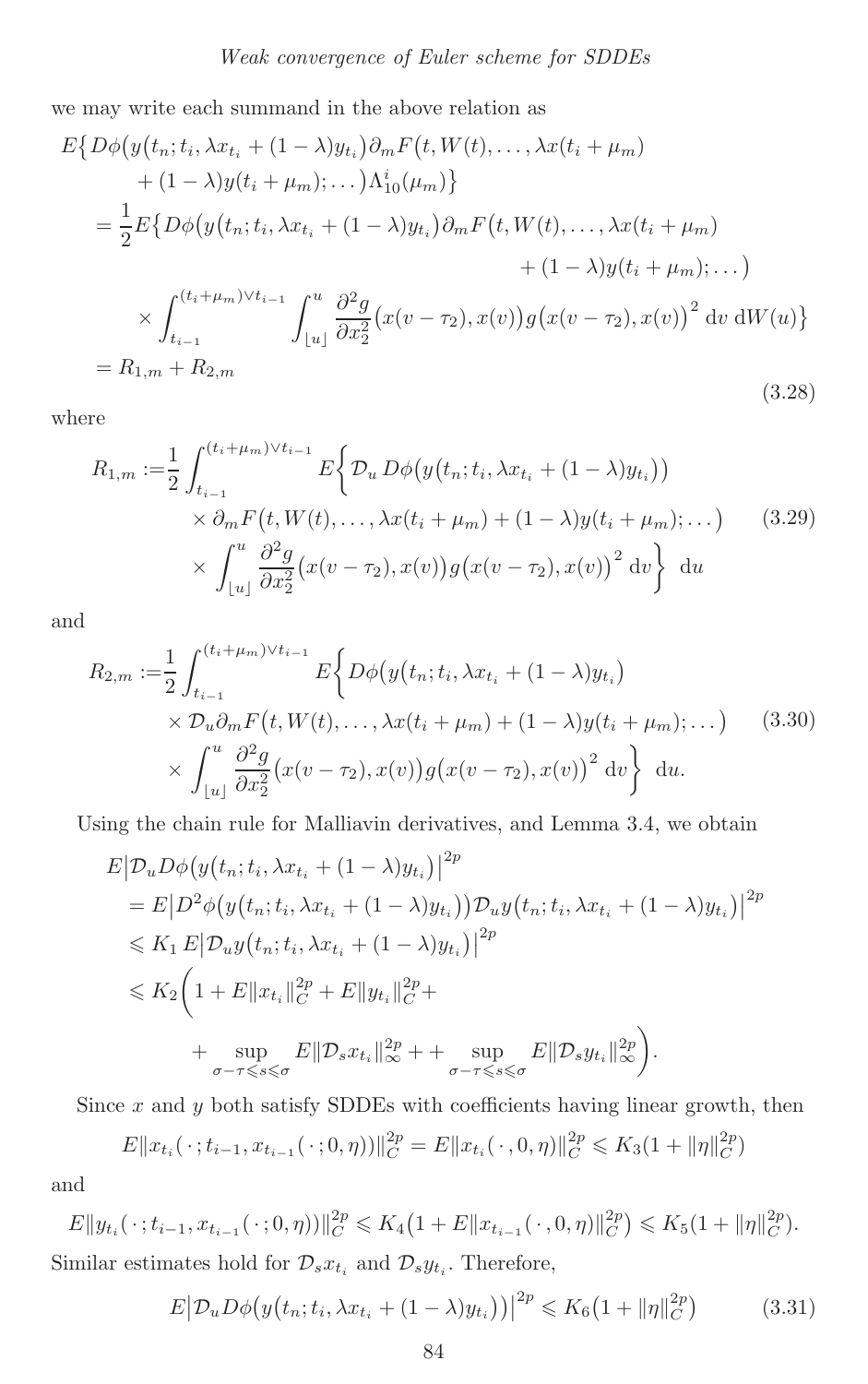for all  $0 \le i \le N$ . The constants  $K_j$ ,  $j = 1, \ldots, 6$ , are independent of the partition π.

Now, using the tame representation of  $Dy$  in Lemma 3.2, we have

$$
\sum_{m=1}^{l} R_{1,m} = \int_{t_{i-1}}^{t_i} EX(u) \cdot \sum_{m=1}^{l} \partial_m F(t, W(t), \cdots, \lambda x(t_i + \mu_m) + (1 - \lambda)y(t_i + \mu_m); \cdots) \xi^u(\mu_m) du
$$

$$
= \int_{t_{i-1}}^{t_i} EX(u) Dy(t_n; t_i, \lambda x_{t_i} + (1 - \lambda)y_{t_i}) (\xi^u) du
$$
(3.32)

where

$$
X(u) := \frac{1}{2} \mathcal{D}_u D\phi\big(y\big(t_n; t_i, \lambda x_{t_i} + (1 - \lambda)y_{t_i}\big)\big)
$$

$$
\int_{\lfloor u \rfloor}^u \frac{\partial^2 g}{\partial x_2^2} \big(x(v - \tau_2), x(v)\big)g\big(x(v - \tau_2), x(v)\big)^2 dv,
$$

for all  $u \in [0, T]$ , and  $\xi^u \in L^{\infty}([-\tau, 0], \mathbf{R})$  is given by

$$
\xi^u(s) := 1_{[t_{i-1}, (t_i+s)\vee t_{i-1}]}(u), \quad s \in [-\tau, 0], u \in [0, T].
$$

Using  $(3.19)$ , we get

<span id="page-25-0"></span>
$$
E|Dy(t_n; t_i, \lambda x_{t_i} + (1 - \lambda)y_{t_i})(\xi^u)|^2 \le K
$$
\n(3.33)

where K is a positive constant independent of  $\eta$ , u and the partition  $\pi$ .

Using the definition of  $X(u)$  in (3.33), relation (3.31), the boundedness of  $\frac{\partial^2 g}{\partial x_2^2}$ , and the linear growth property of  $g$ , we obtain

$$
E|X(u)|^2 \le K(1+||\eta||_C^4)^{1/2}
$$
  
\n
$$
\left\{ E \left| \int_{|u|}^{u} \left| \frac{\partial^2 g}{\partial x_2^2} (x(v-\tau_2), x(v)) \right| g(x(v-\tau_2), x(v))^2 dv \right|^4 \right\}^{1/2}
$$
  
\n
$$
\le K(1+||\eta||_C^2) \left\{ E \left| \int_{|u|}^{u} (1+|x(v-\tau_2)|^2 + |x(v)|^2) dv \right|^4 \right\}^{1/2}
$$
  
\n
$$
\le K(1+||\eta||_C^2) (u - |u|) \left\{ E \left( \int_{|u|}^{u} (1+|x(v-\tau_2)|^4 + |x(v)|^4) dv \right)^2 \right\}^{1/2}
$$
  
\n
$$
\le K(1+||\eta||_C^2) (u - |u|)^{3/2} \left\{ \int_{|u|}^{u} (1 + E|x(v-\tau_2)|^8 + E|x(v)|^8) dv \right\}^{1/2}
$$
  
\n
$$
\le K(1+||\eta||_C^2) (1+||\eta||_C^8)^{1/2} (u - |u|)^2
$$
  
\n
$$
\le K(1+||\eta||_C^6) (u - |u|)^2
$$
  
\n(3.34)

for all  $u \in [0, T]$ . In the above inequalities, and throughout this proof, K stands for a generic constant which may change from line to line, and is independent of  $\eta \in C([-\tau,0],{\bf R})$  and the partition  $\pi$ .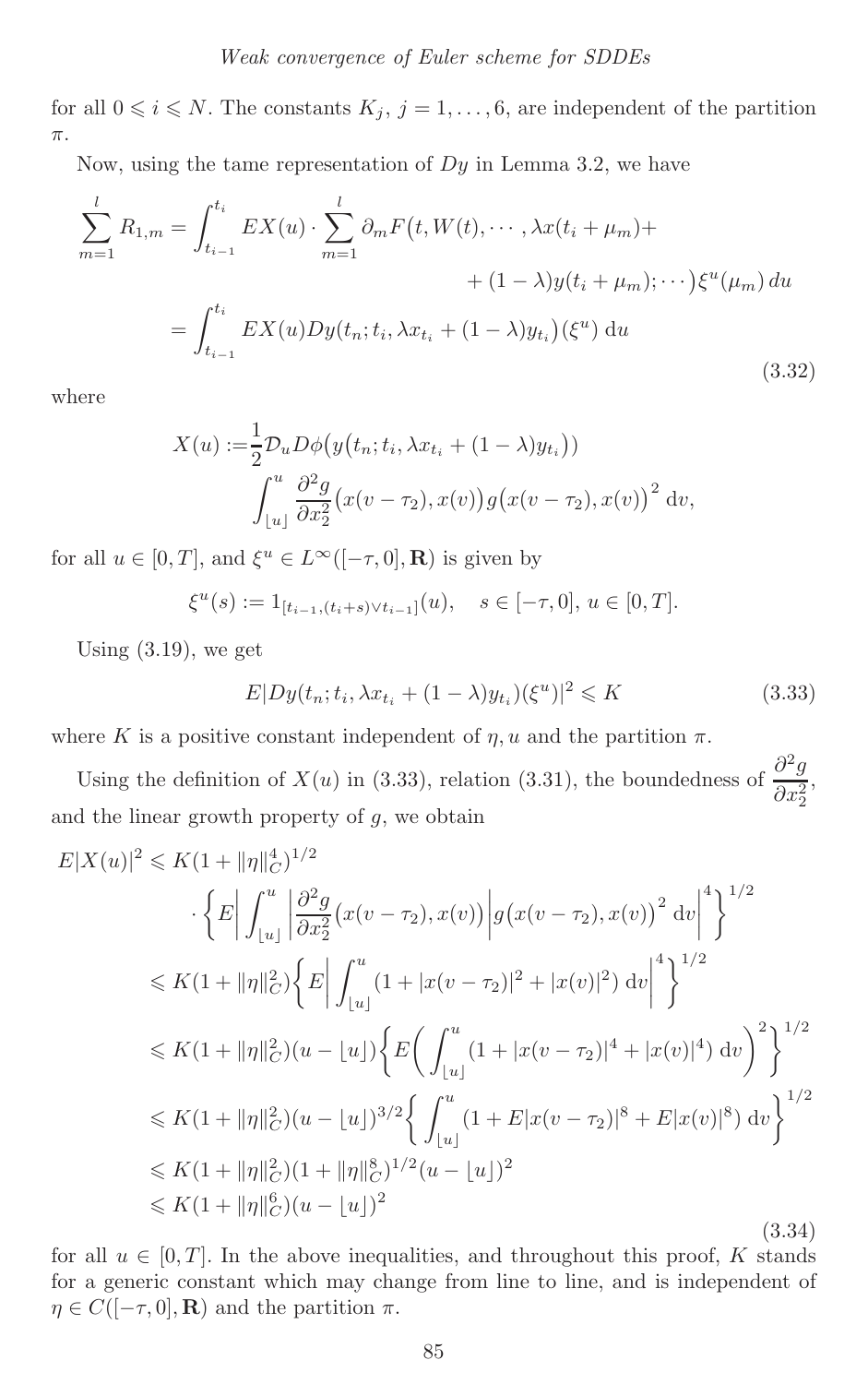<span id="page-26-3"></span>Combining (3.32), (3.34) and (3.35), gives

$$
\left| \sum_{m=1}^{l} R_{1,m} \right| \leqslant \int_{t_{i-1}}^{t_i} \left[ E|X(u)|^2 \right]^{1/2} \left\{ E|Dy(t_n; t_i, \lambda x_{t_i} + (1 - \lambda)y_{t_i})(\xi^u)|^2 \right\}^{1/2} du
$$
  
\n
$$
\leqslant K(1 + \|\eta\|_C^3) \int_{t_{i-1}}^{t_i} (u - t_{i-1}) du
$$
  
\n
$$
\leqslant K(1 + \|\eta\|_C^3)(t_i - t_{i-1})^2.
$$
\n(3.35)

<span id="page-26-0"></span>Next, we estimate  $\sum$ l  $m=1$  $R_{2,m}$  using  $(3.30)$  and Lemma 3.2. Rewrite the latter sum in the following form:

$$
\sum_{m=1}^{l} R_{2,m} := \int_{t_{i-1}}^{t_i} E \sum_{m=1}^{l} \mathcal{D}_u \partial_m F(t, W(t), \dots, \lambda x (t_i + \mu_m) + (1 - \lambda) y (t_i + \mu_m); \dots) \times
$$

$$
\left\{ 1_{[t_{i-1}, (t_i + \mu_m) \vee t_{i-1}]}(u) \cdot D\phi(y(t_n; t_i, \lambda x_{t_i} + (1 - \lambda) y_{t_i})) \times \int_{|u|}^{u} \frac{\partial^2 g}{\partial x_2^2} (x(v - \tau_2), x(v)) g(x(v - \tau_2), x(v))^2 dv \right\} du
$$

$$
= \int_{t_{i-1}}^{t_i} E \mathcal{D}_u Dy(t_n; t_i, \lambda x_{t_i} + (1 - \lambda) y_{t_i}) (\xi^u) Y(u) du \tag{3.36}
$$

where

$$
Y(u) := D\phi\big(y\big(t_n; t_i, \lambda x_{t_i} + (1 - \lambda)y_{t_i}\big)\big) \times \int_{\lfloor u \rfloor}^u \frac{\partial^2 g}{\partial x_2^2} \big(x(v - \tau_2), x(v)\big)g\big(x(v - \tau_2), x(v)\big)^2 dv
$$
\n(3.37)

<span id="page-26-1"></span>and, as before,

<span id="page-26-2"></span>
$$
\xi^u(s) := 1_{[t_{i-1}, (t_i+s)\vee t_{i-1}]}(u), \quad s \in [-\tau, 0], \tag{3.38}
$$

for all  $u \in [0, T]$ .

Since  $D\phi$  and  $Dg$  are globally bounded, a similar computation to [\(3.34\)](#page-25-0) gives

<span id="page-26-4"></span>
$$
E|Y(u)|^2 \le K(1 + \|\eta\|^4)(u - \lfloor u \rfloor)^2, \quad u \in [0, T].
$$
\n(3.39)

From [\(3.36\)](#page-26-0), [\(3.38\)](#page-26-1), [\(3.39\)](#page-26-2) and Lemma [3.4,](#page-15-2) we get

$$
\left| \sum_{m=1}^{l} R_{2,m} \right| \leqslant \int_{t_{i-1}}^{t_i} \{ E | \mathcal{D}_u D y(t_n; t_i, \lambda x_{t_i} + (1 - \lambda) y_{t_i}) (\xi^u) |^2 \}^{1/2} \cdot \{ E |Y(u)|^2 \}^{1/2} du
$$
  
\n
$$
\leqslant K (1 + ||\eta||_C^4)^{1/2} (1 + E ||\eta||_C^4)^{1/2} \int_{t_{i-1}}^{t_i} (u - \lfloor u \rfloor) du
$$
  
\n
$$
\leqslant K (1 + ||\eta||_C^4) \int_{t_{i-1}}^{t_i} (u - t_{i-1}) du
$$
  
\n
$$
\leqslant K (1 + ||\eta||_C^4) (t_i - t_{i-1})^2.
$$
\n(3.40)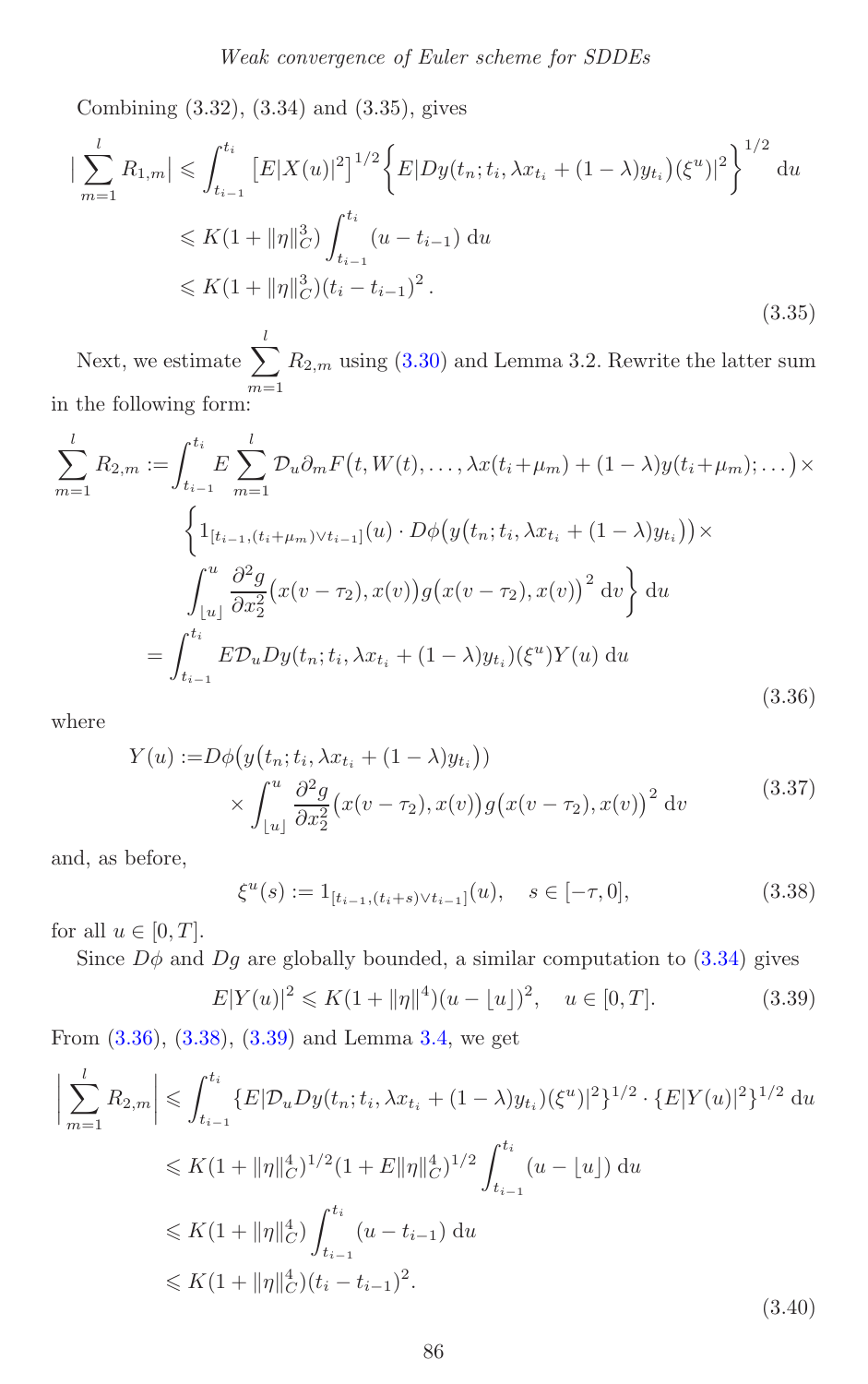Using  $(3.35)$ ,  $(3.40)$  and  $(3.28)$ , it follows that

<span id="page-27-0"></span>
$$
\left| \sum_{i=1}^{n} I_{10}^{i} \right| = \left| \sum_{i=1}^{n} \int_{0}^{1} \int_{-\tau}^{0} E\{D(\phi \circ y)_{i}(\lambda, ds) \Lambda_{10}^{i}(s)\} d\lambda \right|
$$
  
\$\leq K(1 + ||\eta||\_{C}^{3}) \sum\_{i=1}^{n} (t\_{i} - t\_{i-1})^{2} + K(1 + ||\eta||\_{C}^{4}) \sum\_{i=1}^{n} (t\_{i} - t\_{i-1})^{2}\$ (3.41)  
\$\leq K((1 + ||\eta||\_{C}^{4}) |\pi|.

Our next task is to develop estimates similar to  $(3.41)$  for the cases  $1 \leq j \leq 9$ . As a sample computation, we will examine in detail the case  $j = 7$ . The rest of the computations are left to the reader. They are similar either to the case  $j = 7$  or  $j = 10$ .

Consider the case  $j = 7$ :

<span id="page-27-3"></span><span id="page-27-2"></span>
$$
I_7^i := \int_{-\tau}^0 E\{D(\phi \circ y)_i(\lambda, \mathrm{d}s)\Lambda_7^i(s)\},\,
$$

where (from the notation in Lemma [3.3\)](#page-12-1)

$$
\Lambda_7^i(s) := \int_{t_{i-1}}^{(t_i+s)\vee t_{i-1}} \int_{\lfloor u \rfloor}^u \frac{\partial g}{\partial x_1} (x(v-\tau_2), x(v)) g(x(v-2\tau_2), x(v-\tau_2)) \times 1_{[\tau_2,\infty)}(v) dW(v-\tau_2) dW(u)
$$
\n(3.42)

for all  $s \in [-\tau, 0]$ . For simplicity, denote

$$
h(v) := \frac{\partial g}{\partial x_1} (x(v - \tau_2), x(v)) g(x(v - 2\tau_2), x(v - \tau_2)) 1_{[\tau_2, \infty)}(v), \quad v \ge 0. \quad (3.43)
$$

Then, by the chain rule for Fréchet derivatives and Lemma 3.2, we get

$$
I_7^i = \int_{-\tau}^0 E\{D(\phi \circ y)_i(\lambda, ds) \int_{t_{i-1}}^{(t_i+s)\vee t_{i-1}} \int_{\lfloor u \rfloor}^u h(v) \, dW(v - \tau_2) \, dW(u) \}
$$
  
\n
$$
= \sum_{m=1}^l E\{D\phi(y(t_n; t_i, \lambda x_{t_i} + (1 - \lambda)y_{t_i})\partial_m F(t, W(t), \dots, \lambda x(t_i + \mu_m) + (1 - \lambda)y(t_i + \mu_m); \dots) \times \int_{t_{i-1}}^{(t_i + \mu_m) \vee t_{i-1}} \int_{\lfloor u \rfloor}^u h(v) \, dW(v - \tau_2) \, dW(u) \}
$$
  
\n
$$
= \sum_{m=1}^l (T_{1,m} + T_{2,m}), \qquad (3.44)
$$

<span id="page-27-1"></span>where

 $m=1$ 

$$
T_{1,m} := \int_{t_{i-1}}^{(t_i + \mu_m) \vee t_{i-1}} E\left\{ \mathcal{D}_u[D\phi(y(t_n; t_i, \lambda x_{t_i} + (1 - \lambda)y_{t_i}))] \times \partial_m F(t, W(t), \dots, \lambda x(t_i + \mu_m) + (1 - \lambda)y(t_i + \mu_m); \dots) \right\}
$$
\n
$$
\times \int_{\lfloor u \rfloor}^{u} h(v) \, \mathrm{d}W(v - \tau_2) \right\} \, \mathrm{d}u \tag{3.45}
$$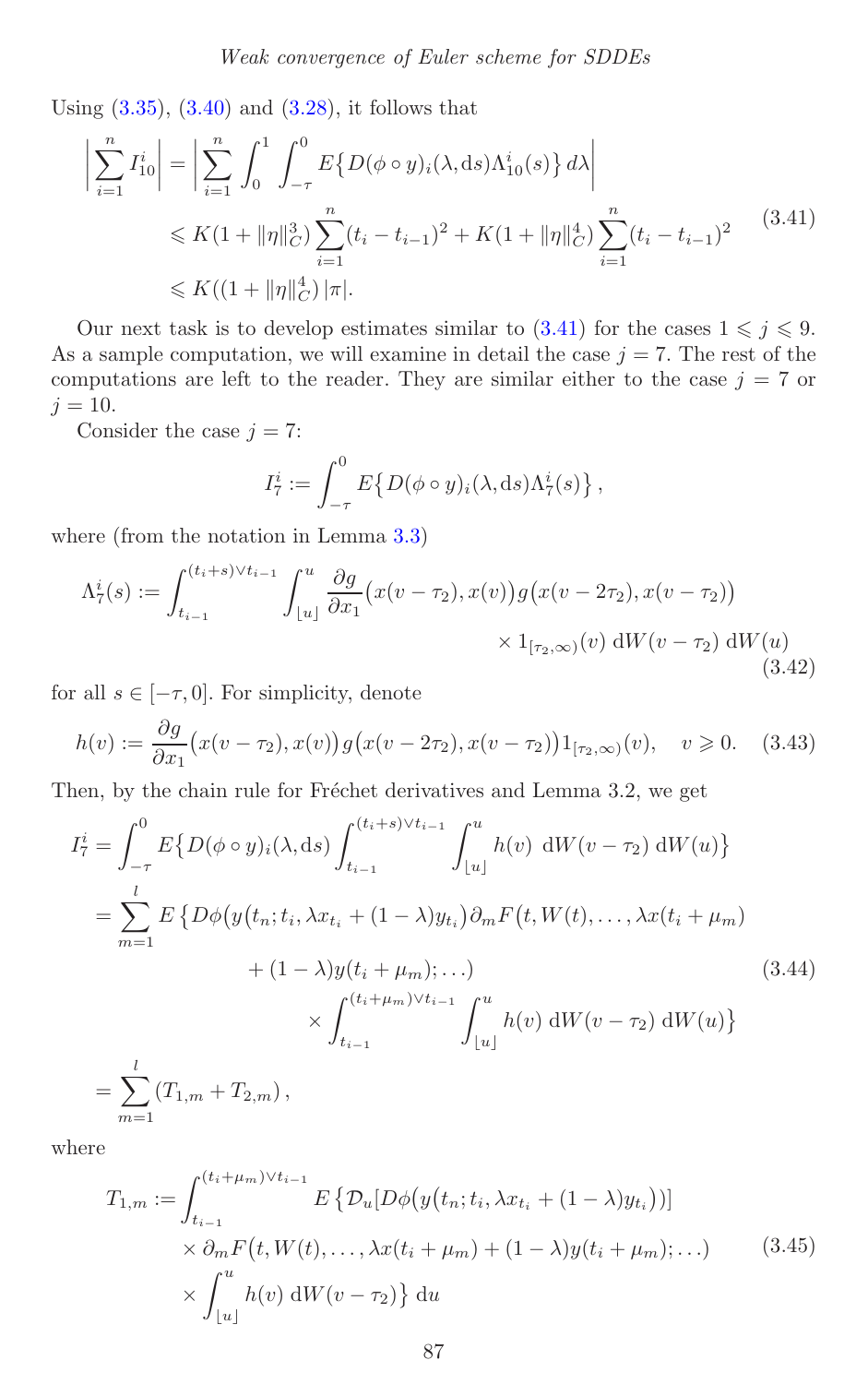<span id="page-28-3"></span><span id="page-28-0"></span>and

$$
T_{2,m} := \int_{t_{i-1}}^{(t_i + \mu_m) \vee t_{i-1}} E\left\{ D\phi(y(t_n; t_i, \lambda x_{t_i} + (1 - \lambda)y_{t_i}) \times D_u[\partial_m F(t, W(t), \dots, \lambda x(t_i + \mu_m) + (1 - \lambda)y(t_i + \mu_m); \dots)] \right\} (3.46)
$$
  
 
$$
\times \int_{\lfloor u \rfloor}^{u} h(v) \, dW(v - \tau_2) \, du.
$$

The above expressions  $(3.45)$  and  $(3.46)$  are obtained using the definition of the Skorohod integral (as adjoint of the Malliavin differentiation operator) together with the product rule for Malliavin derivatives ([**[34](#page-38-14)**]).

Again, using the definition of the Skorohod integral once more in [\(3.45\)](#page-27-1), yields

<span id="page-28-1"></span>
$$
T_{1,m} := \int_{t_{i-1}}^{t_i} \int_{\lfloor u \rfloor}^{u} E\left\{ \mathcal{D}_v \left[ \mathcal{D}_u \{ D\phi \big( y(t_n; t_i, \lambda x_{t_i} + (1 - \lambda) y_{t_i} \big) \} \right] \times \right. \\ \left. \partial_m F \big( t, W(t), \dots, \lambda x(t_i + \mu_m) + (1 - \lambda) y(t_i + \mu_m); \dots \big) \right] h(v) \right\} \tag{3.47}
$$

$$
\times 1_{[t_{i-1}, (t_i + \mu_m) \vee t_{i-1}]}(u) \, dv \, du
$$

<span id="page-28-2"></span>and

$$
T_{2,m} := \int_{t_{i-1}}^{t_i} \int_{\lfloor u \rfloor}^{u} E\left\{ \mathcal{D}_{v} \left[ D\phi(y(t_n; t_i, \lambda x_{t_i} + (1 - \lambda)y_{t_i}) \times D_u \partial_m F(t, W(t), \dots, \lambda x(t_i + \mu_m) + (1 - \lambda)y(t_i + \mu_m); \dots) \right] h(v) \right\} \tag{3.48}
$$
  
 
$$
\times 1_{[t_{i-1}, (t_i + \mu_m) \vee t_{i-1}]}(u) \, dv \, du
$$

Using the product and chain rules for Malliavin derivatives, we may rewrite the expression [\(3.47\)](#page-28-1) in the form:

$$
T_{1,m} :=
$$
\n
$$
\int_{t_{i-1}}^{t_i} \int_{\lfloor u \rfloor}^{u} E \{ \mathcal{D}_v \left[ D^2 \phi \big( y(t_n; t_i, \lambda x_{t_i} + (1 - \lambda) y_{t_i} \big) \mathcal{D}_u \big( y(t_n; t_i, \lambda x_{t_i} + (1 - \lambda) y_{t_i} \big) \right. \\
\times \partial_m F \big( t, W(t), \dots, \lambda x(t_i + \mu_m) + (1 - \lambda) y(t_i + \mu_m); \dots \big) \big] \\
\times h(v) \} 1_{[t_{i-1}, (t_i + \mu_m) \vee t_{i-1}]}(u) \, dv \, du
$$
\n
$$
= \int_{t_{i-1}}^{t_i} \int_{\lfloor u \rfloor}^{u} E \left\{ \left[ D^3 \phi \big( y(t_n; t_i, \lambda x_{t_i} + (1 - \lambda) y_{t_i}) \mathcal{D}_v \big( y(t_n; t_i, \lambda x_{t_i} + (1 - \lambda) y_{t_i}) \big) \right. \\
\left. \mathcal{D}_u \big( y(t_n; t_i, \lambda x_{t_i} + (1 - \lambda) y_{t_i}) \partial_m F \big( t, W(t), \dots, \lambda x(t_i + \mu_m) \right. \\
\left. + (1 - \lambda) y(t_i + \mu_m); \dots \big) \right\}
$$
\n
$$
+ D^2 \phi \big( y(t_n; t_i, \lambda x_{t_i} + (1 - \lambda) y_{t_i}) \mathcal{D}_v \mathcal{D}_u \big( y(t_n; t_i, \lambda x_{t_i} + (1 - \lambda) y_{t_i}) \big) \times \\
\partial_m F \big( t, W(t), \dots, \lambda x(t_i + \mu_m) + (1 - \lambda) y(t_i + \mu_m); \dots \big) \right. \\
\left. + D^2 \phi \big( y(t_n; t_i, \lambda x_{t_i} + (1 - \lambda) y_{t_i}) \mathcal{D}_u \big( y(t_n; t_i, \lambda x_{t_i} + (1 - \lambda) y_{t_i}) \big) \times \\
\mathcal{D}_v \partial_m F \big( t, W(t), \dots, \lambda x(t_i + \mu_m) + (1 - \lambda) y(t_i + \mu_m); \dots \big) \big] \times h(v) \big\} 1_{[t_{i-1}, (t_i + \mu_m) \vee t_{i-
$$

As before, recall the definition of  $\xi^u(s)$  in [\(3.38\)](#page-26-1): That is

$$
\xi^u(s) := 1_{[t_{i-1}, (t_i+s)\vee t_{i-1}]}(u), \quad s \in [-\tau, 0], \quad u \in [0, T].
$$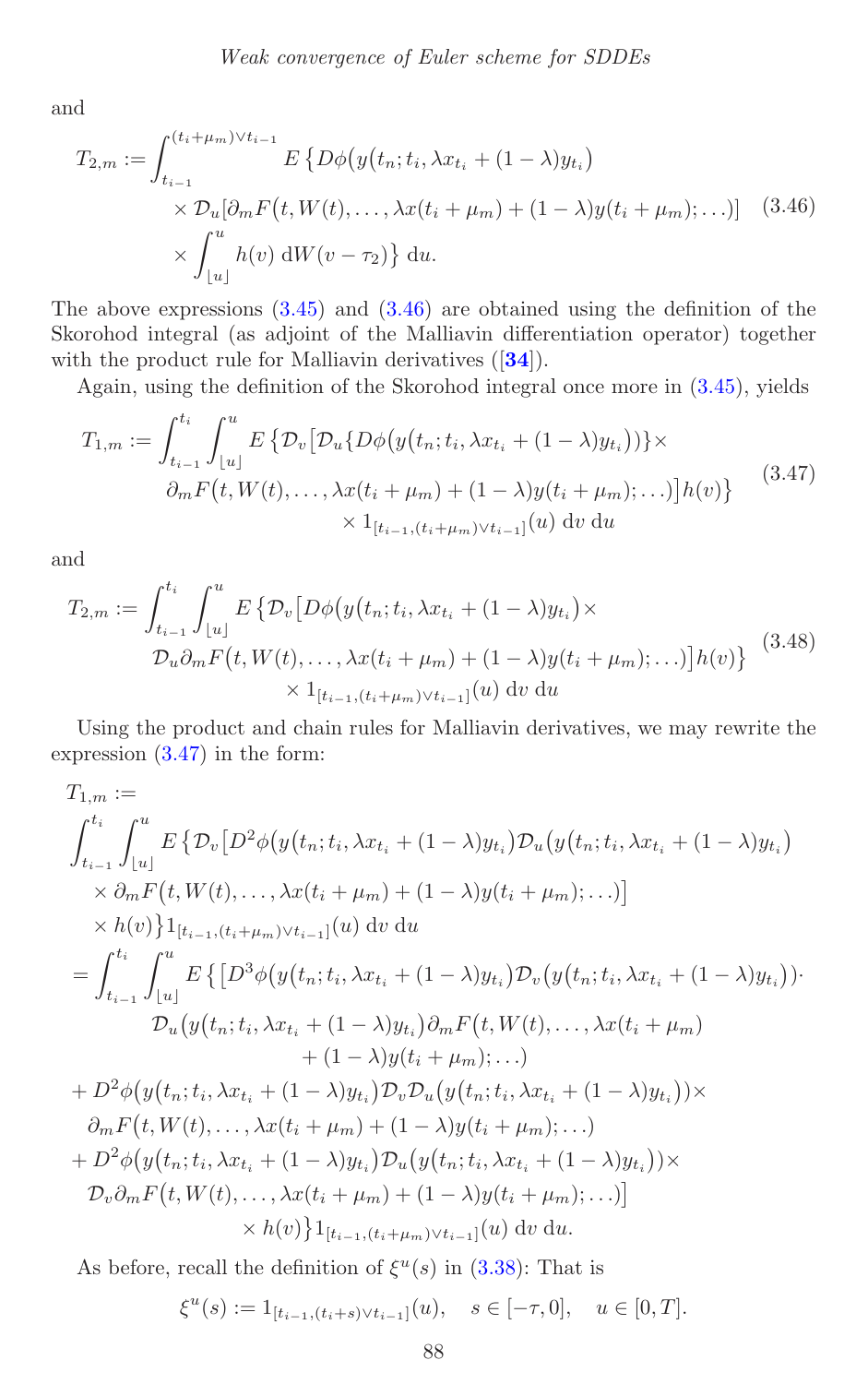<span id="page-29-2"></span>Hence

$$
\sum_{m=1}^{l} T_{1,m} = \sum_{m=1}^{l} T_{1,m}^{1} + \sum_{m=1}^{l} T_{1,m}^{2} + \sum_{m=1}^{l} T_{1,m}^{3},
$$
\n(3.49)

<span id="page-29-0"></span>where

$$
\sum_{m=1}^{l} T_{1,m}^{1} := \int_{t_{i-1}}^{t_i} \int_{\lfloor u \rfloor}^{u} E\left\{ \left[ D^3 \phi \big( y(t_n; t_i, \lambda x_{t_i} + (1 - \lambda) y_{t_i} \big) \right) \right. \\ \times \mathcal{D}_v y(t_n; t_i, \lambda x_{t_i} + (1 - \lambda) y_{t_i}) \mathcal{D}_u y(t_n; t_i, \lambda x_{t_i} + (1 - \lambda) y_{t_i}) \right. \\ \times \mathcal{D}_y(t_n; t_i, \lambda x_{t_i} + (1 - \lambda) y_{t_i}) (\xi^u) \big] h(v) \} dv du,
$$
\n(3.50)

$$
\sum_{m=1}^{l} T_{1,m}^{2} := \int_{t_{i-1}}^{t_i} \int_{\lfloor u \rfloor}^{u} E\left\{ \left[ D^2 \phi(y(t_n; t_i, \lambda x_{t_i} + (1 - \lambda) y_{t_i}) \right) \times \mathcal{D}_v \mathcal{D}_u y(t_n; t_i, \lambda x_{t_i} + (1 - \lambda) y_{t_i}) \right\} \times Dy(t_n; t_i, \lambda x_{t_i} + (1 - \lambda) y_{t_i}) (\xi^u) \right] h(v) \} dv du
$$
\n(3.51)

<span id="page-29-1"></span>and

<span id="page-29-3"></span>
$$
\sum_{m=1}^{l} T_{1,m}^{3} := \int_{t_{i-1}}^{t_i} \int_{\lfloor u \rfloor}^{u} E\left\{ \left[ D^2 \phi(y(t_n; t_i, \lambda x_{t_i} + (1 - \lambda) y_{t_i}) \times \mathcal{D}_u y(t_n; t_i, \lambda x_{t_i} + (1 - \lambda) y_{t_i}) \right] \times \mathcal{D}_v Dy(t_n; t_i, \lambda x_{t_i} + (1 - \lambda) y_{t_i}) (\xi^u) \right\} dv du.
$$
\n(3.52)

Using the fact that  $\phi \in C_b^3$ , Lemma [3.4,](#page-15-2) its proof ([\(3.19\)](#page-18-1)) and [\(3.43\)](#page-27-2), it follows that there exists a positive generic constant  $K$  such that

$$
\begin{split}\n&\left|\sum_{m=1}^{l} T_{1,m}^{1}\right| \\
&\leqslant K \int_{t_{i-1}}^{t_{i}} \int_{\lfloor u \rfloor}^{u} \left[E\left|\mathcal{D}_{v}y(t_{n};t_{i},\lambda x_{t_{i}}+(1-\lambda)y_{t_{i}})\right|^{4}\right]^{1/4} \\
&\times \left[E\left|\mathcal{D}_{u}y(t_{n};t_{i},\lambda x_{t_{i}}+(1-\lambda)y_{t_{i}})\right|^{4}\right]^{1/4} \\
&\times \left[E\left|\mathcal{D}y(t_{n};t_{i},\lambda x_{t_{i}}+(1-\lambda)y_{t_{i}})(\xi^{u})\right|^{4}\right]^{1/4} \times \left[E\left|h(v)\right|^{4}\right]^{1/4} dv du \\
&\leqslant K(1+\|\eta\|_{C}^{4}) \int_{t_{i-1}}^{t_{i}} \int_{\lfloor u \rfloor}^{u} dv du \\
&\leqslant K(1+\|\eta\|_{C}^{4}) \int_{t_{i-1}}^{t_{i}} (u-t_{i-1}) du \\
&= \frac{1}{2}K(1+\|\eta\|_{C}^{4})(t_{i}-t_{i-1})^{2}.\n\end{split} \tag{3.53}
$$

Similarly, since  $\phi \in C_b^2$ , it follows from  $(3.51)$ ,  $(3.52)$  and lemmas 3.4, 3.5, that there is a positive generic constant  $K$  such that

<span id="page-29-4"></span>
$$
\left| \sum_{m=1}^{l} T_{1,m}^{2} \right| \leqslant K \left( 1 + \|\eta\|_{C}^{4} \right) \left( t_{i} - t_{i-1} \right)^{2}
$$
\n(3.54)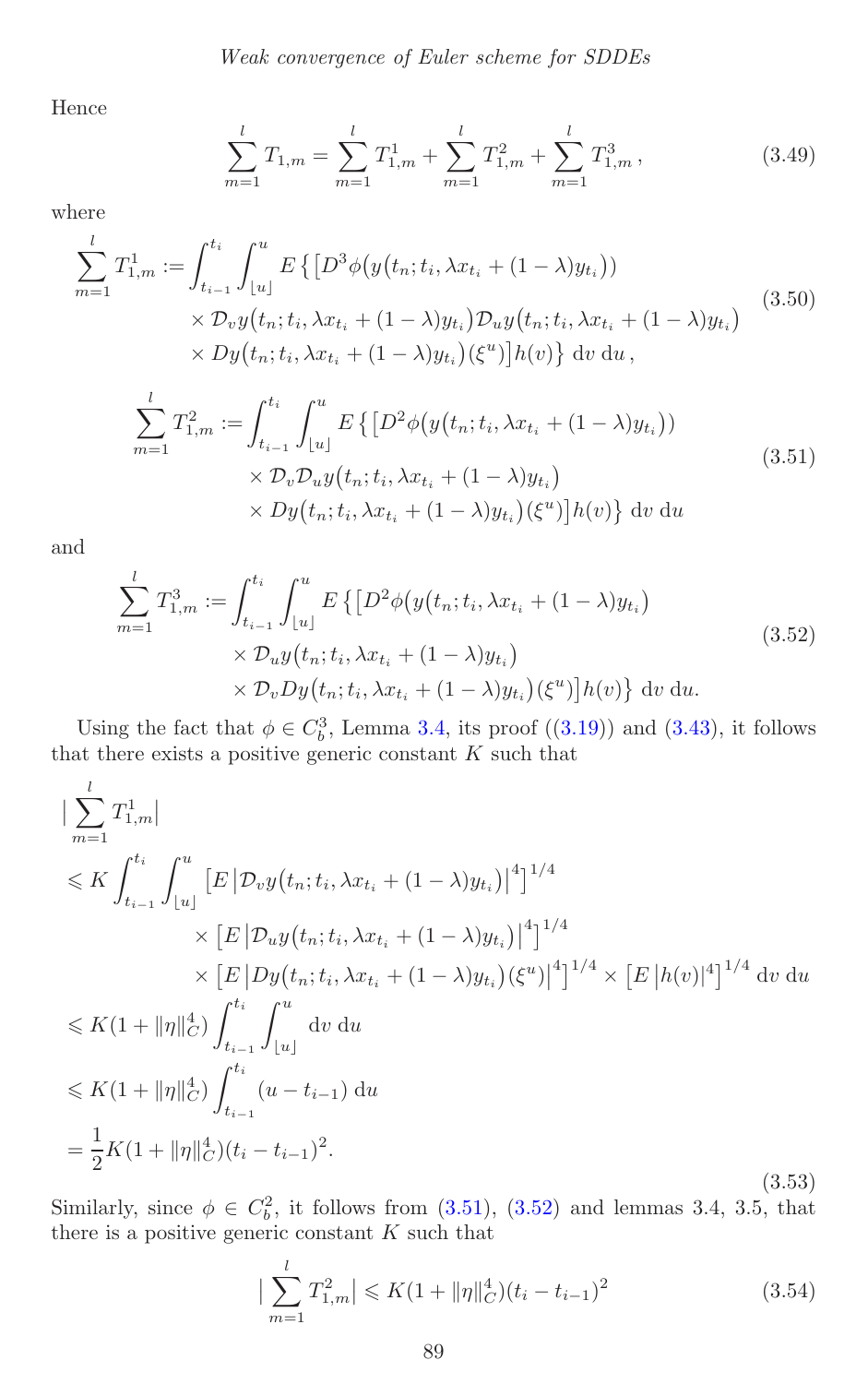<span id="page-30-0"></span>and

<span id="page-30-5"></span>
$$
\left|\sum_{m=1}^{l} T_{1,m}^{3}\right| \leqslant K\left(1 + \|\eta\|_{C}^{4}\right)(t_{i} - t_{i-1})^{2}.
$$
\n(3.55)

Using  $(3.49)$ ,  $(3.53)$ ,  $(3.54)$  and  $(3.55)$ , we get

$$
\left| \sum_{i=1}^{n} \sum_{m=1}^{l} T_{1,m} \right| \leqslant K \left( 1 + \|\eta\|_{C}^{4} \right) \sum_{i=1}^{n} (t_{i} - t_{i-1})^{2}
$$
\n
$$
\leqslant K \left( 1 + \|\eta\|_{C}^{4} \right) |\pi|.
$$
\n(3.56)

<span id="page-30-3"></span>Next, from [\(3.48\)](#page-28-2), the chain and product rules for Malliavin derivatives, it is easy to see that

$$
T_{2,m} = T_{2,m}^1 + T_{2,m}^2 \,, \tag{3.57}
$$

<span id="page-30-1"></span>where

$$
\sum_{m=1}^{l} T_{2,m}^{1} = \int_{t_{i-1}}^{t_i} \int_{\lfloor u \rfloor}^{u} E\left\{ D^2 \phi\big(y\big(t_n; t_i, \lambda x_{t_i} + (1 - \lambda)y_{t_i}\big)\big) \right. \\ \times \mathcal{D}_v y\big(t_n; t_i, \lambda x_{t_i} + (1 - \lambda)y_{t_i}\big) \\ \times \mathcal{D}_u Dy\big(t_n; t_i, \lambda x_{t_i} + (1 - \lambda)y_{t_i}\big) (\xi^u) h(v) \right\} dv du
$$
\n(3.58)

<span id="page-30-2"></span>and

$$
\sum_{m=1}^{l} T_{2,m}^{2} := \int_{t_{i-1}}^{t_i} \int_{\lfloor u \rfloor}^{u} E\left\{ D\phi\big(y\big(t_n; t_i, \lambda x_{t_i} + (1 - \lambda)y_{t_i}\big)\big) \times \right. \\
 \times \left[ \mathcal{D}_v \mathcal{D}_u Dy\big(t_n; t_i, \lambda x_{t_i} + (1 - \lambda)y_{t_i}\big) (\xi^u) \right] \cdot h(v) \right\} \, \mathrm{d}v \, \mathrm{d}u \,.
$$
\n(3.59)

Using [\(3.58\)](#page-30-1), [\(3.59\)](#page-30-2), lemmas 3.3, 3.4 and the fact that  $\phi \in C_b^2$ , we obtain the following estimates

$$
\left| \sum_{m=1}^{l} T_{2,m}^{1} \right| \leqslant K \left( 1 + ||\eta||_{C}^{4} \right) \left( t_{i} - t_{i-1} \right)^{2} \tag{3.60}
$$

<span id="page-30-4"></span>and

$$
\left| \sum_{m=1}^{l} T_{2,m}^{2} \right| \leqslant K \left( 1 + \|\eta\|_{C}^{3} \right) \left( t_{i} - t_{i-1} \right)^{2},\tag{3.61}
$$

where  $K > 0$  is a generic constant independent of  $\eta$  and the the partition  $\pi$ . From  $(3.57)-(3.61)$  $(3.57)-(3.61)$  $(3.57)-(3.61)$ , it is easy to see that

<span id="page-30-6"></span>
$$
\left| \sum_{i=1}^{n} \sum_{m=1}^{l} T_{2,m} \right| \leqslant K \left( 1 + ||\eta||_C^4 \right) |\pi|.
$$
 (3.62)

Now combine  $(3.44)$ ,  $(3.56)$  and  $(3.62)$  to get

<span id="page-30-7"></span>
$$
\left| \sum_{i=1}^{n} I_7^i \right| \leqslant K \left( 1 + \|\eta\|_{C}^4 \right) |\pi| \,. \tag{3.63}
$$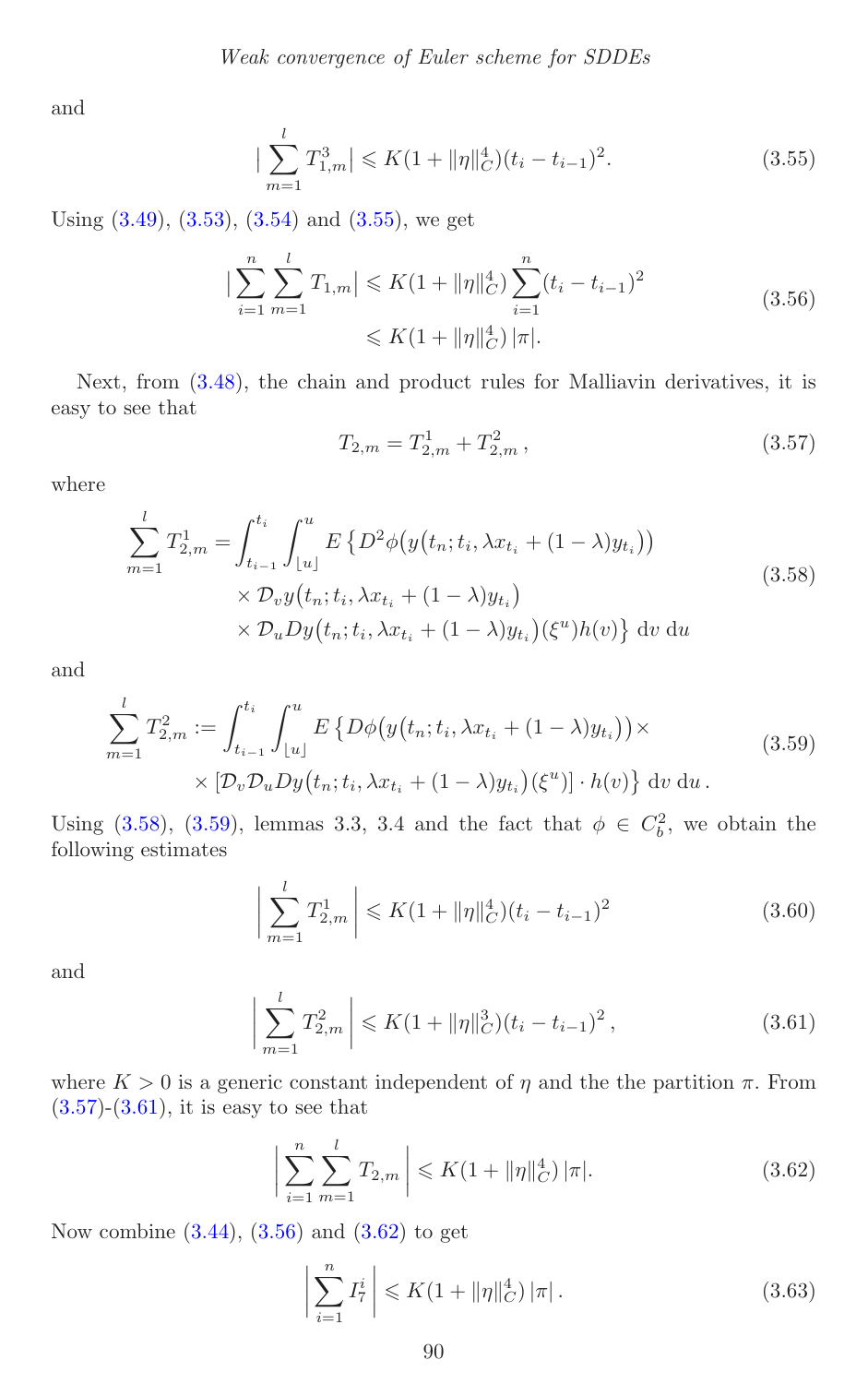<span id="page-31-2"></span>Estimates of the remaining 8 terms

$$
\sum_{i=1}^{n} \int_{0}^{1} \int_{-\tau}^{0} E\{D(\phi \circ y)_{i}(\lambda, ds)\Lambda_{j}^{i}(s)\} d\lambda, \qquad j = 1, 2, 3, 4, 5, 6, 8, 9,
$$

on the right hand side of [\(3.27\)](#page-22-0), may be obtained by very similar arguments to those used for developing  $(3.41)$  and  $(3.63)$ . Note that in the cases  $j = 3, 8$ , one needs to employ moment estimates for the Malliavin derivatives  $\mathcal{D}_u x(t)$  given in  $(3.11)$  of Lemma 3.4. Thus one obtains a generic constant  $K > 0$  and a positive integer q such that

<span id="page-31-1"></span><span id="page-31-0"></span>
$$
\left| \sum_{i=1}^{n} \int_{0}^{1} \int_{-\tau}^{0} E\left\{ D(\phi \circ y)_{i}(\lambda, ds) \Lambda_{j}^{i}(s) \right\} d\lambda \right| \leqslant K(1 + \|\eta\|_{C}^{q}) |\pi| \tag{3.64}
$$

for  $j = 2, 3, 4, 5, 8, 9$ ; and

$$
\left|\sum_{i=1}^{n} \int_{0}^{1} \int_{-\tau}^{0} E\left\{D(\phi \circ y)_{i}(\lambda, ds)\Lambda_{j}^{i}(s)\right\} d\lambda\right| \leqslant K(1 + \|\eta\|_{1,\infty}^{q})\|\pi|
$$
\n(3.65)

for  $j = 1, 6$ . Note that the last two cases involve estimates on the derivatives of the initial process  $\eta$ . As before, the constant K may depend on T, q and the test function  $\phi$ , but is independent of  $\pi, \eta$  and the choice of  $t \in [\sigma, T]$ ,  $\sigma \in [0, T]$ . Details of the computations in [\(3.64\)](#page-31-0) and [\(3.65\)](#page-31-1) are left to the reader.

Putting together the above inequalities,  $(3.27)$ ,  $(3.41)$  and  $(3.63)$ , shows that there is a positive constant  $K$  and a positive integer  $q$  such that

$$
|E\phi(x(t;\sigma,\eta)) - E\phi(y(t;\sigma,\eta))| \le K(1 + \|\eta\|_{1,\infty}^q) |\pi| \tag{3.66}
$$

for all  $t \in [\sigma - \tau, T], \sigma \in [0, T],$  and all  $\eta \in H^{1,\infty}([-\tau, 0], \mathbf{R})$ .

To complete the proof of the weak convergence estimate (3.3), we proceed as follows:

The estimate (3.3) will hold if we can replace  $\eta$  in the Euler approximation  $y(t; \sigma, \eta)$  in (3.67) by its piecewise-linear approximation  $\eta^{\pi}$ . To do so, we first appeal to the triangle inequality

$$
|E\phi(x(t;\sigma,\eta)) - E\phi(y(t;\sigma,\eta^{\pi}))| \leq |E\phi(x(t;\sigma,\eta)) - E\phi(x(t;\sigma,\eta^{\pi}))|
$$
  
+ 
$$
|E\phi(x(t;\sigma,\eta^{\pi})) - E\phi(y(t;\sigma,\eta^{\pi}))|.
$$
 (3.67)

Using [**[29](#page-38-13)**] (Theorem 3.1, p. 41), we have

$$
|E\phi(x(t;\sigma,\eta)) - E\phi(x(t;\sigma,\eta^{\pi}))| \leq K \|\eta - \eta^{\pi}\|_{C}.
$$
 (3.68)

From the definition of  $\eta^{\pi}$  and the fundamental theorem of calculus, the following two elementary estimates hold

$$
\|\eta - \eta^{\pi}\|_{C} \leq 2\|\eta'\|_{\infty}|\pi| \tag{3.69}
$$

$$
\|\eta^{\pi}\|_{1,\infty} \leq \|\eta\|_{1,\infty},\tag{3.70}
$$

for all  $\eta \in H^{1,\infty}([-\tau,0],\mathbf{R})$ .

Now in (3.67), replace  $\eta$  by  $\eta^{\pi}$  and use (3.71) to get

$$
|E\phi(x(t;\sigma,\eta^{\pi})) - E\phi(y(t;\sigma,\eta^{\pi}))| \le K(1 + \|\eta\|_{1,\infty}^q) |\pi|.
$$
 (3.71)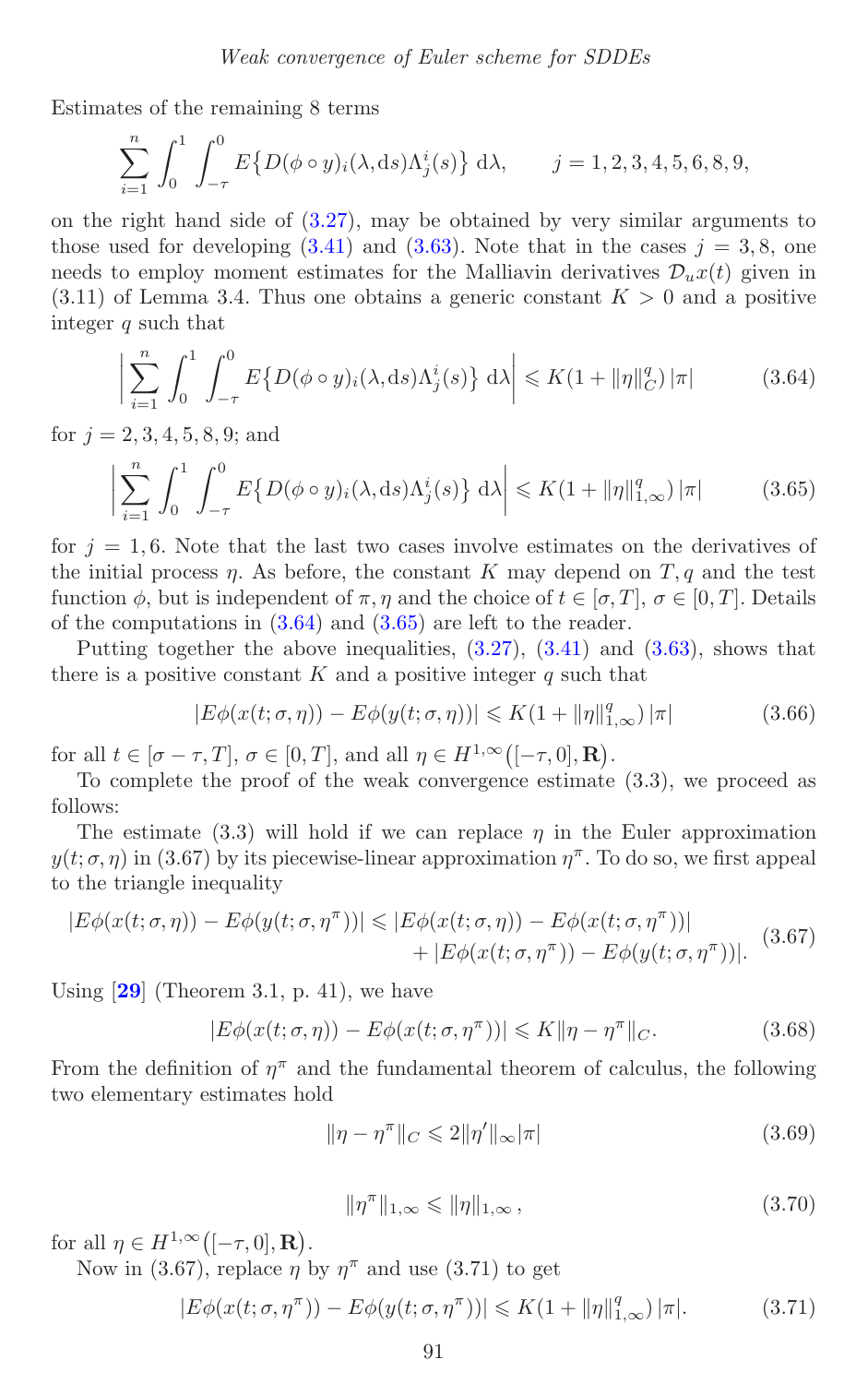The required estimate (3.3) now follows from (3.68), (3.69), (3.70) and (3.72). The proof of Theorem [3.1](#page-9-3) is now complete. П

## 4. *Extension to multi-dimensional noise and several delays*

<span id="page-32-0"></span>In this section, we present a generalization of Theorem [3.1.](#page-9-3) This generalization covers the case of  $\mathbb{R}^d$ -valued stochastic functional differential equations (SFDEs), driven by multi-dimensional Brownian motion and having several discrete delays in the drift and diffusion coefficients, as well as (smooth) quasitame dependence on the history of the solution in all coefficients.

We begin by setting up appropriate notation.

Let  $W(t) := (W_1(t), W_2(t), \dots, W_m(t)), t \geq 0$ , be m-dimensional standard Brownian motion on a filtered probability space  $(\Omega, \mathcal{F}, (\mathcal{F}_t)_{t \geqslant 0}, P)$ .

Consider a finite number of delays  $\{\tau_1^i : 1 \leq i \leq k_1\}, \{\tau_2^{j,l} : 1 \leq j \leq k_{2,l}, 1 \leq l \leq k_1\}$ m}, with maximum delay  $\tau := \max\{\tau_1^i, \tau_2^{j,l} : 1 \leq i \leq k_1, 1 \leq j \leq k_{2,l}, 1 \leq l \leq m\}.$ We will designate the memory in our SFDE by a collection of tame projections

$$
\Pi^1: C := C([-\tau, \mathbf{R}^d) \to \mathbf{R}^{d_1}, \quad \Pi^{2,l}: C \to \mathbf{R}^{d_{2,l}}
$$

$$
\Pi^{1}(\eta) := (\eta(\tau_1^1), \eta(\tau_1^2), \cdots, \eta(\tau_1^{k_1})), \ \Pi^{2,l}(\eta) := (\eta(\tau_2^{1,l}), \eta(\tau_2^{2,l}), \cdots, \eta(\tau_2^{k_{2,l},l}))
$$

for all  $\eta \in C$ , and *quasitame projections* 

$$
\Pi_q^1: C \to \mathbf{R}^{d_1^q}, \quad \Pi_q^{2,l}: C \to \mathbf{R}^{d_2^q,l}
$$

where  $d_1 = k_1 d, d_1^q = k_2 d, d_{2,l} = k_{2,l} d, d_{2,l}^q = k_{2,l} d$  are integer multiples of d, for  $1 \leq l \leq m$ . The quasitame projections are of the form:

$$
\Pi_q^1(\eta) := \left( \int_{-\tau}^0 \sigma_1^1(\eta(s)) \mu_1^1(s) \, ds, \int_{-\tau}^0 \sigma_2^1(\eta(s)) \mu_2^2(s) \, ds, \cdots, \int_{-\tau}^0 \sigma_{k_2}^1(\eta(s)) \mu_{k_2}^1(s) \, ds \right)
$$
  

$$
\Pi_q^{2,l}(\eta) := \left( \int_{-\tau}^0 \sigma_1^2(\eta(s)) \mu_1^2(s) \, ds, \int_{-\tau}^0 \sigma_2^2(\eta(s)) \mu_2^2(s) \, ds, \cdots, \int_{-\tau}^0 \sigma_{k_{2,l}}^2(\eta(s)) \mu_{k_{2,l}}^2(s) \, ds \right)
$$

for all  $\eta \in C$ . The functions  $\sigma_i^1, \sigma_i^2, \mu_i^1, \mu_i^2$  are smooth. Let

$$
f: \mathbf{R}^+ \times \mathbf{R}^{d_1} \times \mathbf{R}^{d_1^q} \to \mathbf{R}^d, \quad g_l: \mathbf{R}^+ \times \mathbf{R}^{d_{2,l}} \times \mathbf{R}^{d_{2,l}^q} \to \mathbf{R}^d, 1 \leqslant l \leqslant m,
$$

be functions of class  $C^1$  in the first variable and  $C_b^3$  in all space variables.

<span id="page-32-1"></span>Consider the SFDE

$$
x(t) = \eta(0) + \int_0^t f(u, \Pi^1(x_u), \Pi^1_q(x_u)) du + \sum_{l=1}^m \int_0^t g_l(u, \Pi^{2,l}(x_u), \Pi^{2,l}_q(x_u)) dW_l(u),
$$
\n(4.1)

for  $\sigma \leq t \leq T$ , with initial path

$$
x_{\sigma} = \eta \in H^{1,\infty}([-\tau,0],\mathbf{R}^d).
$$

Associate with any partition  $\pi := \{t_{-M} < t_{-M+1} < \cdots < t_{-1} < t_0 = 0 < t_1 <$  $t_2 \cdots < t_{N-1} < t_N = T$  of  $[-\tau, T]$ , the Euler approximations y of the solution x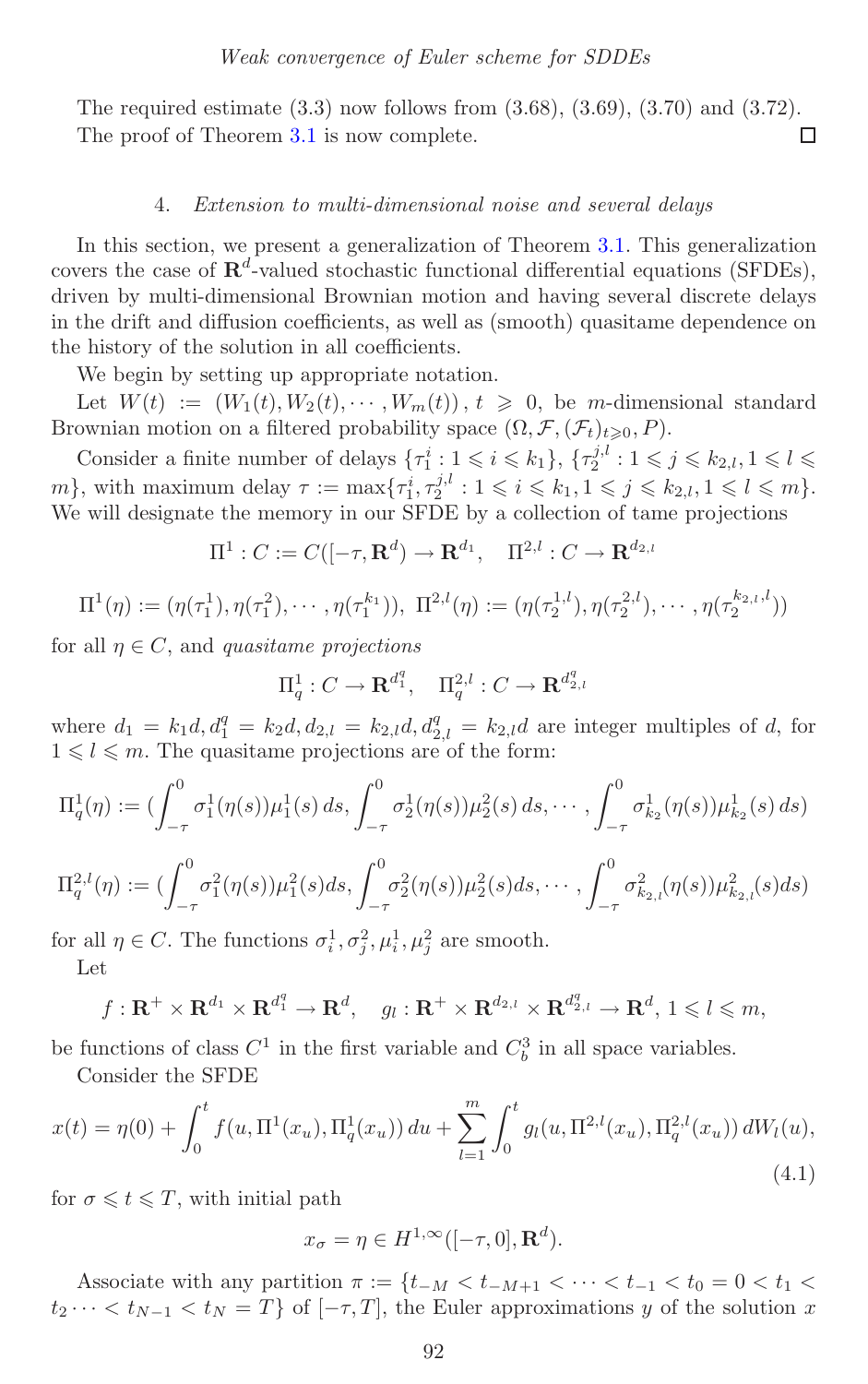of (4.1) which satisfy the following SFDE:

<span id="page-33-0"></span>
$$
y(t) = \eta(0) + \int_0^t f([u], \Pi^1(y_{\lfloor u \rfloor}), \Pi^1_q(y_{\lfloor u \rfloor})) du + \sum_{l=1}^m \int_0^t g_l([u], \Pi^{2,l}(y_{\lfloor u \rfloor}), \Pi^{2,l}_q(y_{\lfloor u \rfloor})) dW_l(u),
$$
(4.2)

for  $\sigma \leqslant t \leqslant T$ , with initial path

$$
y_{\sigma} = \eta \in H^{1,\infty}([-\tau,0],\mathbf{R}^d).
$$

<span id="page-33-1"></span>Under sufficient regularity hypotheses on the coefficients of  $(4.1)$ , one obtains weak convergence of order 1 of the Euler approximations  $y$  to the exact solution  $x$ .

THEOREM 4.1. Let  $\phi$  :  $\mathbf{R}^d$   $\rightarrow$   $\mathbf{R}$  *be of class*  $C_b^3$ . Assume that the coefficients  $f, g_l, 1 \leq l \leq m$ , *in* [\(4.1\)](#page-32-1) are  $C^1$  *in the time variable and*  $C_b^3$  *in all space variables. Let*  $x(\cdot; \sigma, \eta)$  *be the unique solution of* [\(4.1\)](#page-32-1) *with initial path*  $\eta \in H^{1,\infty}([-\tau,0], \mathbb{R}^d)$ *starting at*  $\sigma \in [0, T]$ *. Let*  $\eta^{\pi}$  *be the piecewise-linear approximation of*  $\eta$  *along the partition*  $\pi$ *. Denote by*  $y(\cdot; \sigma, \eta)$  *the Euler approximation to*  $x(\cdot; \sigma, \eta)$  *defined by [\(4.2\)](#page-33-0). Then there is a positive constant* K *and a positive integer* q *such that*

$$
|E\phi(x(t;\sigma,\eta)) - E\phi(y(t;\sigma,\eta^{\pi}))| \le K(1 + \|\eta\|_{1,\infty}^q) |\pi|
$$
\n(4.3)

*for all*  $t \in [\sigma - \tau, T]$  *and all*  $\eta \in H^{1,\infty}([-\tau, 0], \mathbb{R}^d)$ . The constant K *may depend on* T, q and the test function  $\phi$ , but is independent of  $\pi, \eta, t \in [\sigma - \tau, T]$  and  $\sigma \in [0, T]$ .

The proof of Theorem [4.1](#page-33-1) follows along very similar lines to that of Theorem [3.1.](#page-9-3) The main difference is a straightforward application of the classical Itô formula combined with the tame Itô formula in section 2 (cf. Lemma 4.2 below). Details of the proofs of Lemma 4.2 and Theorem 4.1 are left to the reader.

LEMMA 4.2. Let  $\psi$  :  $\mathbb{R}^+ \times \mathbb{R}^3 \to \mathbb{R}$  be of class  $C^1$  in the time-variable and  $C_b^2$  in the *three space variables*  $x_1, x_2, x_3$ *. Suppose* x *solves the SFDE* (4.1) (for  $d = 1$ ) with *coefficients satisfying the hypotheses of Theorem 4.1. Assume that* h, μ *are smooth*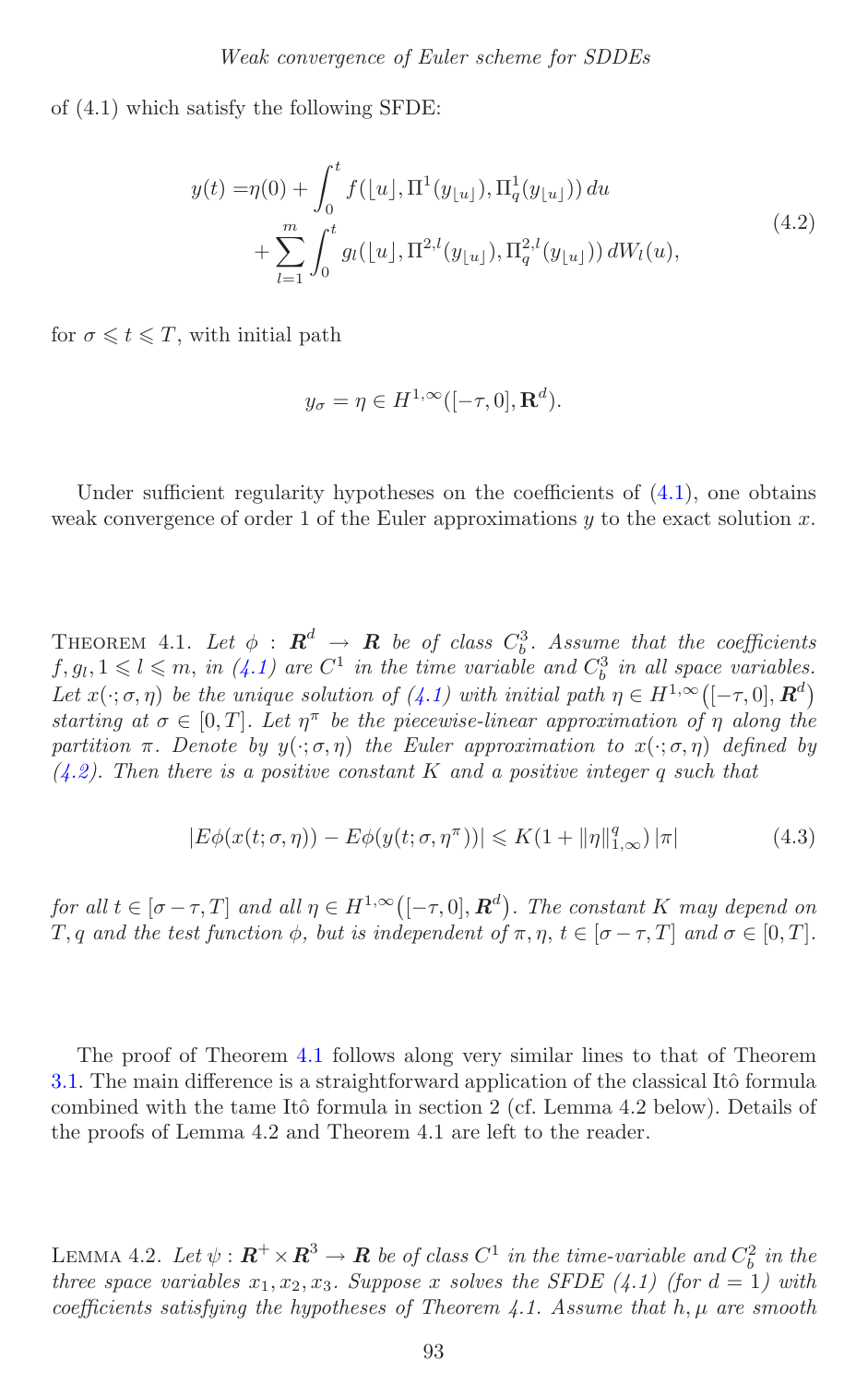*functions. Let*  $\delta > 0$ *. Then* 

$$
d\psi(t, x(t - \delta), x(t), \int_{-\delta}^{0} h(x(t + s))\mu(s) ds)
$$
\n
$$
= \frac{\partial \psi}{\partial t}(t, x(t - \delta), x(t), \int_{-\delta}^{0} h(x(t + s))\mu(s) ds) dt
$$
\n
$$
+ \frac{\partial \psi}{\partial x_{1}}(t, x(t - \delta), x(t), \int_{-\delta}^{0} h(x(t + s))\mu(s) ds) 1_{[0, \delta)}(t) d\eta(t - \delta)
$$
\n
$$
+ \frac{\partial \psi}{\partial x_{1}}(t, x(t - \delta), x(t), \int_{-\delta}^{0} h(x(t + s))\mu(s) ds) 1_{[\delta, \infty)}(t) \times
$$
\n
$$
\times [f(t - \delta, \Pi^{1}(x_{t - \delta}), \Pi_{q}^{1}(x_{t - \delta})) dt + \sum_{l = 1}^{m} g_{l}(t - \delta, \Pi^{2,l}(x_{t - \delta}), \Pi_{q}^{2,l}(x_{t - \delta})) dW_{l}(t - \delta)]
$$
\n
$$
+ \frac{\partial \psi}{\partial x_{2}}(t, x(t - \delta), x(t), \int_{-\delta}^{0} h(x(t + s))\mu(s) ds) \times
$$
\n
$$
\times [f(t, \Pi^{1}(x_{t}), \Pi_{q}^{1}(x_{t})) dt + \sum_{l = 1}^{m} g_{l}(t, \Pi^{2,l}(x_{t}), \Pi_{q}^{2,l}(x_{t})) dW_{l}(t)]
$$
\n
$$
+ \frac{\partial \psi}{\partial x_{3}}(t, x(t - \delta), x(t), \int_{-\delta}^{0} h(x(t + s))\mu(s) ds) \times
$$
\n
$$
\times [\mu(0)h(x(t)) - \mu(-\delta)h(x(t - \delta)) - \int_{-\delta}^{0} h(x(t + s))\mu'(s) ds] dt
$$
\n
$$
+ \frac{\partial^{2} \psi}{\partial x_{1} \partial x_{2}}(t, x(t - \delta), x(t), \int_{-\delta}^{0} h(x(t + s))\mu(s) ds) \times
$$
\n
$$
\times \sum_{l = 1}^{m} g_{l}(t - \delta, \Pi^{2,l}(x_{t - \delta}), \Pi_{q}^{2,l}(x_{t - \delta}))1_{[\delta, \infty)}(t) \mathcal{D}_{l - \delta}^{l} x
$$

*for all*  $t > 0$ *. The symbol*  $\mathcal{D}^l$  *stands for Malliavin derivative with respect to the Brownian component*  $W_l$ ,  $1 \leq l \leq m$ *.* 

Appropriate generalizations of Lemma 4.2 hold for higher dimensional versions of the SFDE  $(4.1)$   $(d > 1)$ .

# 5. *Numerical Experiments*

<span id="page-34-0"></span>We present results of numerical experiments corresponding to an example of [\(3.1\)](#page-9-1). Our objective is to illustrate the weak convergence of the Euler-Maruyama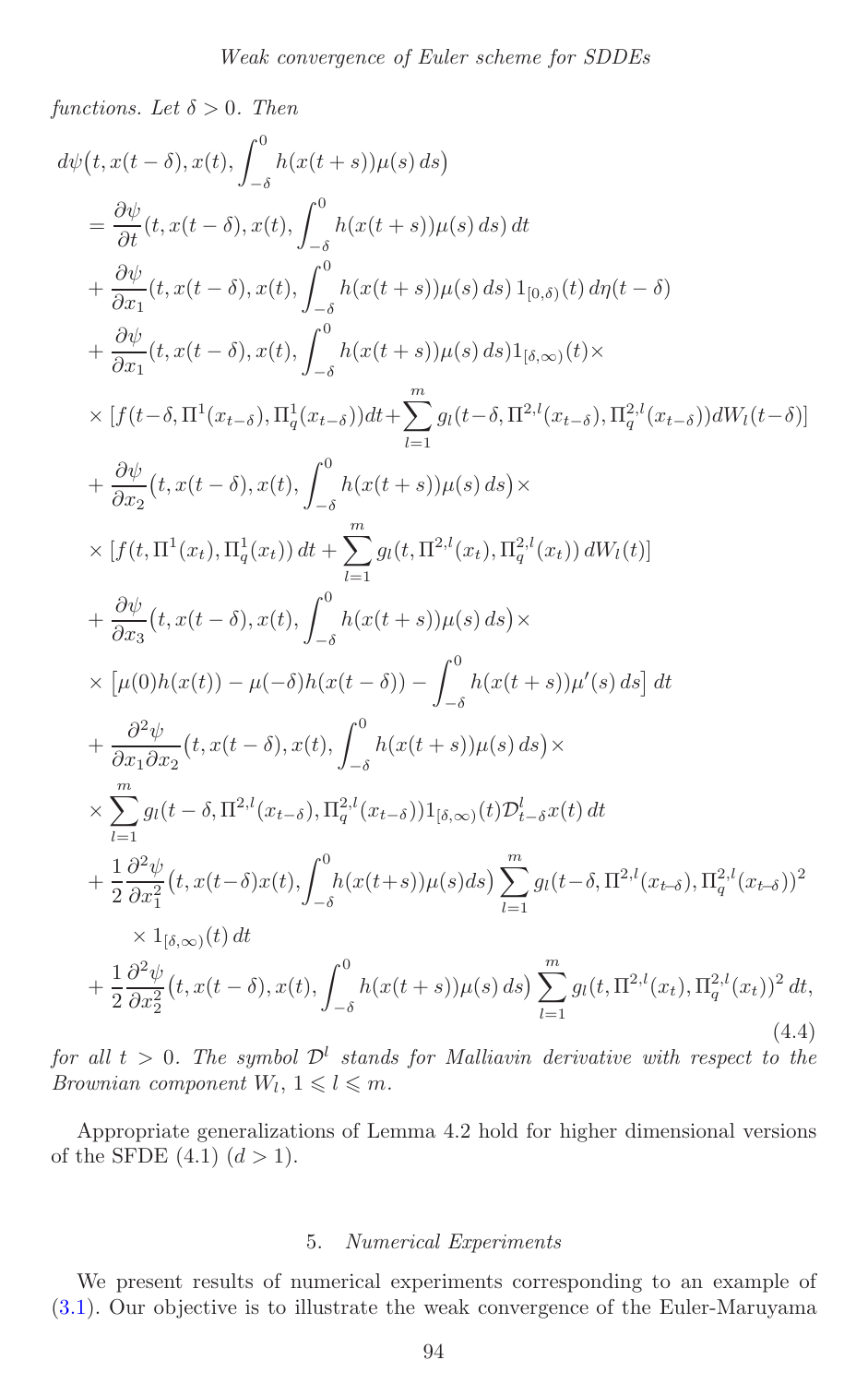method with respect to decreasing step-size by computing first moments, that is we compute  $\mathbb{E}\phi(x(T))$  for  $\phi(x) = x$  where  $x(T)$  denotes a solution of [\(3.1\)](#page-9-1).

Example 5.1. *Consider the scalar SDDE*

<span id="page-35-3"></span>
$$
x(t) = \begin{cases} \eta(0) + \int_{0}^{t} 3 e^{-1} x(u-1) - 4 x(u) + 4 - 3 e^{-1} du \\ + \int_{0}^{t} 0.01 x(u - \frac{1}{2}) + 0.1 x(u) dW(u), \quad 0 \le t \le 2, \\ \eta(t) = 1 + e^{-1t}, \quad -1 \le t < 0, \end{cases}
$$
(5.1)

*where* W(t) *is a one dimensional Wiener process.*

Let  $m(t) := \mathbb{E}x(t)$  for  $t \geq 0$ . Then,  $m(t)$  satisfies the delay differential equation

$$
m'(t) = 3 e^{-1} m(t-1) - 4m(t) + 4 - 3 e^{-1},
$$
\n(5.2)

<span id="page-35-1"></span>with initial condition

<span id="page-35-0"></span>
$$
m(t) = 1 + e^{-1t}
$$
 for  $-1 \le t \le 0$ . (5.3)

Equation [\(5.2\)](#page-35-0) subject to [\(5.3\)](#page-35-1) has the solution  $m(t)=1+ e^{-1t}$ , the solution is a continuation of the initial function.

To illustrate the convergence of the method, we have simulated 150000 sample trajectories with each of the (equidistant) step-sizes  $|\pi| = 2^{-3}, 2^{-4}, ..., 2^{-7}$  and computed the error

$$
\mu^{|\pi|}(T) = |\mathbb{E}(x(T)) - \mathbb{E}(y(T))|
$$
\n(5.4)

at the final time  $T = 2$ . In Figure [1,](#page-35-2) we have plotted  $\log_2(\mu^{|\pi|}(T))$  versus  $\log_2(|\pi|)$ .



<span id="page-35-2"></span>Figure 1:  $\log_2(\mu^{|\pi|}(T))$  versus  $\log_2(|\pi|)$  for the solution of [\(5.1\)](#page-35-3).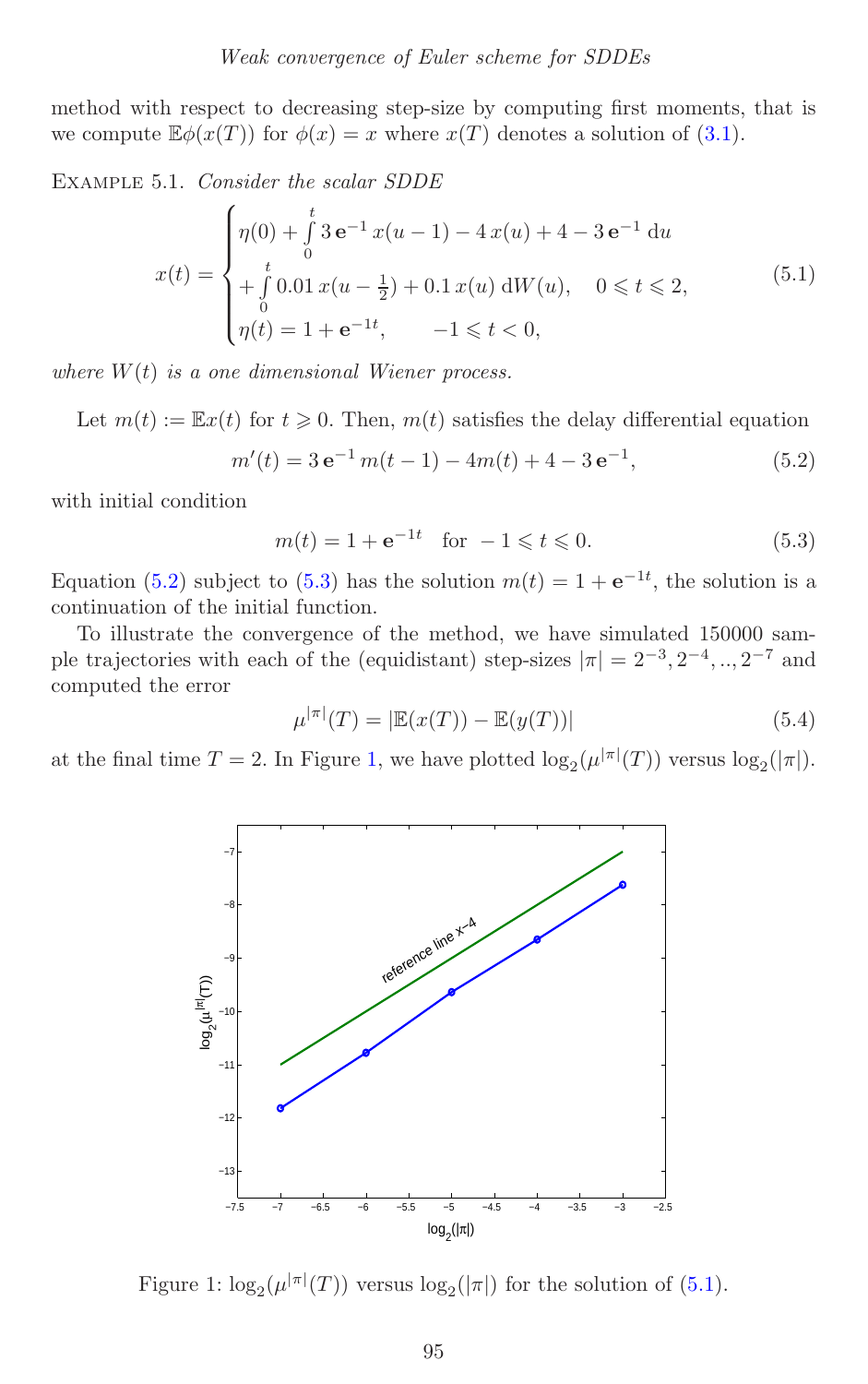For illustration purposes we also include some trajectories in the following figure, the thick line corresponds to  $m(t) = 1 + e^{-1t}$ .



Figure 2: Trajectories of the solution of [\(5.1\)](#page-35-3).

#### *References*

- <span id="page-36-1"></span>1. T. A. Ahmed, 'Stochastic Functional Differential Equations with Discontinuous Initial Data', MSc Thesis, University of Khartoum, Sudan, 1983. [60](#page-0-0)
- <span id="page-36-2"></span>2. C. T. H. Baker and E. Buckwar, 'Numerical analysis of explicit one-step methods for stochastic delay differential equations', *LMS J. Comput. Math.* 3 (2000) 315–335. [60](#page-0-0)
- <span id="page-36-3"></span>3. C. T. H. Baker and E. Buckwar, 'Continuous Θ-methods for the stochastic pantograph equation', *Electron. Trans. Numer. Anal.* 11 (2000) 131–151. [60](#page-0-0)
- 4. D. Bell and S.-E. A. Mohammed, 'The Malliavin calculus and stochastic delay equations', *J. Funct. Analysis* 99 (1991) 75–99.
- <span id="page-36-0"></span>5. A. Beuter and K. Vasilakos, 'Effects of noise on a delayed visual feedback system', *J. Theor. Biology* 165 (1993) 389–407. [60](#page-0-0)
- <span id="page-36-4"></span>6. E. Buckwar and T. Shardlow, 'Weak approximation of stochastic differential delay equations', *IMA J. Numer. Anal.* 25 (2005) 57–86. [61](#page-1-1)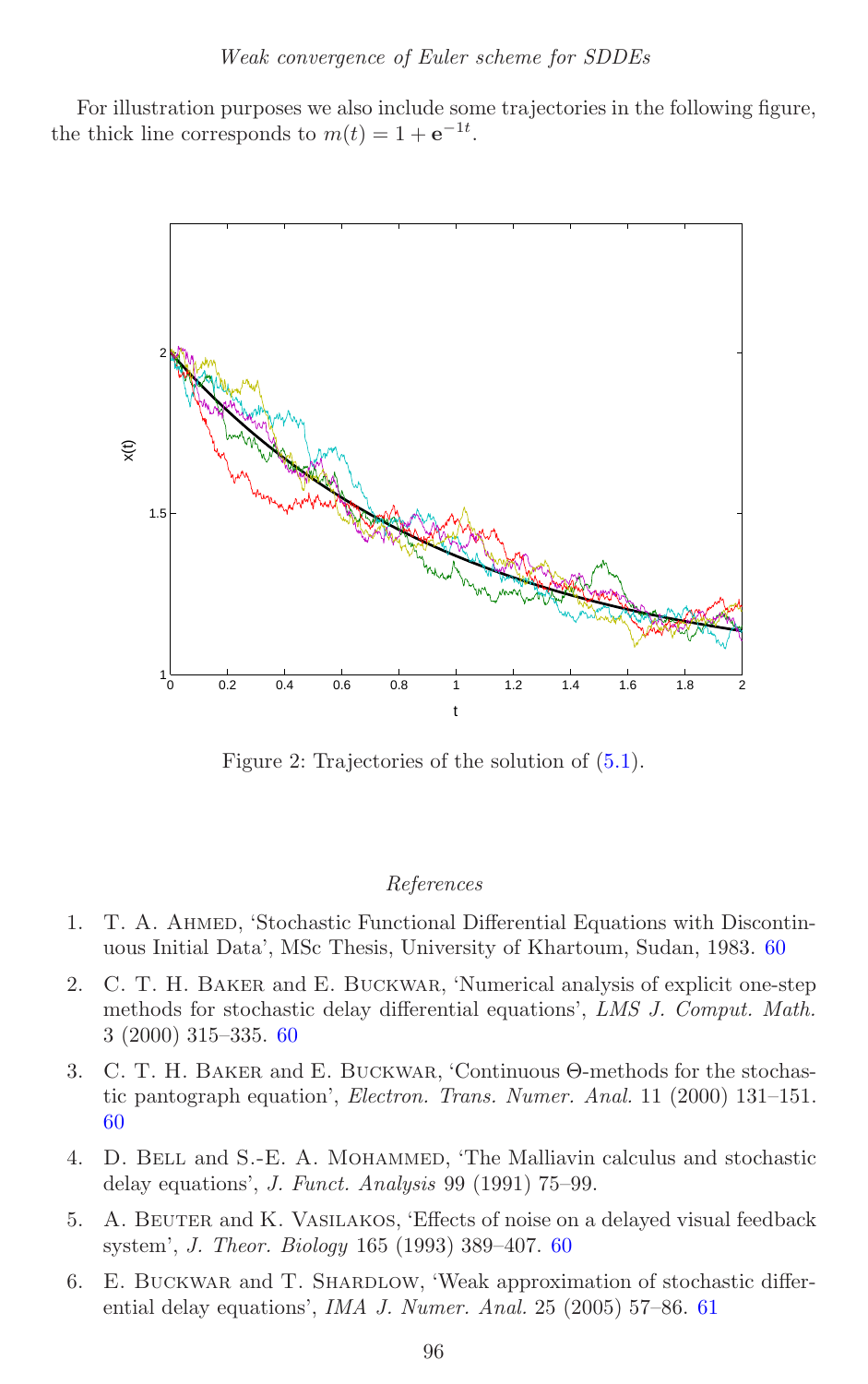- <span id="page-37-6"></span>7. V. Bally and D. Talay, 'The law of the Euler scheme for stochastic differential equations. I. Convergence rate of the distribution function', *Probab. Theory Related Fields* 104 (1996) 43–60. [61,](#page-1-1) [63](#page-3-2)
- <span id="page-37-0"></span>8. J.M. BULDÚ, J. GARCIA-OJALVO, C.R. MIRASSO, M. C.TORRENT and J. M. Sancho, 'Effect of external noise correlation in optical coherence resonance', *Phys. Rev.* E 64 (2001) 051109-1–051109-4. [60](#page-0-0)
- <span id="page-37-10"></span>9. E. CLÉMENT, A. KOHATSU-HIGA and D. LAMBERTON, 'A duality approach for the weak approximation of stochastic differential equations', *Ann. Appl. Probab.* 16 (2006) 1124–1154. [61](#page-1-1)
- <span id="page-37-4"></span>10. C. W. Eurich and J. G. Milton, 'Noise-induced transitions in human postural sway', *Phys. Rev.* E 54 (1996) 6681–6684. [60](#page-0-0)
- <span id="page-37-12"></span>11. E. FOURNIÉ, J.-M. LASRY, J. LEBUCHOUX and P.-L. LIONS, 'Applications of Malliavin calculus to Monte Carlo methods in finance', *Finance Stoch.* 3 (1999) 391–412. [63](#page-3-2)
- <span id="page-37-13"></span>12. E. FOURNIÉ, J.-M. LASRY, J. LEBUCHOUX and P.-L. LIONS, 'Applications of Malliavin calculus to Monte-Carlo methods in finance. II', *Finance Stoch.* 5 (2001) 201–236. [63](#page-3-2)
- <span id="page-37-1"></span>13. D. Goldobin, M. Rosenblum and A. Pikovsky, 'Coherence of noisy oscillators with delayed feedback', *Physica* A 327 (2003) 124–128. [60](#page-0-0)
- 14. Y. Hu, 'Strong and weak order of time discretization schemes of stochastic differential equations', *S´eminaire de Probabilit´es* XXX (ed. J. Azema, P.A. Meyer and M. Yor), Lecture Notes in Mathematics 1626 (Springer, 1996) 218–227.
- <span id="page-37-5"></span>15. Y. Hu, S.-E. A. Mohammed and F. Yan, 'Discrete-time approximations of stochastic delay equations: The Milstein scheme', *Ann. Probab* 32 (2004) 265–314. [60,](#page-0-0) [62,](#page-2-1) [63,](#page-3-2) [65,](#page-5-1) [67,](#page-7-2) [80](#page-20-2)
- <span id="page-37-2"></span>16. D. Huber and L. S. Tsimring, 'Dynamics of an ensemble of noisy bistable elements with global time delayed coupling', *Phys. Rev. Lett.* 91 (2003) 260601. [60](#page-0-0)
- <span id="page-37-7"></span>17. P. E. Kloeden and E. Platen, *Numerical Solutions of Stochastic Differential Equations* (Springer, New York-Berlin, 1995). [61](#page-1-1)
- 18. P. E. Kloeden, E. Platen and H. Schurz, *Numerical Solutions of SDE Through Computer Experiment* (Springer, New York-Berlin, 1997).
- <span id="page-37-8"></span>19. A. Kohatsu-Higa, 'Weak approximations. A Malliavin calculus approach', *Math. Comput.* 70 (2001) 135–172. [61,](#page-1-1) [63](#page-3-2)
- <span id="page-37-11"></span>20. A. Kohatsu-Higa and R. Pettersson, 'Variance reduction methods for simulation of densities on Wiener space', *SIAM J. Numer. Anal.* 40 (2002) 431–450. [63](#page-3-2)
- <span id="page-37-9"></span>21. U. KÜCHLER and E. PLATEN, 'Weak discrete time approximation of stochastic differential equations with time delay', *Math. Comput. Simulation* 59 (2002) 497–507. [61](#page-1-1)
- <span id="page-37-3"></span>22. A. Longtin, J. G. Milton, J. Bos and M. C. Mackey, 'Noise and critical behavior of the pupil light reflex at oscillation onset', *Phys. Rev.* A 41 (1990) 6992–7005. [60](#page-0-0)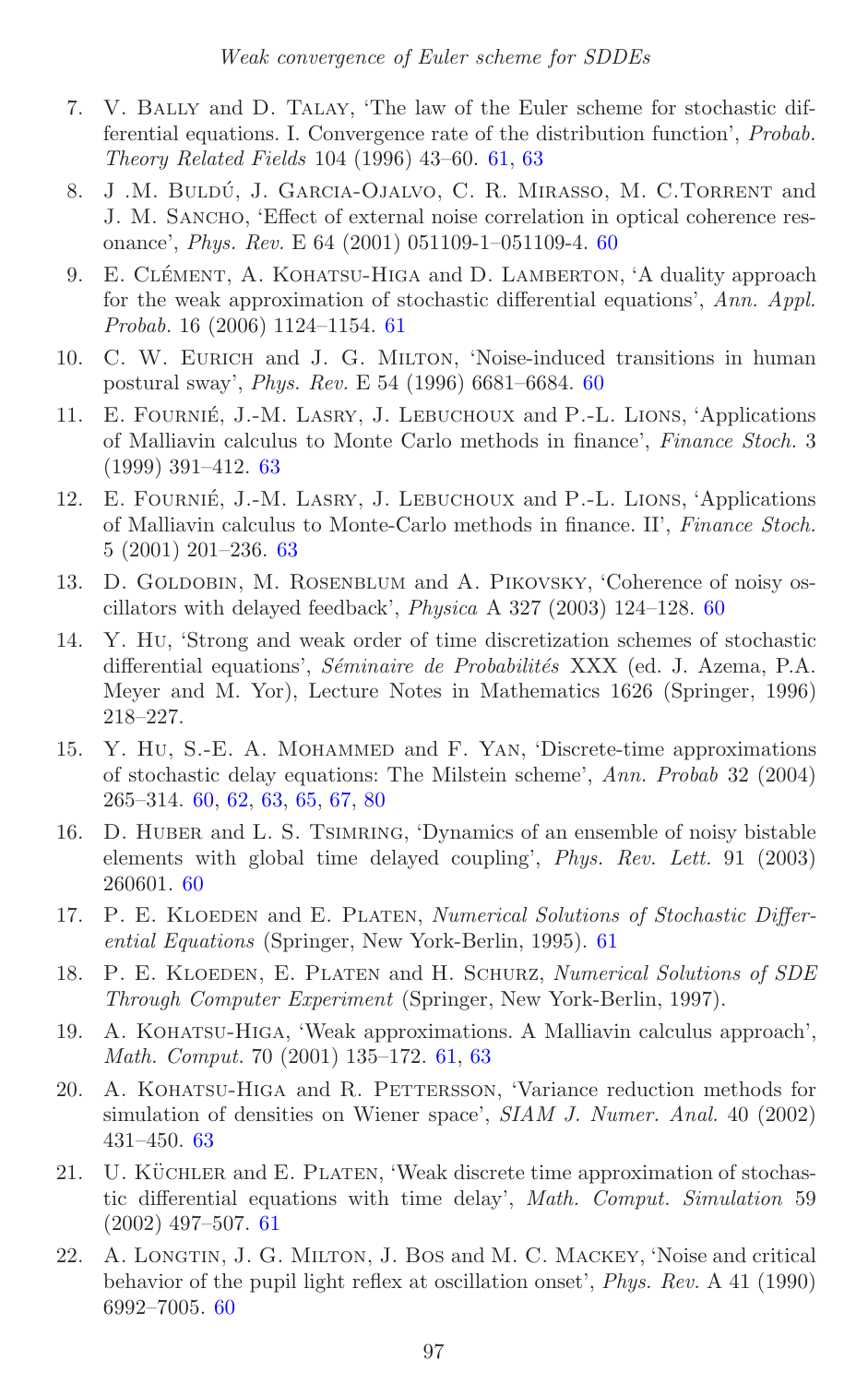- <span id="page-38-6"></span>23. X. Mao and S. Sabanis, 'Numerical solutions of stochastic differential delay equations under local Lipschitz condition', *J. Comput. Appl. Math.* 151 (2003) 215–227. [60](#page-0-0)
- <span id="page-38-7"></span>24. X. Mao, 'Numerical solutions of stochastic functional differential equations', *LMS J. Comput. Math.* 6 (2003) 141–161. [60](#page-0-0)
- <span id="page-38-0"></span>25. C. Masoller, 'Numerical investigation of noise-induced resonance in a semiconductor laser with optical feedback', *Physica* D 168–169 (2002), 171–176. [60](#page-0-0)
- <span id="page-38-1"></span>26. C. Masoller, 'Distribution of residence times of time-delayed bistable systems driven by noise', *Phys. Rev. Lett.* 90 (2003) 020601. [60](#page-0-0)
- <span id="page-38-8"></span>27. G. N. MILSTEIN and M. V. TRET'YAKOV, 'Numerical methods in the weak sense for stochastic differential equations with small noise', *SIAM J. Numer. Anal.* 34 (1997) 2142–2167. [61](#page-1-1)
- <span id="page-38-11"></span>28. G. N. MILSTEIN and M. V. TRET'YAKOV, *Stochastic Numerics for Mathematical Physics* (Springer, Berlin, 2004). [61](#page-1-1)
- <span id="page-38-13"></span>29. S.-E. A. Mohammed, 'Stochastic Functional Differential Equations', Research Notes in Mathematics 99 (Pitman, Boston, 1984). [64,](#page-4-0) [70,](#page-10-0) [71,](#page-11-0) [72,](#page-12-2) [81,](#page-21-1) [91](#page-31-2)
- <span id="page-38-16"></span>30. S.-E. A. Mohammed, 'Stochastic differential systems with memory: Theory, examples and applications', *Stochastic Analysis* (ed. L. Decreusefond, J. Gjerde, B. Øksendal and A. S. Ustunel), Progress in Probability 42 (Birkhäuser, 1998) 1–77. [81](#page-21-1)
- <span id="page-38-9"></span>31. S.-E. A. Mohammed and M. K. R. Scheutzow, 'Lyapunov exponents of linear stochastic functional differential equations driven by semimartingales. I: The multiplicative ergodic theory', *Ann. Inst. Henri Poincaré* 32 (1996) 69–105. [61](#page-1-1)
- <span id="page-38-10"></span>32. S.-E. A. Mohammed and M. K. R. Scheutzow, 'Lyapunov exponents of linear stochastic functional differential equations. II: Examples and case studies', *Ann. Probab.* 25 (1997) 1210–1240. [61](#page-1-1)
- <span id="page-38-12"></span>33. D. Nualart and E. Pardoux, 'Stochastic calculus with anticipating integrands', *Probability Theory and Related Fields* 78 (1988) 535–581. [63](#page-3-2)
- <span id="page-38-14"></span>34. D. Nualart, *The Malliavin Calculus and Related Topics* (Springer, 1995). [65,](#page-5-1) [83,](#page-23-0) [88](#page-28-3)
- <span id="page-38-15"></span>35. D. Nualart, 'Analysis on Wiener Space and Anticipating Stochastic Calculus', Lecture Notes in Mathematics 1690 (Springer, New York, 1998) 123-227. [65](#page-5-1)
- <span id="page-38-2"></span>36. A. Pikovsky and L. S. Tsimring, 'Noise-induced dynamics in bistable systems with delay', *Phys. Rev. Lett.* 87 (2001) 250602-1–250602-4. [60](#page-0-0)
- <span id="page-38-3"></span>37. C. TUDOR and M. TUDOR, 'On approximation of solutions for stochastic delay equations', *Stud. Cercet. Mat.* 39 (1987) 265–274. [60](#page-0-0)
- <span id="page-38-4"></span>38. C. TUDOR and M. TUDOR, 'Approximation of linear stochastic functional equations', *Rev. Roum. Math. Pures Appl.* 35 (1990) 81–99. [60](#page-0-0)
- <span id="page-38-5"></span>39. M. Tudor, 'Approximation schemes for stochastic equations with hereditary argument', *Stud. Cercet. Mat.* 44 (1992) 73–85. [60](#page-0-0)